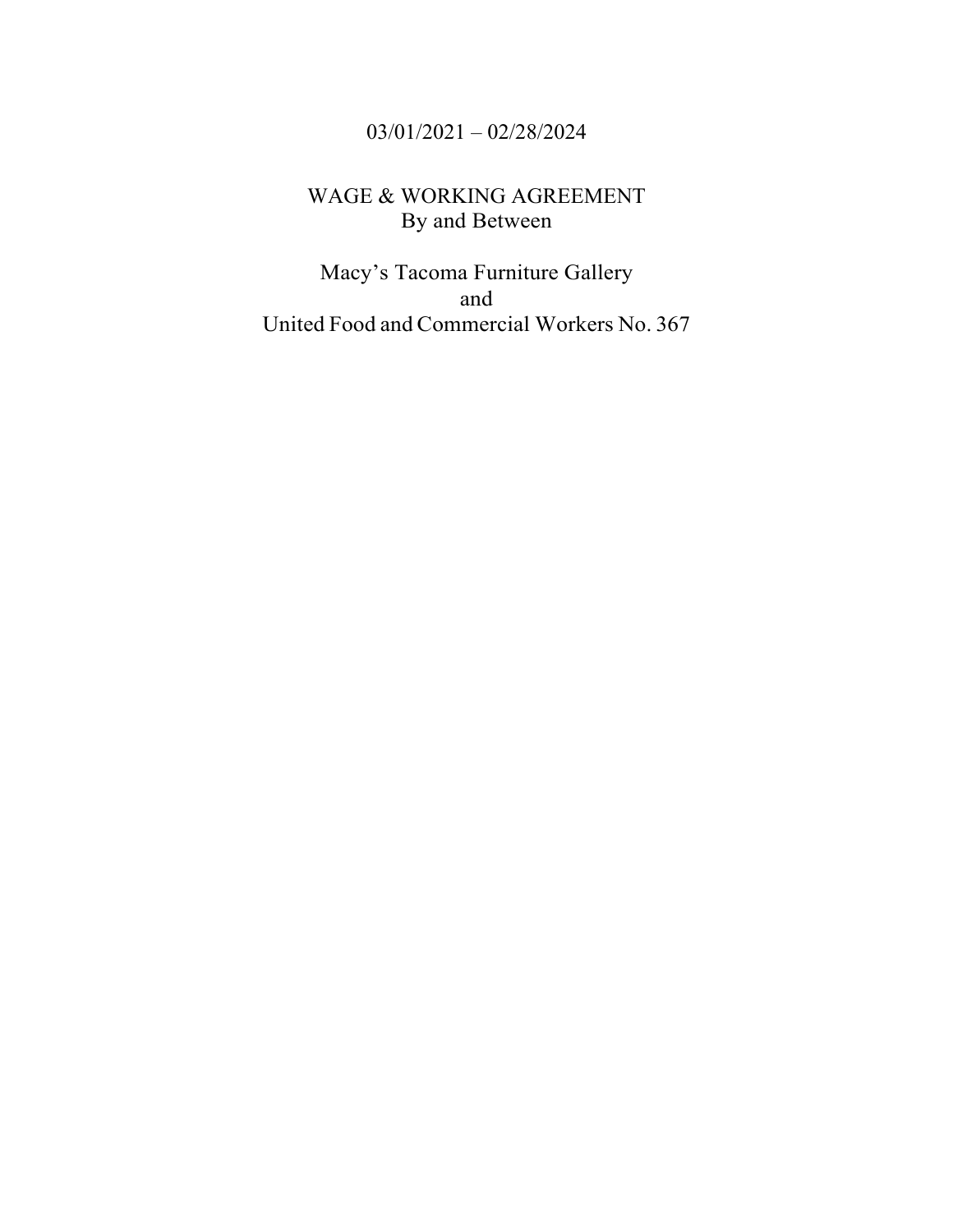## **Table of Contents**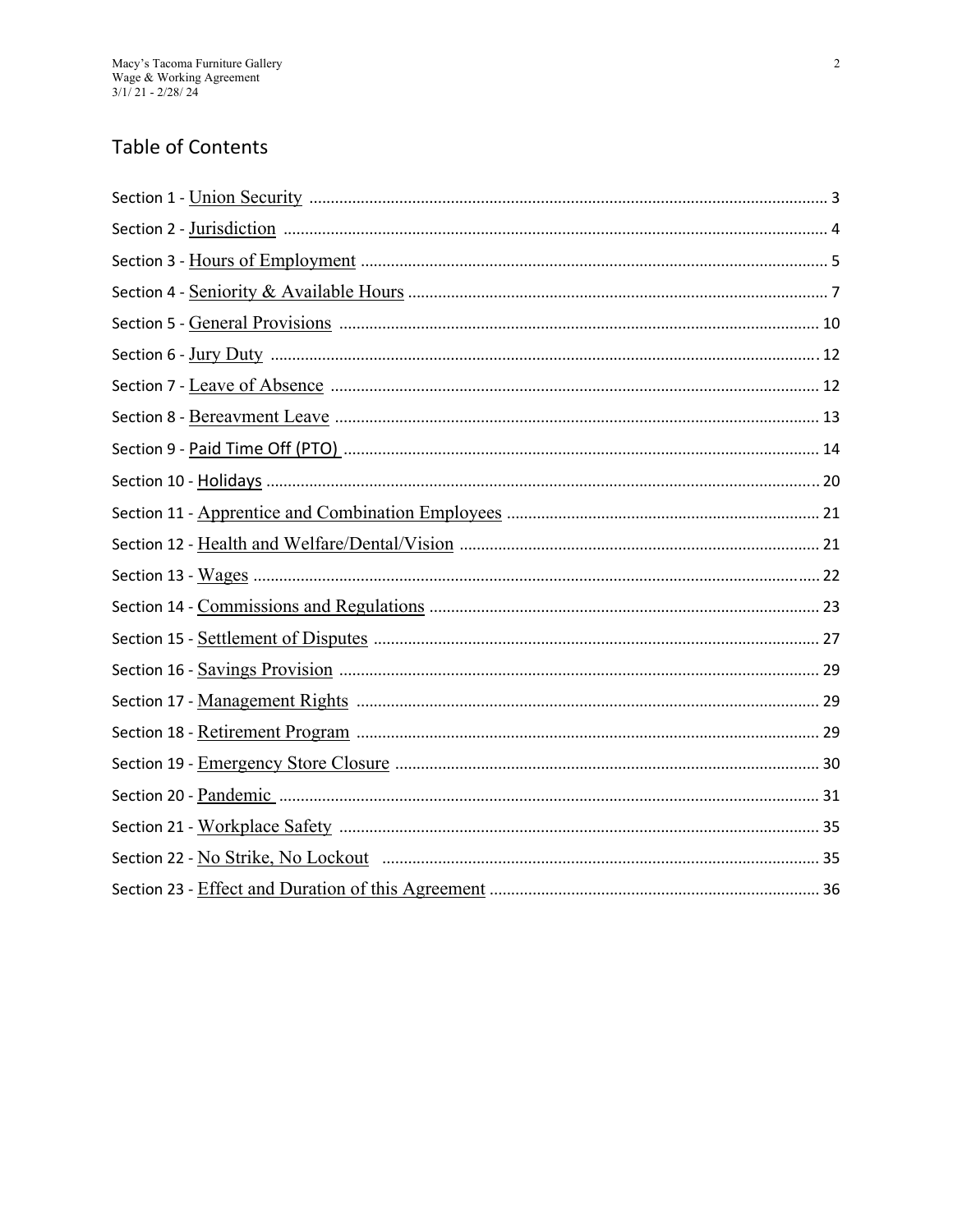# 3/1/21 -2/28/24

# Macy's Furniture Gallery Wage & Working Agreement

This agreement, mutually entered into by and between Macy's Furniture Gallery, Tacoma Washington hereinafter called the "Employer", and United Food and Commercial Workers Union Local No. 367 chartered by the United Food and Commercial Workers International Union, CLC, hereinafter called the "Union".

#### WITNESSETH:

That for the mutual benefit of the parties hereto, it is hereby expressly agreed that the following shall be the scale of wages, the limitation of hours, and the rules and working conditions to be observed by the parties of this Agreement. The Union retains all rights given it by the provisions of the Agreement as by law. Management of each store retains all rights except as those rights may be limited by this Agreement or by law.

SECTION 1 - Union Security

1.01 The Employer recognizes the Union as the sole exclusive collective bargaining agent for its retail store employees in the classifications set forth herein with respect to rates of pay, wages, hours and other conditions of employment.

1.02 The Employer agrees that employees shall, as a condition of continued employment, become and remain members of the Union on and after thirty (30) days following the date of employment, or the date of execution of this agreement, whichever is the latter. The Employer will provide a monthly list, by the 15th day after the close of the prior fiscal month of all employees, including new hires, terminations, transfers, and employees returning from a leave of absence. The list will include name, hire date, wage rate, job title, associate number, total hours paid during the previous month and store number. Electronic mail may be used.

1.03 The Employer agrees not to keep in his employ in the classifications listed herein, anyone whose membership in the Union has been terminated because of failure to tender periodic dues or initiation fees uniformly required as a condition of acquiring or retaining membership in the Union.

1.04 All new employees failing or refusing to secure membership in the Union as provided above, shall, upon written demand by an authorized officer of the Union, be released from the employ of the Employer.

1.05 During the term of this Agreement, the Employer shall deduct uniform dues and fees from the pay of each member of the Union who voluntarily executes a wage assignment authorization form. When filed with the Employer, the authorization form will be honored in accordance with its terms. The amount deducted and a roster of all employees using payroll dedication will be promptly transmitted monthly to the Union by check payable to its order (or Electronic Funds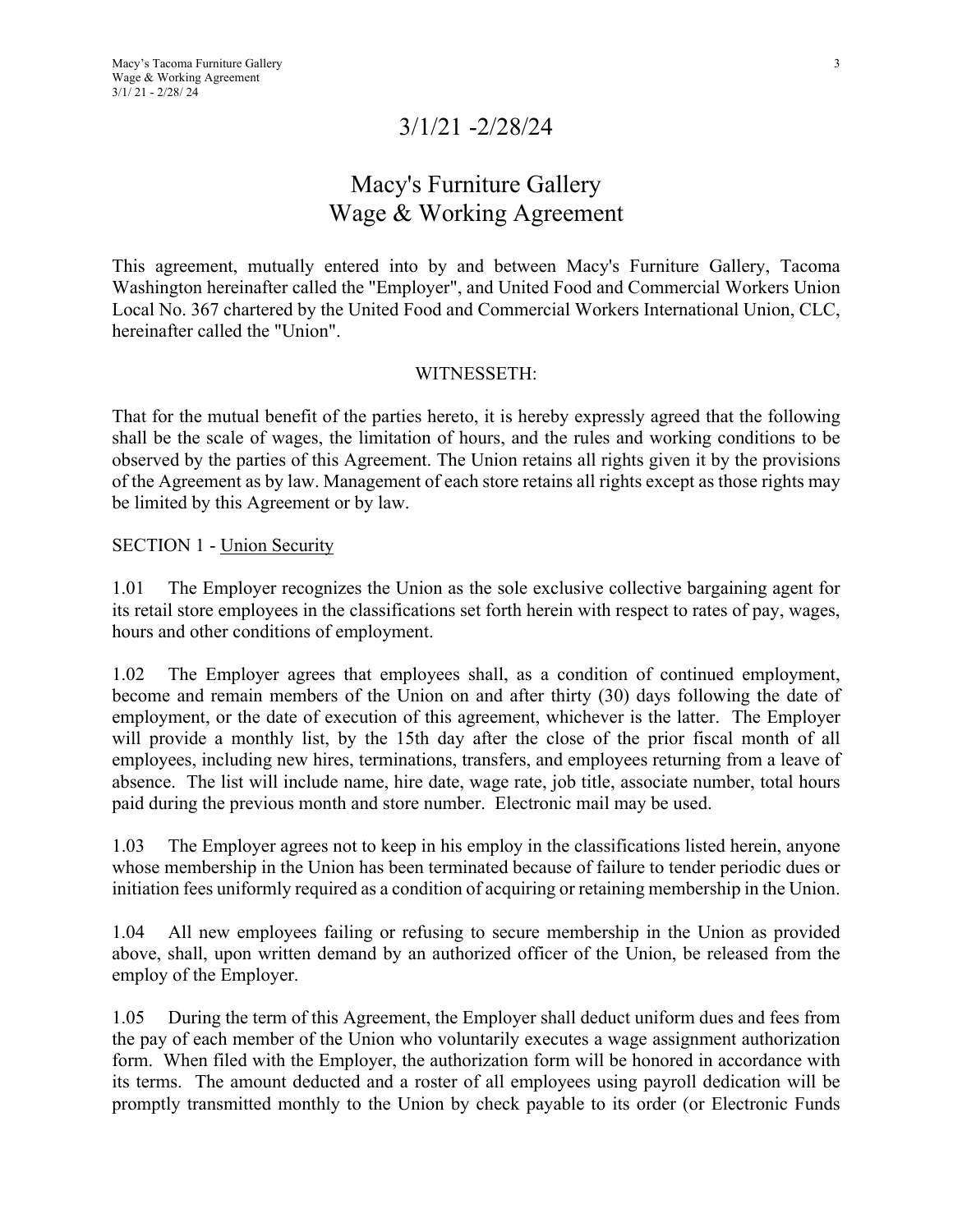Transfer (EFT) if capable). Upon issuance and transmission of a check to the Union, the Employer's responsibility shall cease with respect to such deductions. The Union and each employee authorizing the assignment of wages for the payment of Union dues hereby undertakes to indemnify and hold the Employer harmless from all claims, demands, suits or other forms of liability that may arise against the Employer for or on account of any deduction made from the wages of such employee.

Colleagues who are on an approved Company leave of absence (LOA), for a full calendar month(s), will neither be required to pay union dues nor will the Employer be required to accrue dues, while such colleague is on leave. Upon such colleagues return, the Employer will resume deduction of union dues; such colleagues will not be required to remit dues that were missed while out for a full calendar month(s) (i.e.  $1<sup>st</sup>$  day of the month to last day of month). Colleagues are responsible for applying for leave of absence timely.

1.06 The company agrees to give the union the opportunity to give a presentation to each new colleague covered by the bargaining unit following their completed new hire orientation. The union and the company will agree on the content of the presentation and any information provided in new hire packets.

1.07 Negotiating team members (not to exceed 2) shall be given unpaid release time for joint negotiations of this agreement between UFCW Local 367 and Macy's. Time spent during negotiations will be treated as time worked for the purposes of seniority and benefit hours accrual to include holiday pay in accordance with 11.02.

## SECTION 2 - Jurisdiction

2.01 All salespersons employed by Macy's Furniture Gallery in Tacoma Washington and all other employees shall be members of the United Food and Commercial Workers Union Local No. 367.

This Agreement shall not apply to management, merchandising and operating executives, confidential employees and supervisors as they are defined in the *Labor Management Relations*  Act of 1947, as amended, and management trainees.

2.02 Union Visitation - For the purposes of seeing that the conditions under which members of this Union are working are in accord with this Agreement, officials of the Union who are not on the payroll of the Employer shall be permitted to visit any store covered by this Agreement. In making such visits, Union officials will notify the Human Resource Office and/or Senior Store Management on arrival and shall not interfere with customer service nor interrupt any Associate's work. The Union will notify management of the day it intends to visit those members who work anytime the store is closed for business. No more than two Union officials will visit the store at any one time.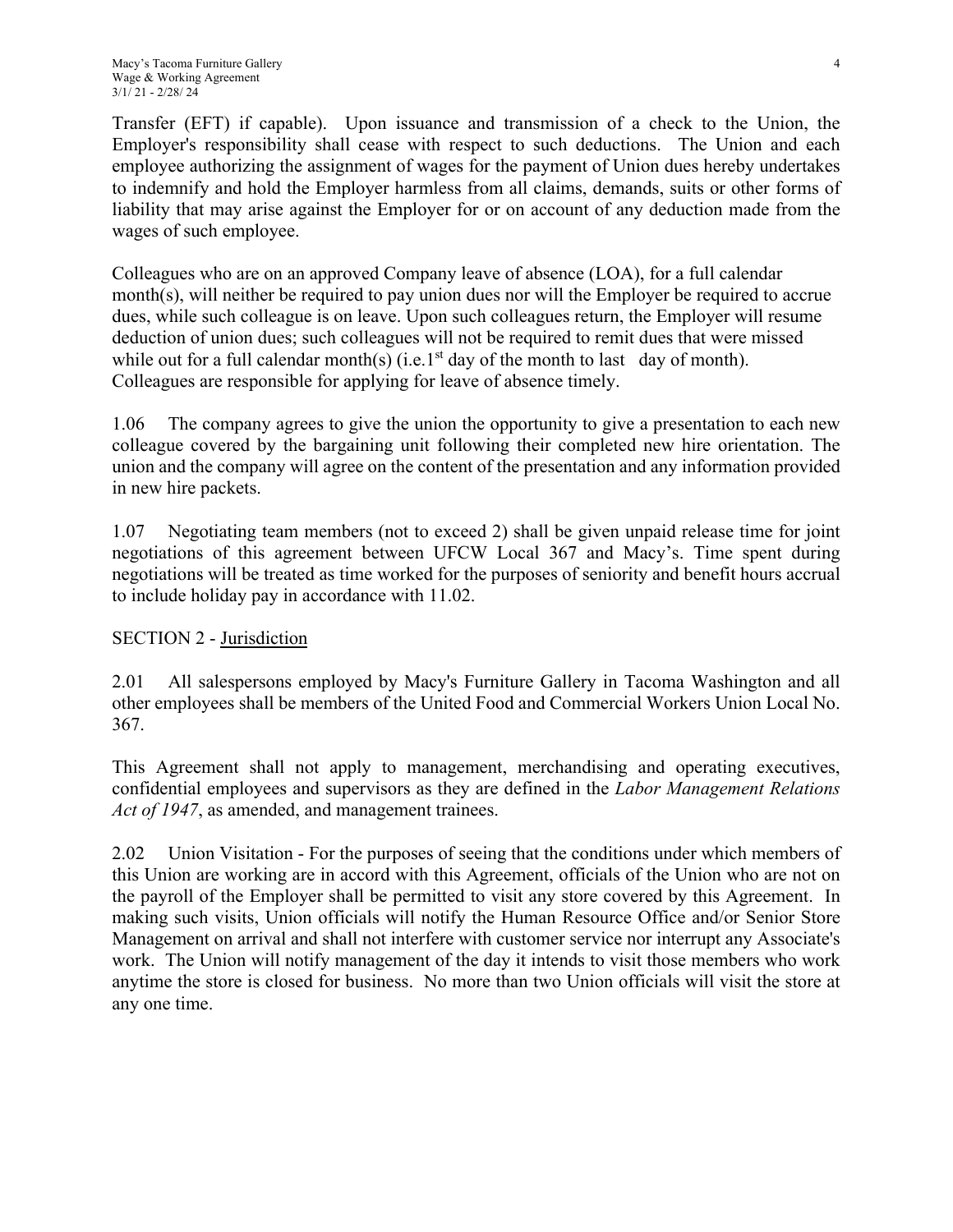#### SECTION 3 - Hours of Employment

3.01 Working hours shall be as follows: forty (40) hours, consisting of not more than five (5) days of eight (8) hours each, Sunday through Saturday, shall constitute the basic work week for regular full-time employees. Lunch periods shall be one (1) hour. In the case of an employee working a shift of six (6) hours or less, one-half (1/2) hour lunch periods may be granted. Lunch periods shall be no sooner than two (2) hours nor later than five (5) hours into an employee's schedule. Time worked in excess of eight (8) hours in any one (1) day, or forty (40) hours in any one (1) week, shall be paid for at the overtime rate of time and one-half  $(1-1/2)$ .

Time worked on the sixth (6th) day, Sunday through Saturday, shall be voluntary and shall be paid for at the straight time rate. This option is with the understanding that hours on the sixth (6th) day shall be in addition to the regular schedule. Employees shall not be required to take time off in lieu of receiving overtime pay.

Designation of daily hours to be worked shall be at the discretion of the Employer, provided there shall be no split shifts and that the employee will continue to properly serve customers who are in the store at closing time.

3.02 The Employer recognizes the desirability of giving employees as much notice as possible in the planning of their weekly schedules of work and accordingly agrees to post in the company website and P.O.S. a work schedule not later than 6:00 p.m. on Thursday two weeks preceding the start of the work week. Upon implementation of MySchedule Plus (MSP) for sales associates, 9 days prior to the first scheduled work week, schedules will be made available.

The work schedule shall not be changed except in case of emergency or where the change is mutually agreed to between the Employer and the employee affected. A power outage, inclement weather conditions, are examples of emergencies justifying a change in employee's schedule, providing the employee is called before leaving for work. If the employee arrives at work without notification, he/she will be paid for their full shift as scheduled on that day, but no less than four (4) hours.

In the case of an emergency, employees are expected to call the established emergency phone line for instructions if, through prior understanding, and or public notice, they had reason to believe the store could be closed on their regularly scheduled day. A further condition to the notification is the employee's responsibility to keep the Human Resources Office informed in writing of his/her present address and telephone number.

3.03 The day off shall be designated by the Employer. Employees shall be entitled to a preferred day off based on seniority.

3.04 No employee shall be called to work for less than four (4) hours during day shifts and upon MSP implementation for sales associates, three and one half hours during evening shifts.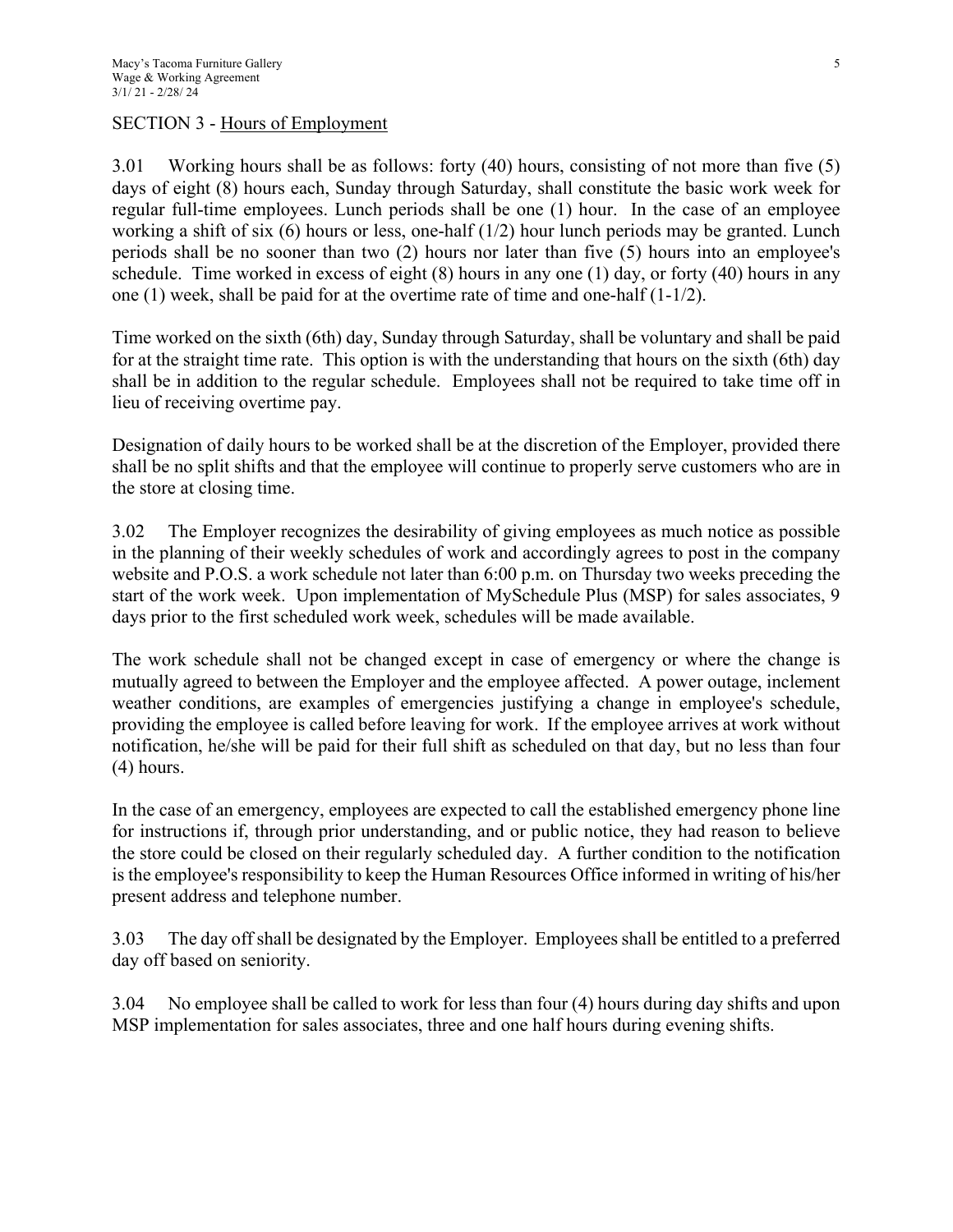3.05 Sunday Premium will be calculated as follows:

 For all colleagues hired on or before June 1, 1987, except during inventory, ,all work performed on Sunday shall be paid for at time and one-half (1-1/2)

 For all colleagues hired after June 1, 1987 and prior to July 25, 1996, a one dollar  $($1.00)$  per hour premium will be paid in lieu of time and one-half  $(1-1/2)$  for all hours worked on Sunday.

 For all Colleagues hired after July 25, 1996 and prior to November 3, 2000, a fifty cent (\$0.50) per hour premium will be paid in lieu of time and one-half (1-1/2) for all hours worked on Sunday.

 For all Colleagues hired after November 3, 2000, all hours worked on Sunday will paid at the straight-time hourly wage rate.

3.06 For employees hired prior to May 1, 1987, all work on Sunday shall be voluntary. Any of these employees who choose not to work on Sunday shall not be discriminated against. Upon implementation of MySchedule Plus, associates hired prior to May 1, 1987, shall be given a onetime opportunity to select to work or not to work on Sundays. Associates who choose not to work on Sunday shall not be discriminated against.

3.07 Consistent with the needs of business, the Employer shall make every effort to spread Sunday work among Associates.

3.08 Associates within the same department may, by mutual agreement, trade single shifts provided the employer has approved the trade.

3.09 There shall be a minimum of ten (10) hours between scheduled straight-time shifts. Work performed prior to the ten (10) hours or between two (2) straight-time shifts, when scheduled by the Employer, shall be paid at the rate of time and one-half  $(1-1/2)$  up to the end of the ten  $(10)$ hour rest period, unless the shift was one voluntarily picked up by a Sales Associate following the implementation of MySchedule Plus.

Associates, by mutual agreement, may be scheduled to work with less than ten (10) hours rest between shifts during the Holiday Season and inventory, at the straight-time rate of pay.

- 3.10 Rest periods for bargaining unit Colleagues shall be as follows:
	- Six (6) Hours or more Fifteen (15) minutes in each of the two (2) shifts, which shall constitute the total time away from the work station.
	- Six  $(6)$  Hours or less One fifteen (15) minute relief period in the longer shift, which shall constitute the total time away from the work station.
	- Five  $(5)$  Hours Fifteen (15) minutes a shift.
	- Part-Time (PT) Fifteen (15) minutes in each shift.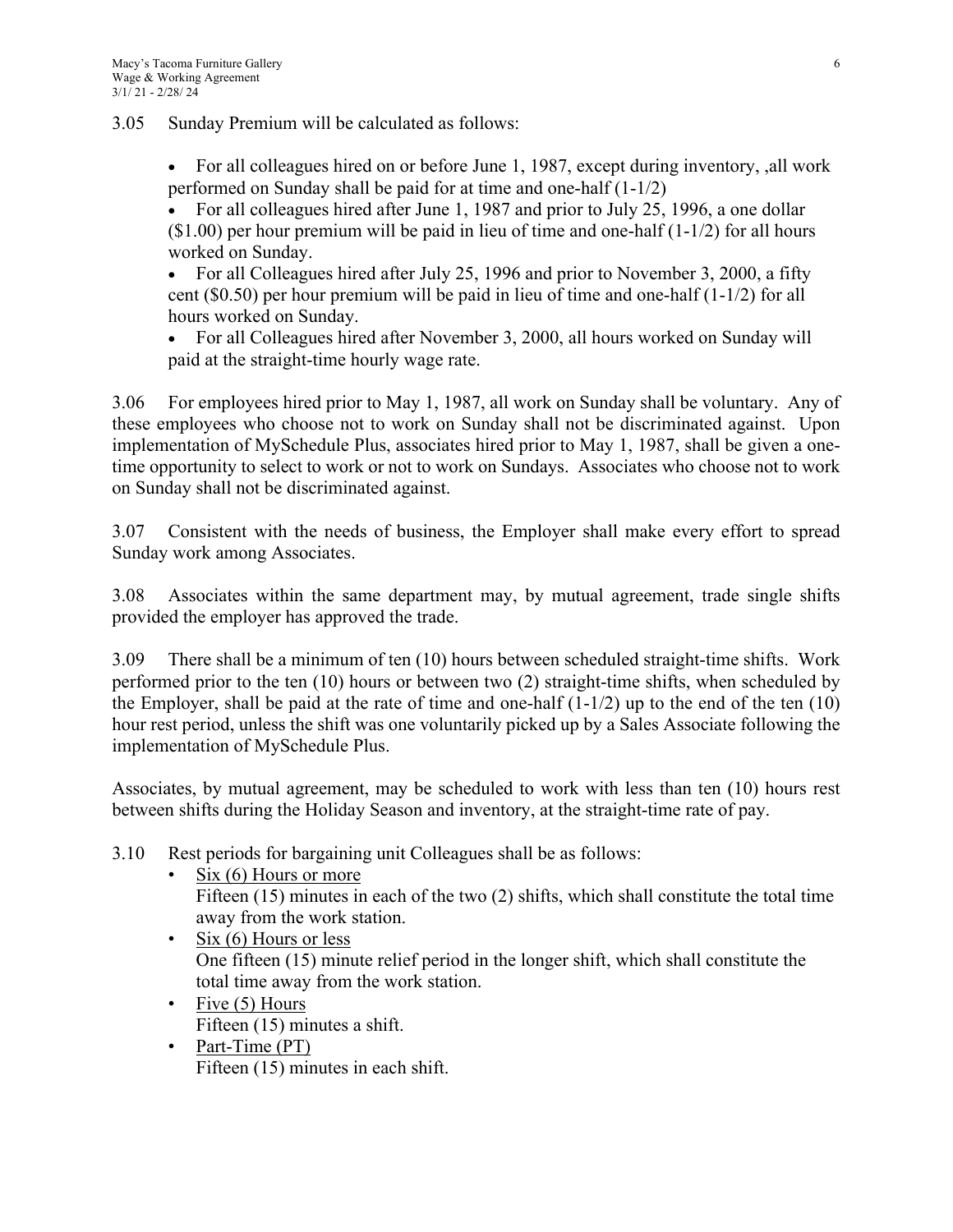## SECTION 4 - Seniority & Available Hours

4.01 The following provisions shall prevail upon completion of a probationary period of ninety (90) consecutive days. Termination during the probationary period shall not be subject to the provisions of Section 16. Realizing the importance and necessity of protecting the interests of both parties to this Agreement in case of layoffs, it is agreed and understood that ample consideration will be given the employees with reference to their qualifications and their length of service with the Company. In the restoration to the service of laid off employees, the same consideration will be given.

4.02 An associate who within the posted time period, makes a written request for an open position in another department, will be given fair and reasonable consideration. Where merit and ability are equal, an associate's store seniority and availability shall be recognized when considering an associate's written request for transfer to job openings. The transferring associate will carry the store seniority to the new department for the purpose of determining vacation, holidays, decrease in hours and for layoffs. There is no bumping allowed under this provision. Any subsequent increase in hours or preferred days off selections will be based on department seniority. All such transfers shall be voluntary.

4.03 Seniority shall be on a departmental basis by store. Where merit and ability are equal, an employee's seniority shall be recognized when it is necessary to increase or decrease the number of regular employees or their work hours. Merit and ability means the merit and ability to do an available job in a good and proficient manner, taking into consideration an employee's total conduct, performance, and contribution. Employees changing their availability, shall notify the personnel office in writing. Whenever feasible, it is the store's desire to provide as many hours as possible to our senior employees prior to scheduling less senior or new hires.

4.03.1 The Employer shall be the judge of whether the merit and ability of the employees are equal; but this judgment shall be fairly and reasonably exercised. If a senior employee in a department is not returned to work or has his/her hours reduced or is laid off, and the Employer's judgment as to this employee's merit and ability is challenged through the grievance procedure, it shall be the obligation of the Employer to demonstrate that the merit and ability of the senior employee was not equal to that of the preferred junior employee.

4.04 The employer agrees to continue to observe the following grandfather examples discussed by the parties during bargaining.

1. Employees currently paid at a commission rate(s) that is higher than the rate set forth in this Agreement;

2. Employees currently receiving B&I's as of the date this Agreement is ratified;

3. Employees opting to remain under the existing Tacoma Mall Macy's holiday Section 11 provisions.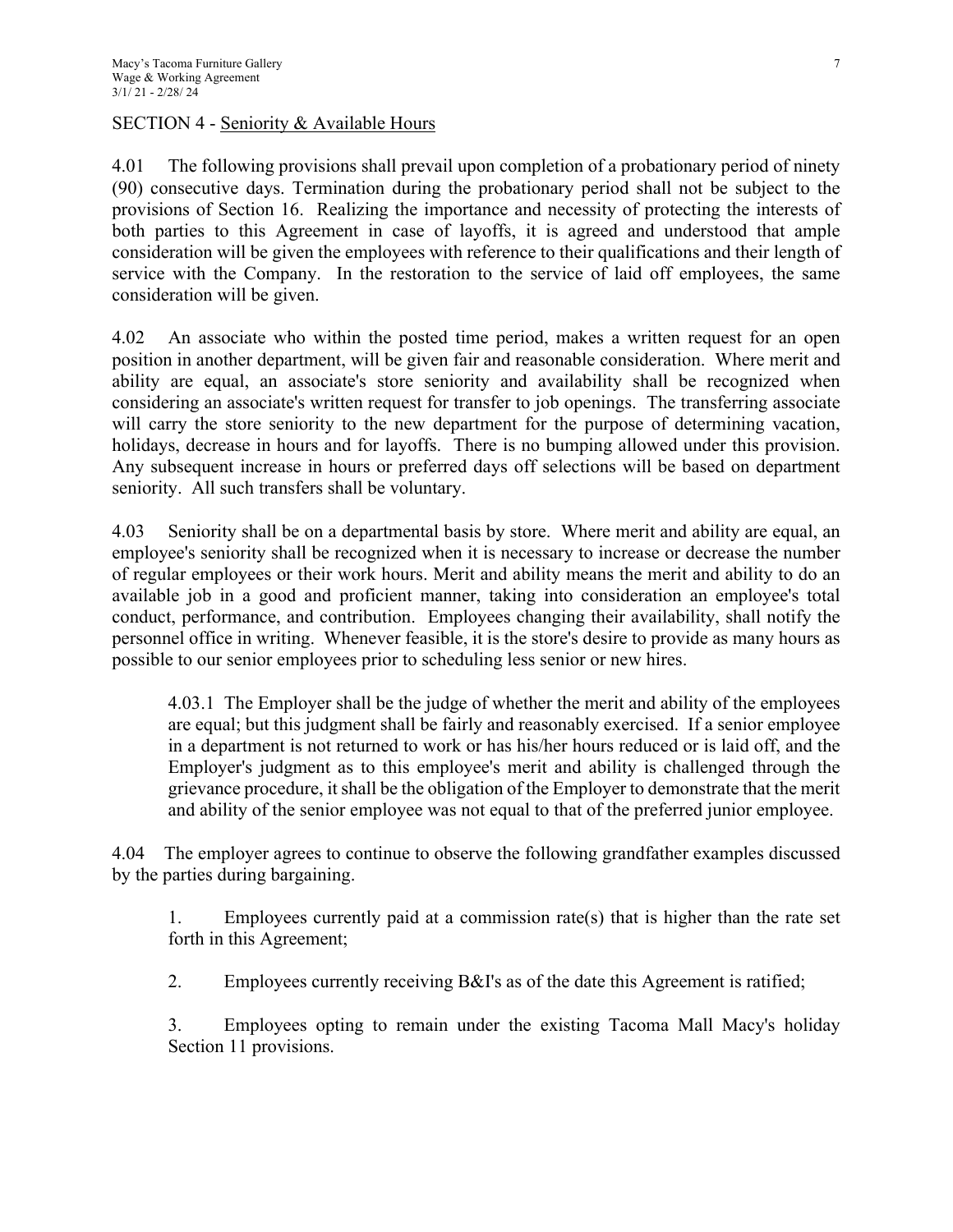#### 4.05 Regarding MySchedule Plus Implementation of MySchedule Plus

Macy's, Inc. shall give UFCW Local #367 no less than ninety (90) days' notice of the implementation of the MySchedule Plus scheduling program and will not implement the MySchedule Plus scheduling program any earlier than February 1, 2011.

#### Selling Zones

The parties shall hold a Labor Management Committee meeting to determine appropriate selling zones. This meeting will take place shortly after the Company provides ninety (90) days' notice of MySchedule Plus, and determination of selling zones will be completed prior to implementation of MySchedule Plus.

#### Full-Time Positions Under MySchedule Plus System

The MySchedule Plus scheduling system is not designed or intended to reduce full-time positions as defined in Full-Time Option One or Full-Time Option Two.

#### Grievances and MySchedule Plus

Issues arising from the selection of additional shifts through MySchedule Plus shall not be subject to the grievance procedure. However, Macy's shall make a good faith effort to investigate and remedy situations involving erroneous seniority dates. This Memorandum of Understanding shall expire at the end of this Collective Bargaining Agreement.

#### Regarding Health and Welfare Eligibility

Each month, the Employer shall provide the Union a report reflecting available hours that were not selected by associates through the MySchedule Plus program. Each quarter, the Employer shall provide the Union with a list of associates in jeopardy of losing health and welfare coverage. If it is determined that there are mitigating circumstances such as no available hours to select through MySchedule Plus, the associate will not lose coverage.

#### 4.0 6 Regarding: MySchedule Plus Selling Schedules

#### Full-Time Option 1 – Grandfathered

Current associates may select a 5-day per week assigned work schedule. Shift length shall be 7.5 hours per day (37.5 hours per week). Associates who have been compensated an average of 39 to 40 hours per week over the past 52 weeks shall continue to work a 40 hour per week schedule should they choose to do so. Associates who work more than six hour shifts but less than eight hour shifts shall no longer be paid for time not actually worked. However those associates may choose to work a 40 hour per week work schedule.

#### Full-Time Option 1A (New)

You will be assigned 5 days with 35-40 hours per week assigned. Shift length shall be 6-8 hours per day (5.5 – 8 hours per day on Sunday).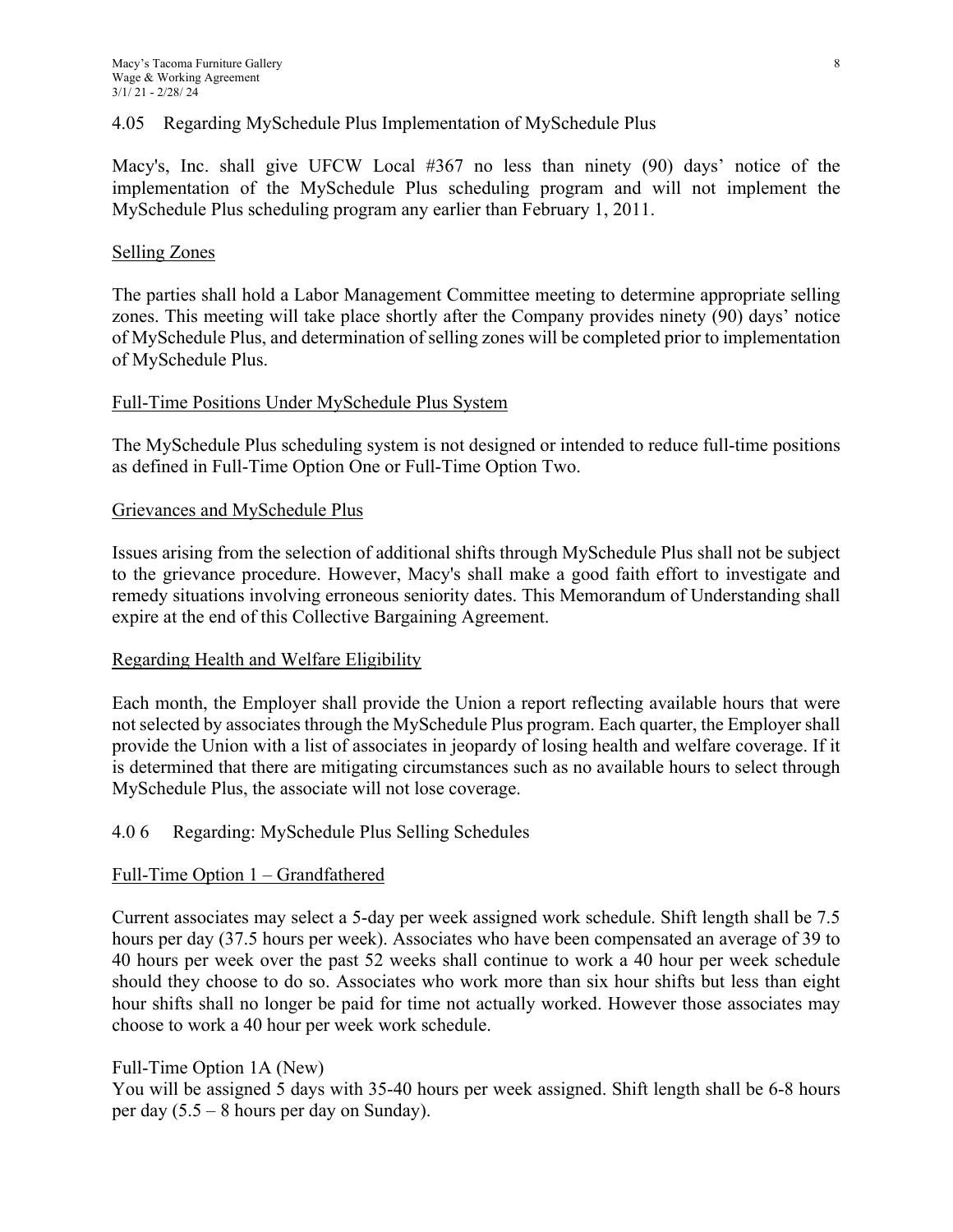#### Full-Time Option 2 – Grandfathered

Current Associates may select a 4-day per week assigned work schedule. Shift length shall be 7 to 7.5 hours (28 to 30 hours per week). Associates selecting this option shall have the ability to test this schedule for a period not to exceed six (6) months. Upon giving the Company four (4) weeks' notice, the Associate may opt to select Full-Time Option 1 and be assigned 37.5 hours per week. In the event that the associate is participating in Full-Time medical and dental plans, the Company will grandfather participation in that plan if the Associate continues to work a minimum of 28 hours per week.

Full-Time Option 2A (New) You will be assigned 4 days with 28-32 hours per week assigned. Shift length shall be 6-8 hours per day (5.5 – 8 hours per day on Sundays).

#### Part Time Option 1

Associates hired after implementation of MySchedule Plus may have a Company assigned weekly work schedule with a maximum of 4 days assigned. Associates shall be assigned 12-20 hours per week. Shifts lengths shall be 3.5 to 7.5 hours.

> Schedule Options & Process for Selling Associates Effective Upon Implementation of MySchedule Plus

I. Full-Time Option 1 and 1A Associates will choose one preferred day off Monday through Thursday by seniority. They may also choose one preferred morning off Monday through Friday by seniority, and will not be scheduled to work prior to 1:00 on that day.

II. Full-Time Option 2 and 2A Associates may select up to 5 mornings off Monday through Friday or select up to 4 evenings off Monday through Thursday or select 2 full days off Monday through Thursday by selecting 2 mornings and 2 evenings on the same day. Conflicts in selections shall be resolved by seniority.

III. Full-Time Option 1/1A and Full Time Option 2/2A Associates will be scheduled a maximum of 2 late shifts per week. A late shift is defined as any shift ending after 7:15 p.m.

IV. Full-Time Option 1/1A and Full Time Option 2/2A Associates will have three (3) days to use per month in any combination. Two (2) of which may be utilized on Saturday/Sunday, except on key days. Where possible, requests to opt out of the weekend off rotation shall be granted by seniority.

V. Part-Time Option 1 Associates may select up to 5 mornings off Monday through Friday or select up to 4 evenings off Monday through Thursday or select 4 full days off Monday through Thursday. Conflicts in selections shall be resolved by seniority.

VI. Part-Time Option 1 Associates will be scheduled a maximum of 4 late night shifts per week. A late night shift is defined as any shift ending after 7:15 p.m.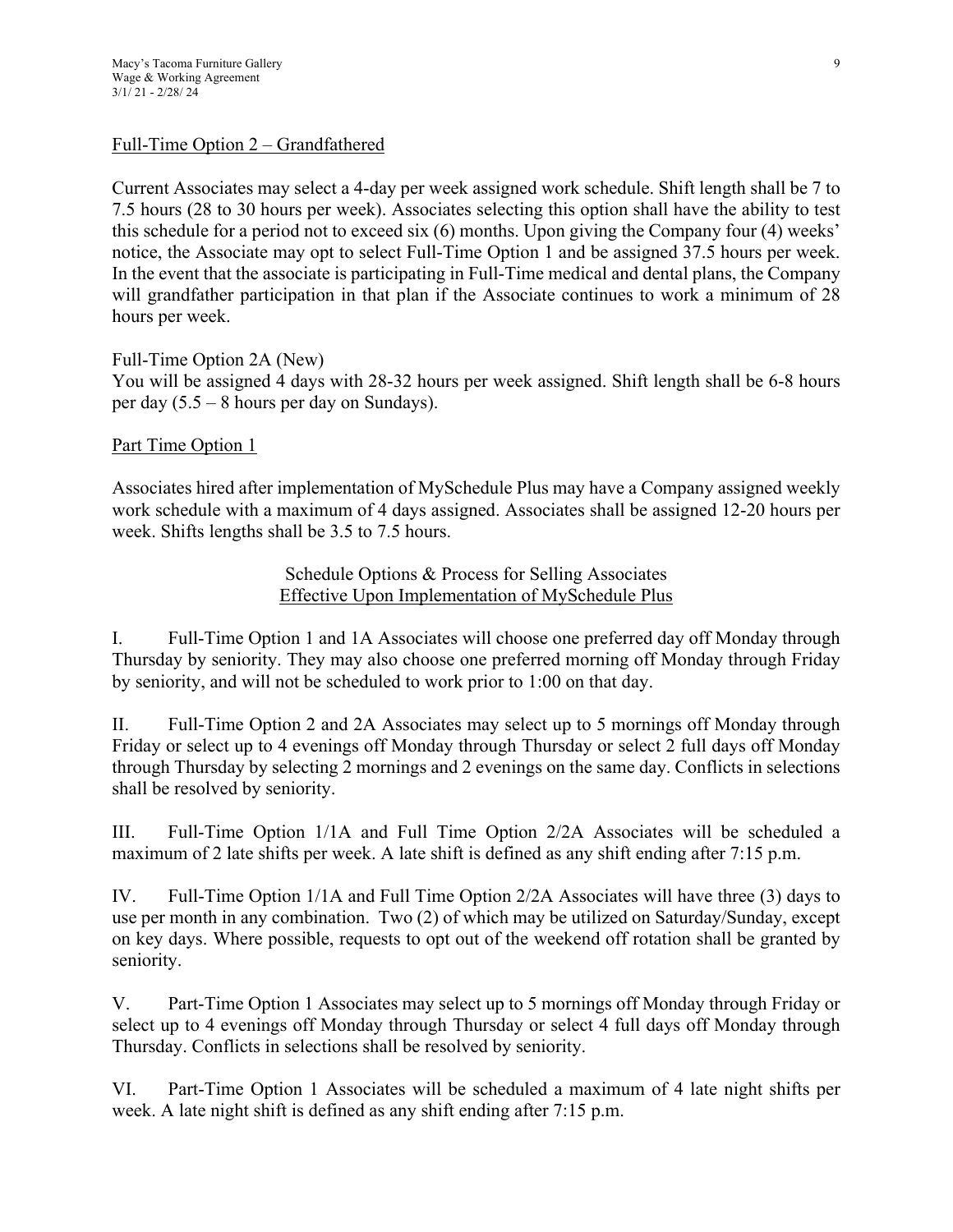VII. Full-time benefits eligibility, including medical, shall be 30 average weekly hours paid per week. Those colleagues who moved from Full-Time Option 2 to Full-Time Option 1 in 2009 (original MSP implementation) and who work a minimum of 28 average weekly hours shall continue to be eligible for Full-Time benefits, including medical.

VIII. Overtime hours shall be by seniority.

IX. Grandfathered colleagues (FT Option 1 and 2) will have the opportunity to select any NEW FT option provided. Associates who choose to leave their grandfathered option shall be prohibited from returning to a grandfathered option. Grandfathered Colleagues do not have the ability to move from one grandfathered option to another as they are closed for entry.

## Temporary Requests and Selection of Shifts

1. Minimum four (4) weeks prior to the live schedule, all Selling Associates shall indicate their paid time off and temporary requests for that week (a temporary request is a particular day they would need to be off in addition to their regular day off). These temporary requests are designed to be for periodic needs (as opposed to weekly) and will be accommodated whenever possible. If a conflict arises regarding requests of multiple individuals, the day off shall be resolved by seniority. Preferences shall be considered during non-peak times and shall be ignored during events or busy days in accordance with the needs of the Company.

2. Minimum Nine (9) days prior to the live schedule, associates will view the Company generated schedule, inclusive of paid time off and temporary requests.

3. Beginning that day and for two days, the Associate is provided available shifts to pick up in his or her selling zone (prior to them being made available to on-calls and temporary employees).

4. For the first six (6) hours following the posting of the schedule, selection of additional shifts shall be limited to associates with five or more years of service. Auditing of this process shall be at the sole discretion of the Company. Associates determined to have violated this provision may be subject to discipline.

5. Following this two-day limit period, and up to the actual work day, all associates can pick up additional shifts.

6. If no additional shifts are made available to any associate, minimum nine (9) days prior to the live schedule, conflicts concerning the number of assigned hours shall be resolved by seniority.

## SECTION 5 - General Provisions

5.01 No employee shall be disciplined or discharged except for just cause. The Employer shall be the judge of the competency and qualifications of the employees and shall make such judgment fairly. The Employer shall have the right to discharge any employee for insubordination,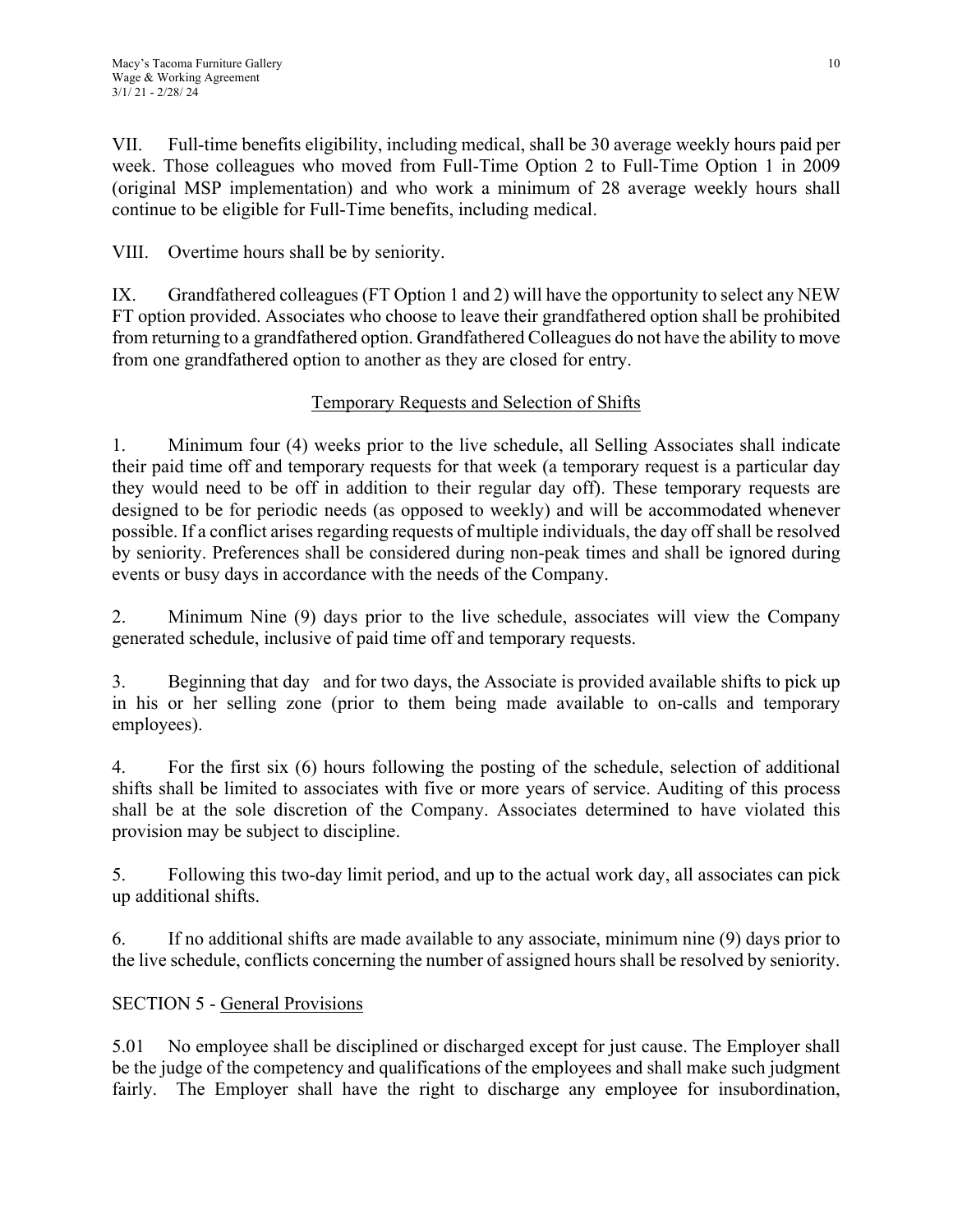dishonesty or failure to observe the Employer's store policy, which shall be either given to the employee or conspicuously posted, and copy made available to the Union.

5.02 Employees shall be compensated for attendance for any department or group meeting held for the purpose of imparting information pertaining to merchandise, selling techniques, store regulation procedure and/or store policies. Stores are entitled to require attendance at this type of meeting. For commission based colleagues, this time shall count as non-productive time.

5.03 Employees shall not be compensated for attendance for any store meeting for civic or patriotic purposes, such as U.S. Bond Drives, United Way, Red Cross, etc., and such meeting shall be voluntary.

5.04 Any condition or provision herein contained, relative to a wage paid to any employee contrary to the terms and conditions contained in the Fair Labor Standards Act of 1938, as amended, shall be void and of no force and effect, but shall be superseded by the pertinent provisions controlling such wage payments as contained in said Act.

5.05 To the extent provided by law, no employee will be discriminated against because of race, creed, gender, sexual orientation, gender identity or expression, age, national origin or disability as defined under the ADA. No employee shall be discriminated against for upholding union principles and any employee working under instructions of the Union or on a committee shall not lose his/her position or be discriminated against for that reason, provided there shall be no interference with required duties. A member elected to attend a convention as a Union delegate shall be granted, after reasonable notice to his/her Employer, not more than once each year, the required time that is necessary to attend such convention, provided, however, that the time such employee is off work shall constitute a leave of absence without pay.

5.06 Previous experience:Colleagues with Macy's experience in a like position, within the previous two (2) years from the date of hire shall be hired or transferred at a wage rate no less than their base rate during their prior employment period with Macy's.

5.07 Any employee authorized by the Manager or Assistant Manager of the store to use his/her automobile for Company business shall be compensated at the Internal Revenue Service standard rate per mile for all miles so used. Further, the employee must complete the standard mileage report form in its entirety and present it to the Assistant Manager of the store weekly to receive payment.

5.08 No employee in initial employment interview or testing, and no employee as a condition of continued employment, shall be required to submit to the use of a polygraph, lie detector or other like device.

5.09 The Employer shall furnish to the Union a master list of its employees upon request.

5.10 Job openings for Department Associates will be posted for seven (7) calendar days at the store where the opening exists. Open positions will be filled within fifteen (15) days following end of posting period, based upon overall practicability, seniority, availability and ability to do the work.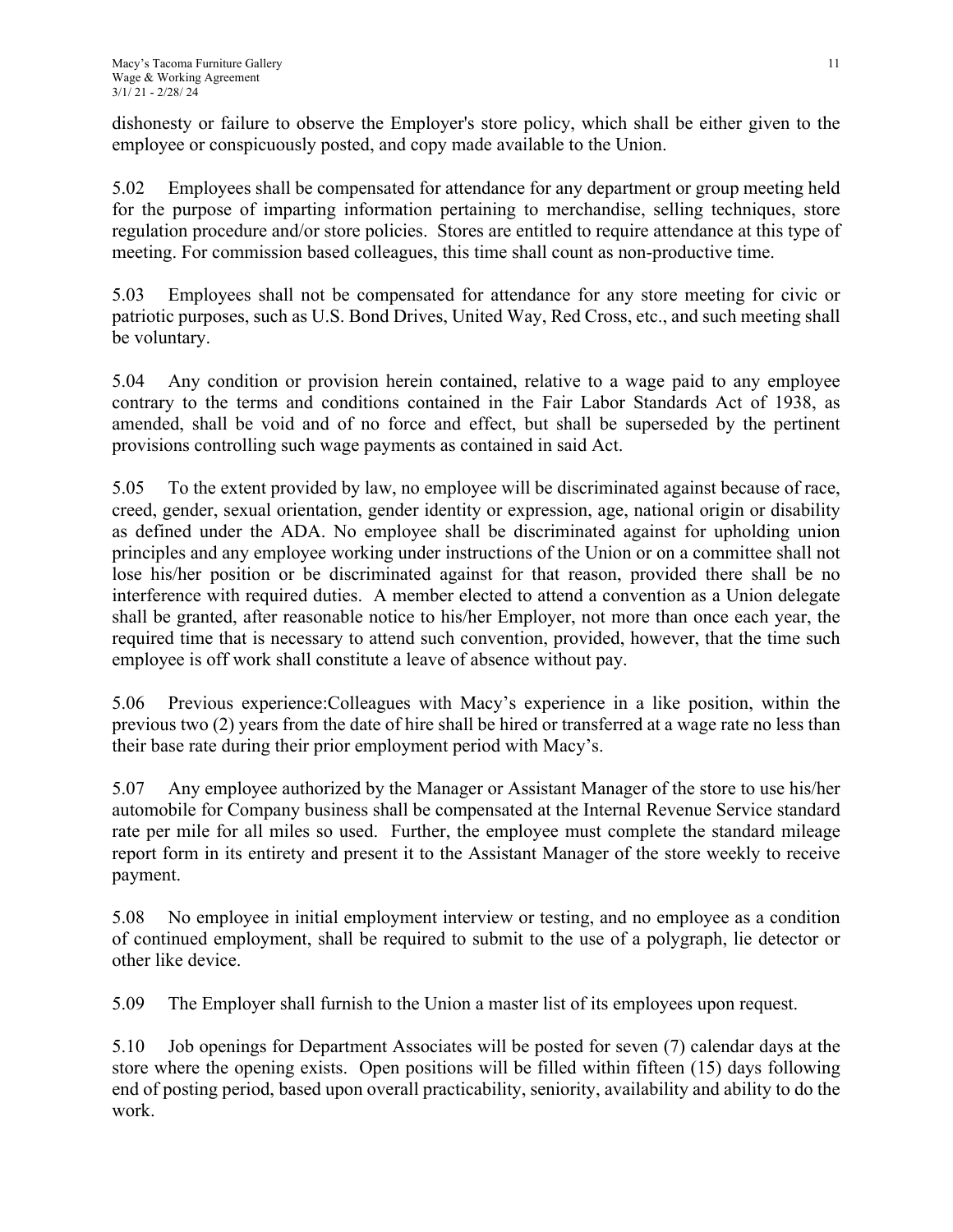5.11 It is agreed and understood that should the Company require a Substance Abuse program, the Company and Union shall negotiate and submit to the members for consideration guidelines and effect on employees.

## SECTION 6 - Jury Duty

6.01 Any employee who is required to serve on a municipal, county, or federal jury or grand jury shall be granted time off to serve. Regular associates with six months of service, who have been paid for 780 hours the prior calendar year (or an average of 15 hours the prior fiscal quarter if not employed the prior full calendar year) will receive normal pay for jury duty, without offset of compensation provided by the Court. Associates on vacation during jury duty will have the individual days serving on jury duty classified as such, and vacation allotment will be adjusted accordingly.

Paid leave is calculated as the prior fiscal quarter average weekly hours paid divided by 5 (for the daily rate), paid at their base hourly rate (or benefit rate if the associate is on a draw vs. commission pay plan).

6.01.1 An employee must notify his/her supervisor within twenty-four (24) hours after receipt of notice of selection for jury duty.

6.01.2 An employee called for jury duty, who is temporarily excused from attendance at court, must report for work if sufficient time remains after such excuse to permit him/her to report to the store and work at least one-half  $(1/2)$  of his/her normal work shift.

6.01.3 In order to be eligible for such payments, the employee must furnish a written statement from the appropriate public officer showing the date and time served and the amount of pay received.

6.01.4 Employees who are called to be a witness on behalf of their Employer shall be paid for such time as though it is work time.

## SECTION 7 - Leave of Absence

7.01 All employees will be entitled to a leave of absence for the following bona fide reasons:

7.01.1 Extended non-occupational injury or illness (including pregnancy) which requires absence from work.

7.01.2 Occupational injury which requires absence from work.

7.02 Leaves of absence for personal reasons may be granted at the discretion of the Employer based upon Company Policy.

7.03 Any request for a leave of absence under the terms of paragraph 7.01 and 7.02 shall be in writing and stating the following information: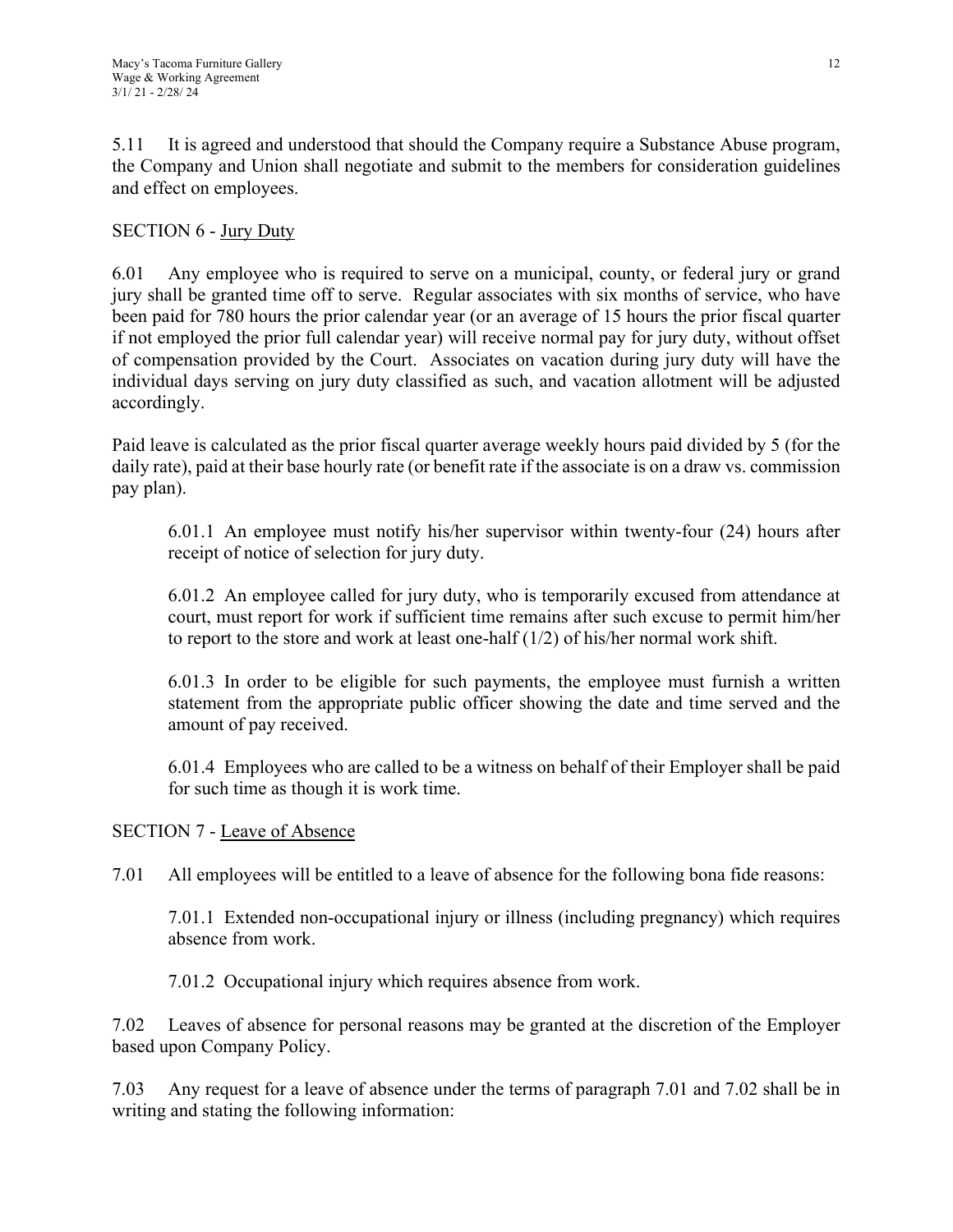7.03.1 Reason for such request.

7.03.2 Date leave is to begin.

7.03.3 Date of return to work.

7.04 Any leave of absence may run to a maximum of six (6) months with the exception of leaves due to occupational injuries which extend up to twelve (12) months.

7.05 Upon completion of a leave of absence, the employee shall return with full seniority and longevity rights to the job previously held or to a job comparable with regard to rate of pay in the first weekly schedule prepared after the Employer has received notice in writing of the employee's availability.

7.06 The employee may be required to support his/her absence by a medical doctor's certificate, and the employee may further be required to support his/her recovery by such medical doctor's certificate. If the above provisions are not met, the employee forfeits his/her right of reinstatement under this clause.

7.07 Family/Medical Leave. As required by federal and state laws, upon completion of one (1) year continuous employment, any employee who has worked at least 1,250 hours during the prior twelve (12) months shall be entitled up to twelve (12) weeks of unpaid leave per year for the birth, adoption or placement of a foster child; to care for a spouse or immediate family member with a serious health condition; or when the employee is unable to work due to a serious health condition. The Employer shall maintain the employee's health benefits during this leave and shall reinstate the employee to the employee's former or equivalent position (same team/assignment, job status and shift). If a particular period of leave qualifies under both the Family and Medical Leave Act of 1993 (FMLA) and state law, the leaves shall run concurrently. This leave shall be interpreted consistently with rights, requirements, limitations and conditions set forth in the federal law and shall not be more broadly construed. Generally, employees must give at least thirty (30) days' advance notice to the Employer of the request for leave.

7.08 Paid Adoption Leave Benefits. For the term of this agreement, the Employer shall provide a new Adoption Leave benefit to all regular associates with twelve (12) months of service or more. Benefits include up the three (3) weeks paid leave time and financial assistance up to two thousand dollars (\$2,000) per event utilized for eligible expenses. Plan details available from the employer.

7.09 If requested, an employee may take up to six (6) months' leave of absence as union leave. The employee shall be entitled to return to the position previously held with full seniority and longevity rights.

#### SECTION 8 - Bereavment Leave

8.01 If any regular employee covered by this contract suffers a death in the immediate family; i.e., spouse, domestic partner, children, parents, siblings at the request of the employee, the employee may choose up to five (5) regular working days off and shall be compensated for his/her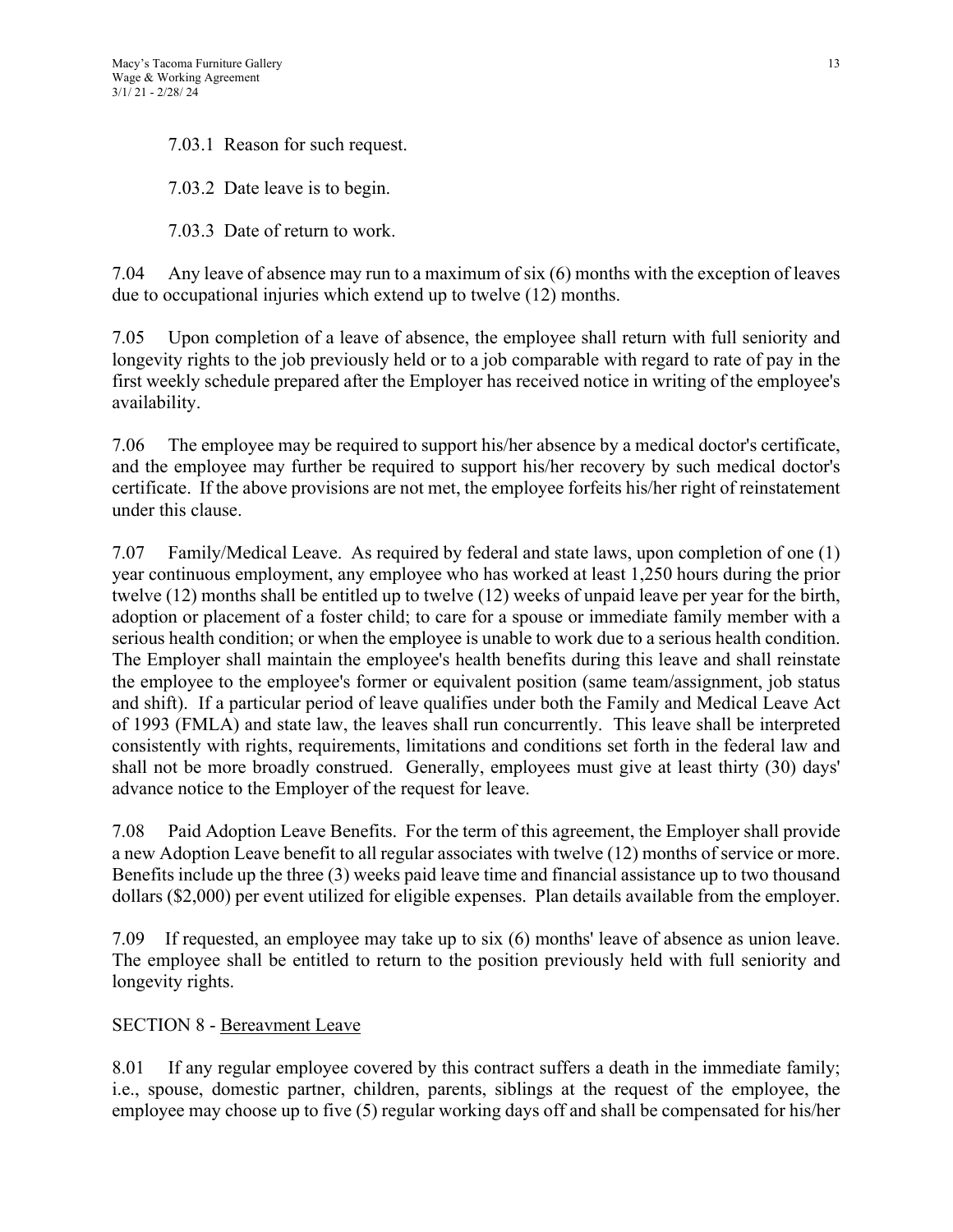wage loss by payment of hourly straight-time pay (commission employee's earnings to be calculated at their benefit rate) for such time lost as a result of his/her absence from his/her employment.

8.02 If the associate suffers from a death in the immediate extended family (grandparent, grandchild, step child, step parent, step sibling, parents-in-law, parent of domestic partner, son or daughter-in-law, child of domestic partner, sister or brother-in-law or sibling of domestic partner), the employee may choose up the three (3) regular working days off with pay, as described above.

8.03 If the associate suffers from the death in the extended family (great grandparent, great grandchild, aunt, uncle, niece or nephew) the employee may choose up the one (1) regular working day off with pay, as described above.

8.04 Domestic partner designation shall comply with any and all Federal, State, or Local ordinances.

8.05 In the event the employee is notified of the death while working, the employee shall, upon request, be excused from work for the balance of the work shift. This shall be in addition to the above leave. This time shall not be charged against the quota of commission employees.

## SECTION 9 - Paid Time Off (PTO)

9.01 The Employer's Paid Time Off (PTO) program provides eligible Colleagues time to refresh and gives them flexibility to deal with life outside of work. Eligibility is determined by the Colleague's location, status, average hours paid in the prior calendar year and length of service.

9.02 Benefit Period **-** The Employer's Paid Time Off (PTO) benefit period begins the first day of the fiscal year and ends the last day of the fiscal year. (The Employer's fiscal year runs February through January.)

9.03 Eligibility **-** Hourly Colleagues are eligible to earn and use Paid Time Off (PTO) if they:

- Are regular Full-Time (FT), regular Part-Time (PT), or Flexible Work Team.
- Have at least 6 months of regular, continuous service as of the first day of the fiscal year, and
- Were paid an average of at least 15 hours per week during the prior calendar year.

Temporary or Seasonal Colleagues are not eligible for Paid Time Off (PTO).

If a Colleague has less than 6 months of service as of the first day of the fiscal year, or if the Colleague is hired after the first day of the fiscal year, the Colleague may be eligible for a prorated New Hire Annual Paid Time Off (PTO) Benefit. The New Hire Annual Paid Time Off (PTO) Benefit takes effect the first of the month following—or concurrent with—six (6) months of regular service if the Colleague has been paid an average of at least fifteen (15) hours per week during the previous ninety (90) days. Any Colleague who does not meet the hours paid eligibility requirement upon achieving 6 months of service will be re-evaluated for Paid Time Off (PTO) eligibility at the beginning of the following fiscal year.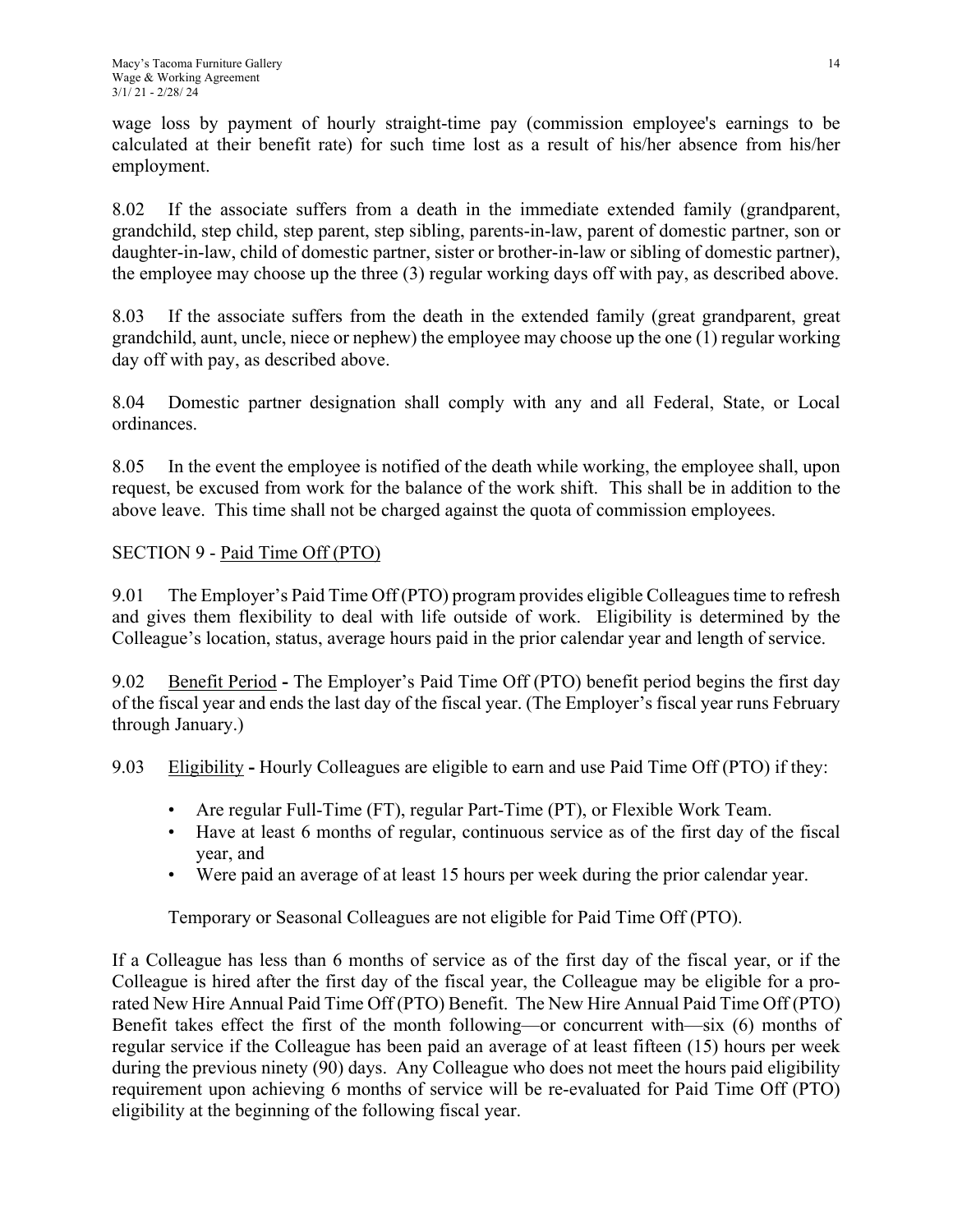The Annual Paid Time Off (PTO) Benefit a Colleague may earn varies based on the Colleague's average number of days paid per week in the prior calendar year. For example, if during the prior calendar year, a Colleague was typically scheduled three (3) days per week but averaged four (4) days by picking up extra shifts, then this Colleague would earn Paid Time Off (PTO) benefits at the rate of four (4) days per week for the current fiscal year.

## 9.04 Annual PTO Benefit

9.04.1 New Hires and Colleagues with less than six (6) months of continuous service at the beginning of the fiscal year. Eligible Colleagues who averaged at least fifteen (15) hours per week during the previous ninety (90) days will earn up to the following Paid Time Off (PTO) benefit based on their month of hire:

| New Hire Maximum Annual PTO Benefit for Colleagues who<br>Average |                                   |                  |                  |                  |                  |
|-------------------------------------------------------------------|-----------------------------------|------------------|------------------|------------------|------------------|
| Hire<br>Date                                                      | <b>PTO</b><br>Eligibility<br>Date | 5<br>Days/Week** | 4<br>Days/Week** | 3<br>Days/Week** | 2<br>Days/Week** |
| July                                                              | Feb                               | 8 days           | 6 days           | 5 days           | 3 days           |
| Aug                                                               | Mar                               | 7 days           | 6 days           | 4 days           | 3 days           |
| Sep                                                               | Apr                               | 7 days           | 6 days           | 4 days           | 3 days           |
| Oct                                                               | May                               | 6 days           | 5 days           | 4 days           | 2 days           |
| <b>Nov</b>                                                        | Jun                               | 5 days           | 4 days           | 3 days           | 2 days           |
| Dec                                                               | Jul                               | 5 days           | 4 days           | 3 days           | 2 days           |
| Jan                                                               | Aug                               | 4 days           | 3 days           | 2 days           | 2 days           |
| Feb                                                               | Sep                               | 3 days           | 2 days           | 2 days           | $1$ day          |
| Mar                                                               | Oct                               | 3 days           | 2 days           | 2 days           | $1$ day          |
| Apr                                                               | <b>Nov</b>                        | 2 days           | 2 days           | $1$ day          | $1$ day          |
| May                                                               | Dec                               | $1$ day          | $1$ day          | $1$ day          | $1$ day          |
| Jun                                                               | Jan                               | $1$ day          | 1 day            | $1$ day          | 1 day            |

9.04.2 Colleagues with six (6) months of continuous service as of the beginning of the fiscal year. Colleagues who have six (6) months of continuous service as of the beginning of the fiscal year and who have been paid an average of at least fifteen (15) hours per week in the prior calendar year may, earn and use the following Annual Paid Time Off (PTO) benefit:

|                      | Maximum Annual PTO for Colleagues who Average |             |             |             |  |  |
|----------------------|-----------------------------------------------|-------------|-------------|-------------|--|--|
|                      |                                               |             |             |             |  |  |
| Service as of 2/1    | Days/Week**                                   | Days/Week** | Days/Week** | Days/Week** |  |  |
| $6$ months $-1$ year | 8 days                                        | 6 days      | 5 days      | 3 days      |  |  |
| $2 - 4$ years        | 10 days                                       | 8 days      | 6 days      | 4 days      |  |  |
| $5 - 9$ years        | 18 days                                       | 14 days     | 11 days     | 7 days      |  |  |
| $10 - 14$ years      | 20 days                                       | 16 days     | 12 days     | 8 days      |  |  |
| $15 - 24$ years      | 25 days                                       | 20 days     | 15 days     | 10 days     |  |  |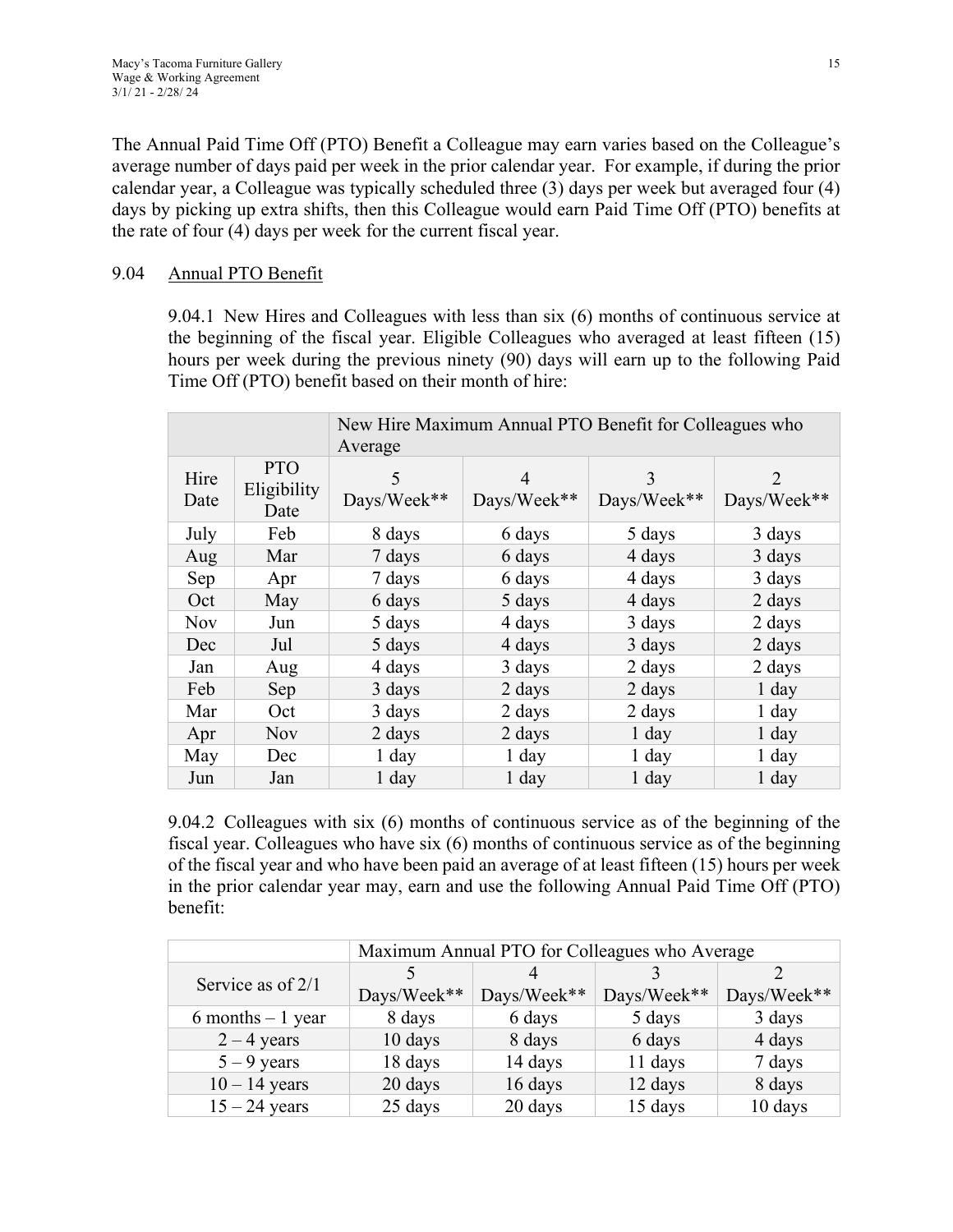| $25 + \text{years}$                                                                              | 30 days | $\sim$ 24 days | 18 days | 12 days |  |  |
|--------------------------------------------------------------------------------------------------|---------|----------------|---------|---------|--|--|
| **Average days paid per week in the prior calendar year (or previous ninety (90) -day            |         |                |         |         |  |  |
| period if employed for less than one (1) year). Average days are rounded up at .5 (i.e., $\vert$ |         |                |         |         |  |  |
| $4.5 \text{ days} = 5 \text{ days}$ benefit; $4.2 \text{ days} = 4 \text{ days}$ benefit)        |         |                |         |         |  |  |

9.05 Earning Paid Time Off (PTO) - Colleagues earn their Annual Paid Time Off (PTO) Benefit at a rate of 1/12th per month from the start of each fiscal year. Paid Time Off (PTO) is earned in the same fiscal year in which it may be taken.

Colleagues who become eligible for Paid Time Off (PTO) after the start of the fiscal year will earn Paid Time Off (PTO) on a prorated basis depending on the date, they become eligible. For example, if a Colleague becomes eligible to earn Paid Time Off (PTO) on August 1, they earn 1/6th of the Annual Paid Time Off (PTO) Benefit (as shown on the New Hire Paid Time Off (PTO) chart in 9.04.1)per month for the remaining six (6) months of the fiscal year.

Colleagues must be actively employed for the entire calendar month to earn Paid Time Off (PTO) for the month. Paid Time Off (PTO) is not earned until the month has been completed. Colleagues continue to earn Paid Time Off (PTO) while on an approved Leave of Absence (LOA). Colleagues must work at least four (4) hours in the current fiscal year before they begin earning Paid Time Off (PTO).

Carryover Paid Time Off (PTO) - Paid Time Off (PTO) must be taken in the same fiscal year it is earned, and unused Paid Time Off (PTO) may not be carried over but will be forfeited at the end of the fiscal year in which it was earned.

9.06 Using Paid Time Off (PTO) - Hourly Colleagues may request Paid Time Off (PTO) in partial day or full-day increments. The combination of Paid Time Off (PTO) and hours worked may not exceed 40 hours per week.

- Tracking Paid Time Off (PTO)Colleagues can view their Annual Paid Time Off (PTO) Benefit, request time off and track time taken on My IN-SITE (My  $Day > Time$ ) Off (MTO) in the Time/Attendance section).
- Paid Time Off (PTO) is paid in the Employer's normal pay cycle.

All Paid Time Off (PTO) must be entered into the My Time Off (MTO) system by the end of the fiscal year.

9.07 Requests and Approval of Paid Time Off (PTO) **-** Paid Time Off (PTO) requests may be made for scheduled or unscheduled absences. Scheduled absences are absences which are requested, scheduled and approved by a People Leader prior to the date of the absence (such as vacation, etc.). A minimum of four (4) weeks prior to the live schedule, all Sales Colleagues shall indicate their Paid Time Off (PTO) requests. Unscheduled absences are absences which are not requested, scheduled or approved by a People Leader prior to the date of the absence (such as days missed due to personal illness).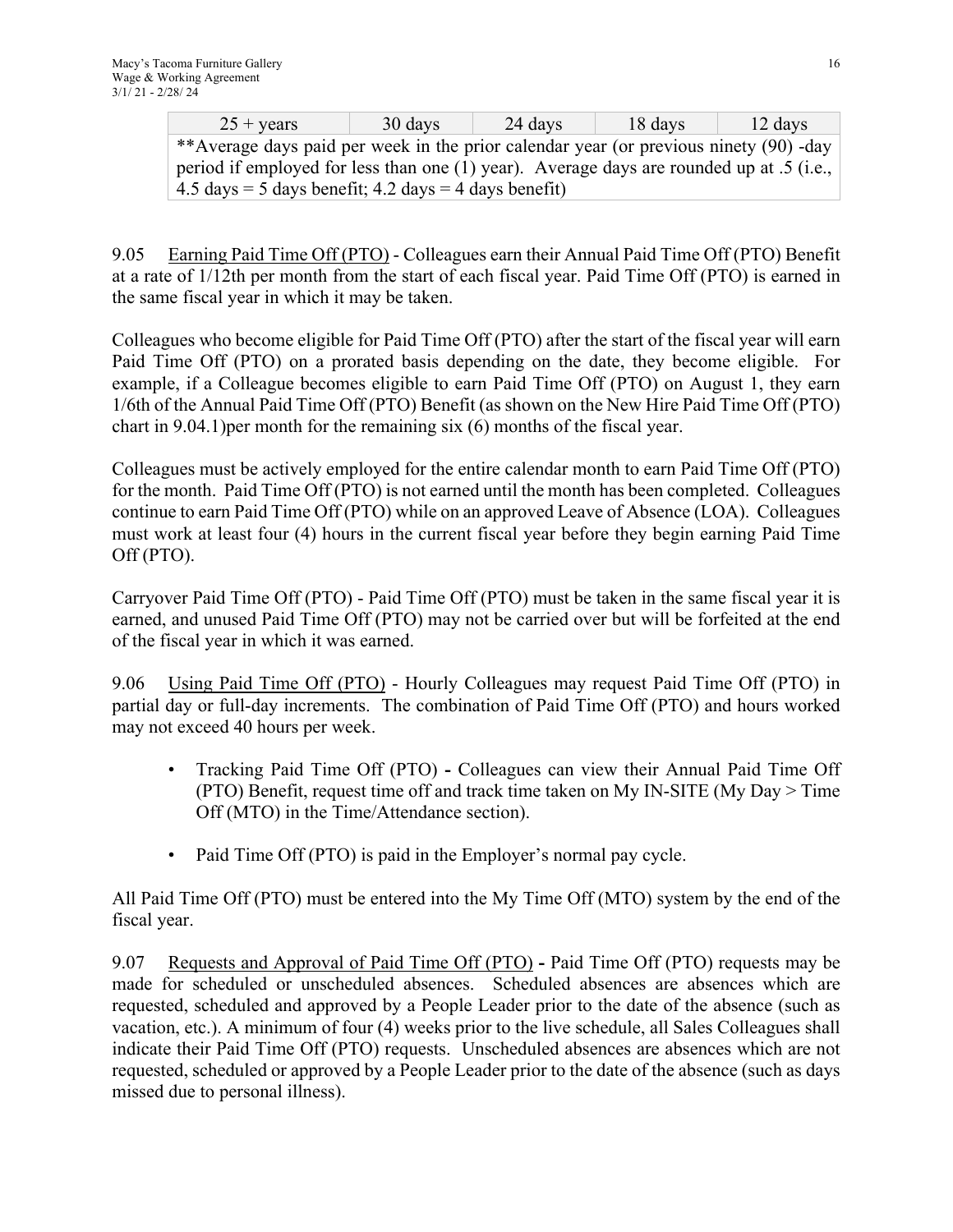Scheduled Absences

- Paid Time Off (PTO) must be approved in advance by the Colleague's People Leader and scheduled according to the Colleague's request, as well as the department's business needs. When requesting a Paid Time Off (PTO) day, the system defaults to the Colleague's Average Daily Hours. Colleagues may request up to a maximum of forty 40 hours of Paid Time Off (PTO) in a work week. The combination of Paid Time Off (PTO) taken and hours worked may not exceed forty (40) hours per week.
- Colleagues may request Paid Time Off (PTO) for the hours they would have worked had they not used Paid Time Off (PTO). Requests of more or less than the Colleague's Average Daily Hours, or scheduled hours for the day, are subject to a People Leader's approval and will be approved based on business needs.
- Colleagues can request to take a half-Paid Time Off (PTO) day ("Partial Paid Time Off (PTO) day") only if they have six (6) or more Average Daily Hours. When requesting a Partial Paid Time Off (PTO) day, the Colleague must work the remaining half of their shift. If the Colleague does not work the remaining half shift, it will be considered an unscheduled absence and counted as a full Paid Time Off (PTO) day.

When selecting a Partial Paid Time Off (PTO) day, the My Time Off (MTO) system defaults to half Colleague's Average Daily Hours. Stores Colleagues may take Paid Time Off (PTO) in minimum increments of three (3) hours.

Colleagues may take less than the applicable minimum increment of Paid Time Off (PTO) (either two (2) or three (3) hours as noted above) only if they have less than two (2) or three (3) hours left of their Annual Paid Time Off (PTO) Benefit. At this point, all remaining Paid Time Off (PTO) must be taken at one (1) time.

Colleagues may not request more than two consecutive weeks of Paid Time Off (PTO) at one (1) time.

If more than one (1) Colleague requests to take Paid Time Off (PTO) in the same timeframe, the Colleague with longer service will be given priority.

9.08 Unscheduled Absences - When a Colleague has an unscheduled absence, the Colleagues is responsible for calling the location's Call-Out line (if one exists) or their People Leader prior to the start of their shift. A Colleague's attendance may be impacted (for more information, please see Letter of Understanding #18 - Attendance.

> • For unscheduled absences, Colleagues are not required to use a Paid Time Off (PTO) day. If a Colleague does not request to be paid for an unscheduled absence, the day will be unpaid. If the Colleague wishes to be paid for the day, their People Leader will enter unscheduled Paid Time Off (PTO) equal to the Colleague's scheduled hours for the day.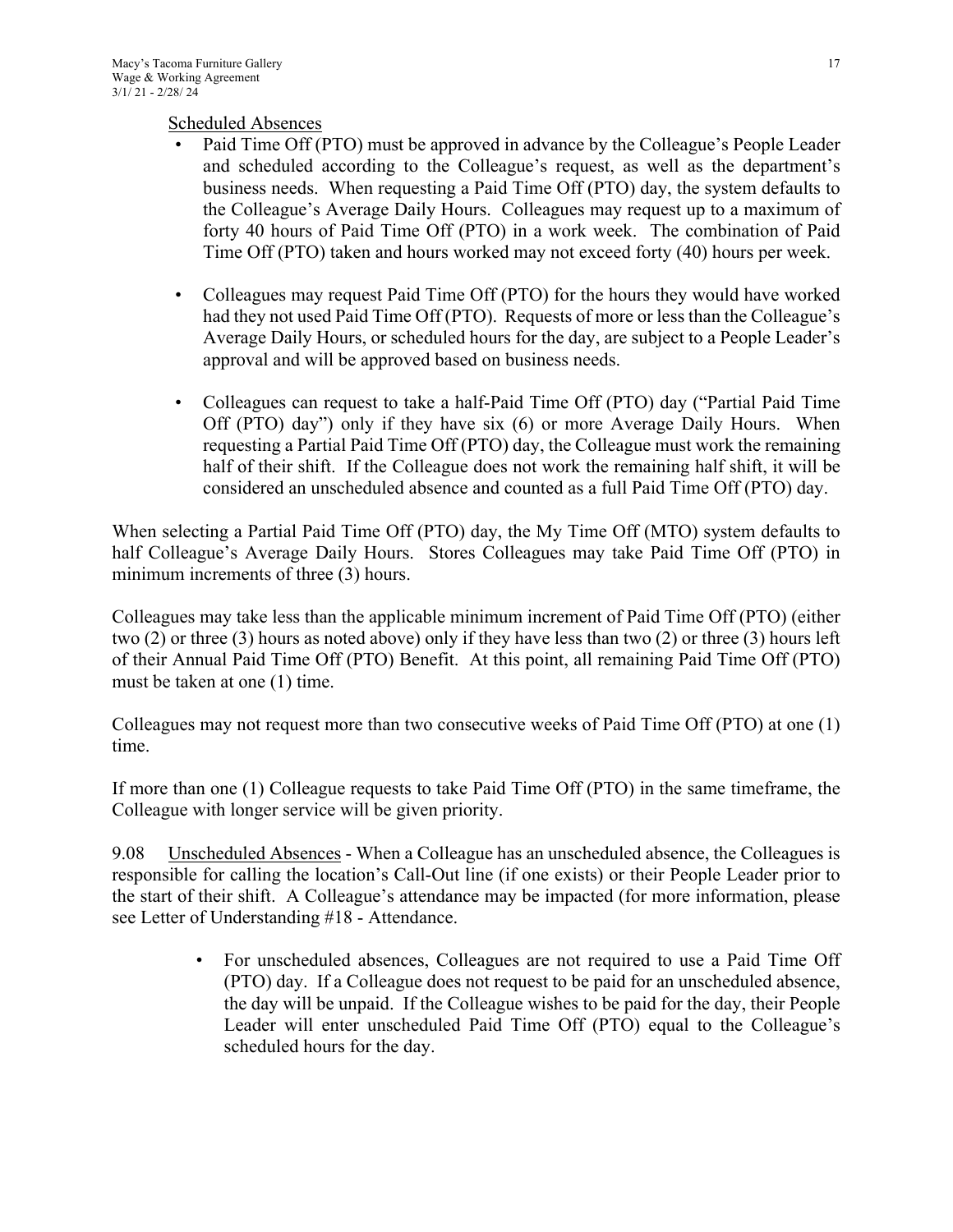For Stores Colleagues, if an unscheduled absence is taken on a day that is an exception (black) or key day (purple) on the exception calendar, it can only be paid if approved by the VPSM.

• Even if a Colleague used and receives payment for a Paid Time Off (PTO) day in conjunction with an unscheduled day, the Colleague will still use an Attendance Credit per the Letter of Understanding #18 - Attendance.

Legally Mandated Sick Time - The Employer complies with all federal, state, and local laws, rules and regulations, requiring employers to provide paid sick time. Where permitted by applicable law, sick pay will be included in the Colleague's Annual Paid Time Off Benefit as described in Section 9.04. When Colleagues use a Paid Time Off (PTO) as paid sick time, they may not be required to provide as much notice, the days may not be subject to any blackout period, and/or the time may be used in increments smaller than three (3) hours.

9.09 Change of Job Status - Colleagues who experience a change in job status during the fiscal year will, for the remainder of the same fiscal year, continue to earn and take Paid Time Off (PTO) up to the Annual Paid Time Off (PTO) Benefit which is applied prior to the change in status.

For examples:

- A Colleague who changes status from Part-Time (PT) to Full-Time (FT) during the fiscal year will retain their Part-Time (PT) Annual Paid Time Off (PTO) Benefit for the remainder of that fiscal year.
- A Colleague who changes status from Full-Time (FT) to Part-Time (PT) during the fiscal year will retain their Full-Time (FT) Annual Paid Time Off (PTO) Benefit for the remainder of that fiscal year.
- A Flex Team Colleague who changes status to Part-Time (PT) or Full-Time (FT) becomes eligible for, and begins to earn, Paid Time Off (PTO) the first day of the month after reaching six (6) months of benefits eligible service.
- A bargaining unit Colleague who changes to Flex Team status will no longer be eligible for Paid Time Off (PTO) for the remainder of the year of status change. The Colleague will receive payment for their earned but unused Paid Time Off (PTO) balance when their status changes to Flex Team. Pursuant to Section 9.03, such colleague will be re-evaluated for Paid Time Off (PTO) eligibility at the beginning of the following fiscal year.
- If an Hourly Colleague changes status to a People Leader and this move makes the Colleague eligible to earn additional Paid Time Off (PTO):
	- o Effective the first day of the month following the change in status, the amount of Paid Time Off (PTO) the individual can earn each month will accelerate.
	- o If this change in status occurs during the first year of employment or before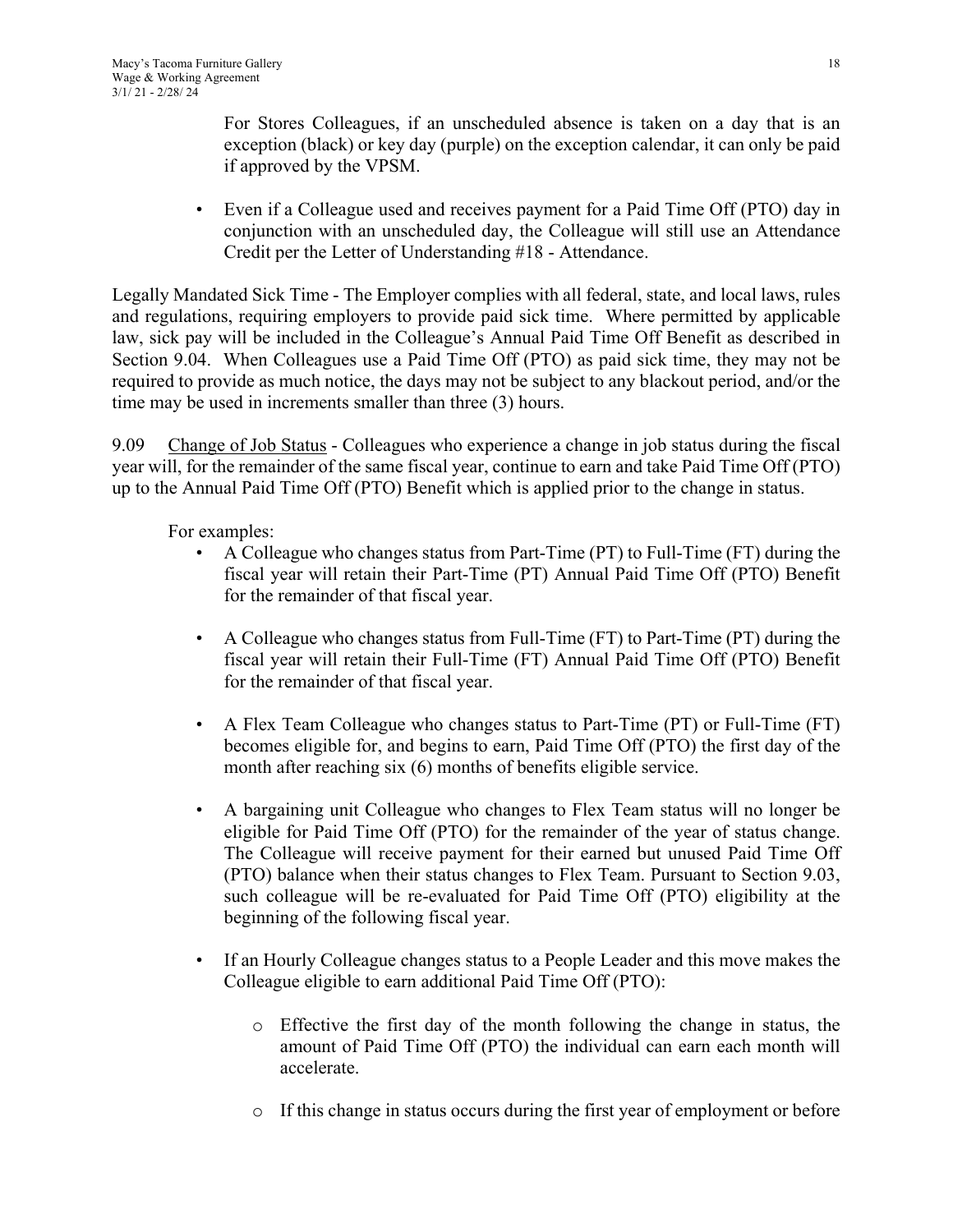a Colleague has any Paid Time Off (PTO) entitlement (i.e., was not in a benefits eligible status), the Executive Paid Time Off (PTO) benefit will be provided using the New Hire Annual Paid Time Off (PTO) Benefit guidelines described in the Executive Colleague PTO Policy.

- o For subsequent fiscal years, the Executive's Annual Paid Time Off (PTO) Benefit will be granted based on the date the Colleague became benefit eligible (the "benefits service date").
- o If a People Leader changes status to an Hourly Colleague, they will maintain their Executive Paid Time Off (PTO) benefits for the remainder of that fiscal year. In subsequent fiscal years, the Colleague will receive the Paid Time Off (PTO) benefit applicable to their Hourly Colleague status.

9.10 Leaves of Absence (LOA) **-** For personal Leaves of Absence (LOA), which would otherwise be unpaid, a Colleague is required to use earned Paid Time Off (PTO) concurrent with the personal Leave of Absence (LOA). For other approved unpaid Leave of Absence (LOA), Colleagues may use Paid Time Off (PTO) concurrent with the Leave of Absence (LOA).

Colleagues on Leave of Absence (LOA) during an entire fiscal year will receive their Annual Paid Time Off (PTO) Benefit during the subsequent fiscal year based on standard hours only after they have worked at least four (4) hours in that subsequent fiscal year.

9.11 Payment Upon Termination - Colleague who separates from the Employer will be paid for any earned but unused Paid Time Off (PTO) through the last day of employment. A Colleague must be actively employed for the entire calendar month to receive payment for the month.

9.12 Rehire - Upon rehire, Colleagues with interrupted service are considered to be new Colleagues and become eligible for new hire benefits as outlined in 9.03 and 9.04 above.

Upon rehire, Colleagues whose service is bridged will be eligible for the same Annual Paid Time Off (PTO) Benefit they had at the time their employment last terminated, and they will begin to earn Paid Time Off (PTO) immediately.

9.13 Illness During Paid Time Off (PTO) - Colleagues will not receive additional Paid Time Off (PTO) when illness or disability occurs during scheduled Paid Time Off (PTO). If appropriate, a Leave of Absence (LOA) may be approved to provide additional time off after the scheduled Paid Time Off (PTO) is exhausted.

9.14 Bereavement During Paid Time Off (PTO) - If a Colleague becomes eligible for Bereavement Leave while using Paid Time Off (PTO), their Paid Time Off (PTO) may be extended or postponed by the number of bereavement days provided under the SECTION 8 Bereavement Leave. The Colleague should notify their People Leader promptly after becoming aware of the death.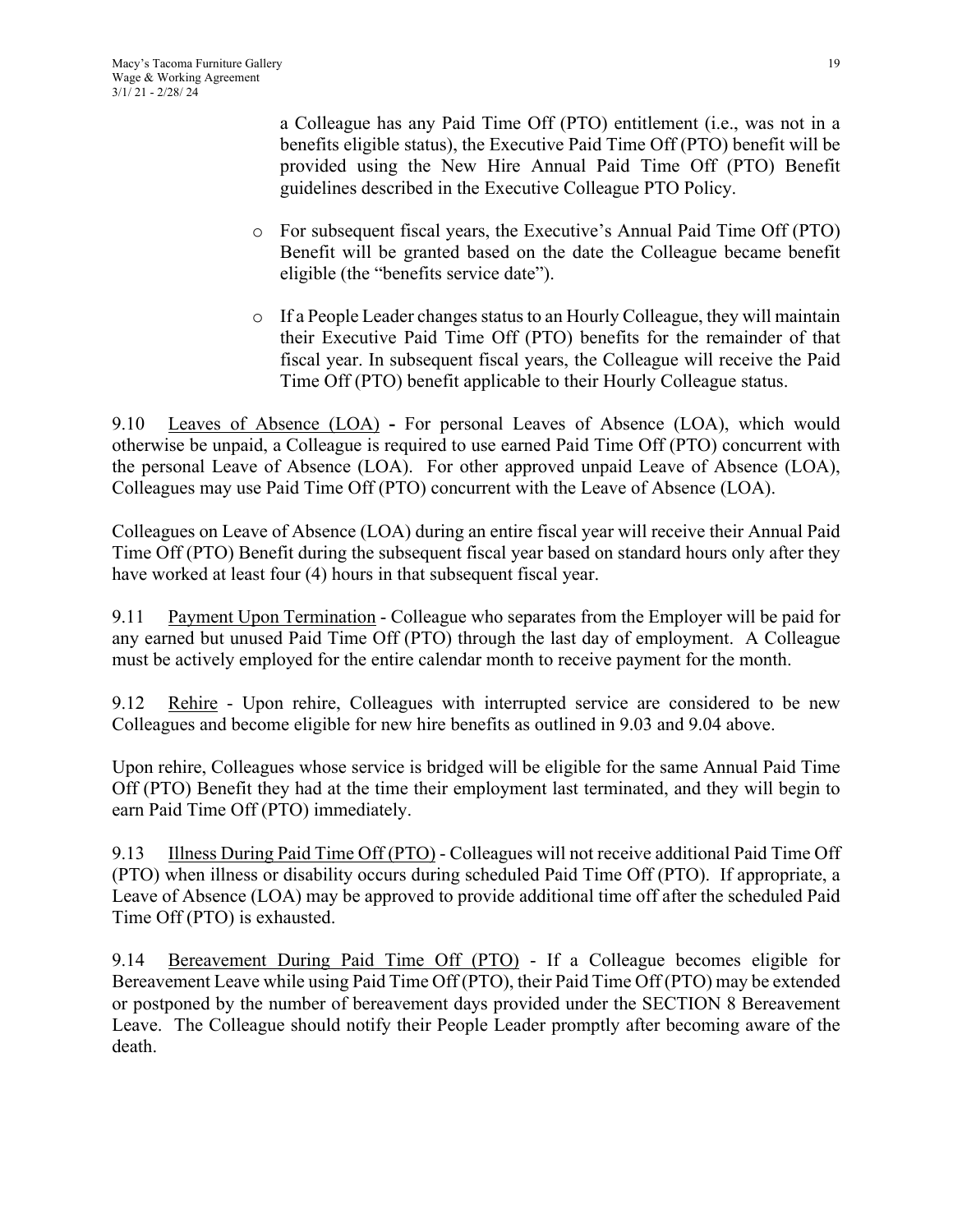## SECTION 10 - Holidays

10.01 All non-probationary employees shall be paid for all holidays, provided they work the holiday as scheduled and his/her scheduled working day preceding and his/her scheduled working day following the holiday; however, in the case of a bona fide illness, injury or excused absence by an authorized executive an employee will be entitled to holiday pay, provided that the employee works within either the ten (10) calendar day period prior to the holiday or the ten (10) calendar day period following the holiday.

The following holidays are to be observed:

| New Year's Dav   | Labor Dav              | Memorial Dav     |
|------------------|------------------------|------------------|
| Independence Dav | Martin Luther King Day | Thanksgiving Day |
| Christmas Dav    |                        |                  |

In recognition of President's Day, a personal floating holiday (or Paid Time Off (PTO) if a Colleague is employed prior to December 15, 2010) may be scheduled by Colleagues who are eligible for Holiday pay, under 10.01 and are employed on the observed President's Day Holiday.

During the week in which any of the above holidays fall, the holiday may be the day off of all employees, and all employees may work five (5) days that week for six (6) days' straight-time pay.

When a holiday falls during an employee's vacation, his/her vacation shall be extended by one (1) day, or he/she may be paid in lieu of an extra day off. Work on any and all scheduled holidays shall be paid for at one and one-half (1-1/2) times the employee's regular hourly pay, plus his/her regular holiday pay.

For hours worked on a holiday the employees' straight time hourly rate shall be charged against commission earnings, the half-time rate will be paid in addition thereto. For the purposes of Section 11, the term "newly hired Colleagues" means those Colleagues employed later than December 15, 2010; "current Colleagues" means those Colleagues employed on or prior to December 15, 2010.

10.02 All Colleagues shall be paid regular pay for holidays and personal days on the basis of the colleagues PTO average hours compensated during the previous fiscal year. Employees hired for the Holiday Season or extra employees on call shall not be entitled to holiday pay under the terms of this agreement.

10.03 Holiday pay to contractual commission employees shall be based upon hours and average hourly commissions received during the preceding calendar year or portion thereof.

10.04 An effort will be made to place people on a seniority basis for holiday employment with the following understanding: departmental-wise, if six (6) positions are open, two (2) full shifts, two (2) five (5)-hour shifts and two (2) four (4)-hour shifts, the employees in that department on a seniority basis will be offered the shifts available. If any person declines any part-time shift, regardless of hours, the Employer shall have the right to schedule by inverse seniority if not enough employees volunteer for holiday work.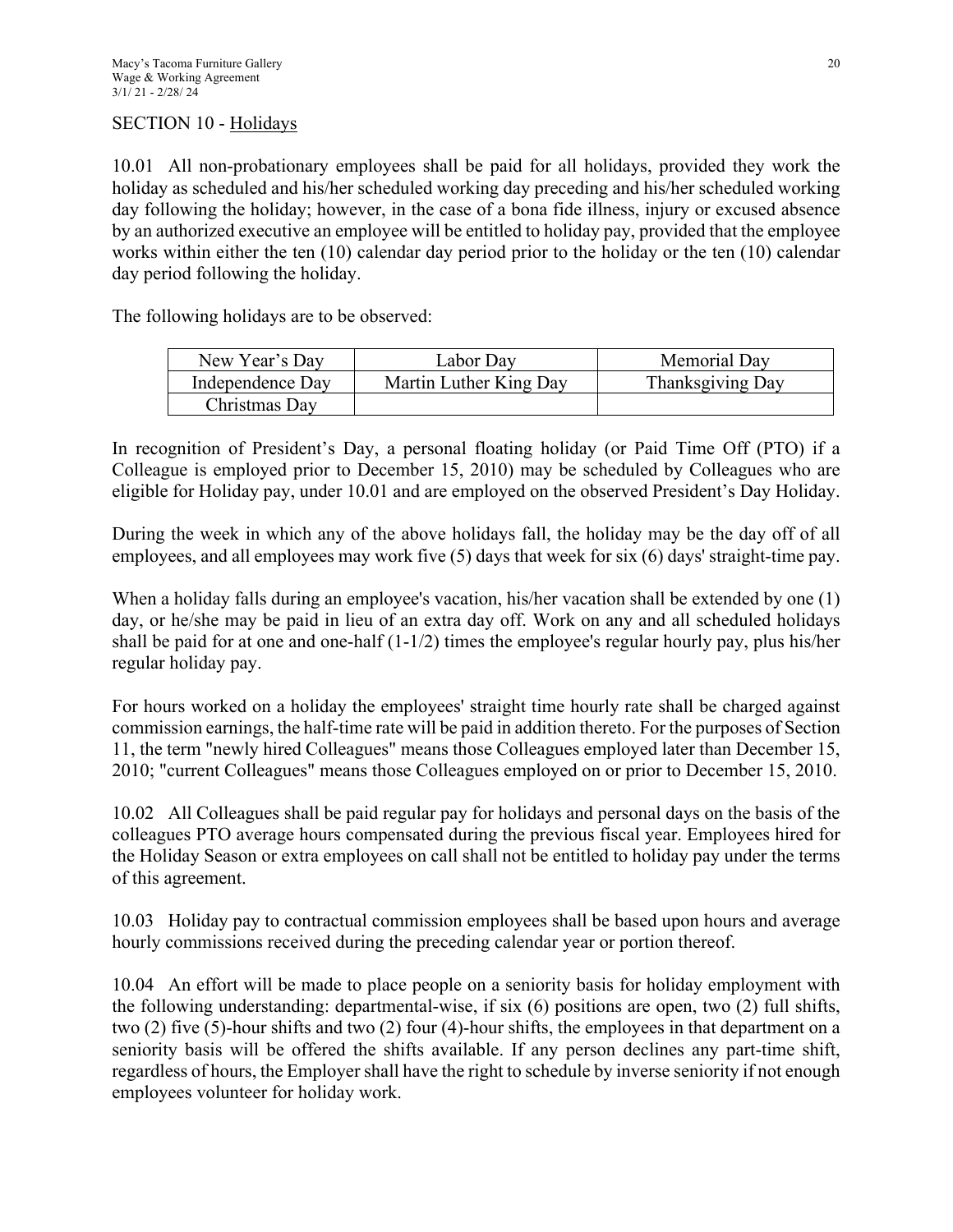10.05 Thanksgiving day holiday pay (1.5 times pay) will be applied to all hours worked on the shift beginning on Thanksgiving day and ending on Thanksgiving day or ending on the Friday following Thanksgiving.

## SECTION 11 – Apprentice and Combination Employees

11.01 Apprentice Colleagues are colleagues who have not reached the "thereafter" wage. Any apprentice transferred from one department to another, shall transfer at their existing progression step based on their seniority date and continue to progress as outlined in section 13.04 until the Apprentice Colleague reaches the "thereafter' wages

## SECTION 12 - Health and Welfare/Dental/Vision

Newly hired colleagues covered under this agreement will initially be offered benefits based on standard hours associated with the position in which they are hired. If the position has standard hours of 30 or more per week, all health and welfare benefit options (medical, dental, visions, HSA/FSA, life, AD&D, Short Term Disability, Long Term Disability, voluntary benefits) will be offered effective date of hire. If the position has standard hours of 20-29 hours per week, all other welfare benefits (HAS/FSA, dental, vision, life, AD&D, Short Term Disability, Long Term Disability, voluntary benefits) will be offered effective date of hire.

For those electing, a high deductible health plan, Colleagues may also elect to participate in a Company sponsored Health Savings Account.

12.01 For the term of this Agreement the Employer shall provide group medical insurance plans including dental and vision care. The Health/Dental/Vision benefits shall remain substantially equal for the term of this agreement. The Employer will review and consider, but not required to negotiate, any benefit plan alternative options presented to the Union, upon request. This agreement shall not preclude the Employer from making changes such as a new carrier or until utilization of a high performance network.

\*In no event will employee contributions be higher than those stated stated as follows:

Kaiser Gold HMO: seventy percent (70%) (employer) thirty percent (30%) (employee) cost share for  $D/SP$ ,  $EE + child$  and family coverage for term of agreement.

Kaiser Platinum HMO: fifty percent (50%) (employer) fifty percent (50%) (employee) cost share for term of agreement.

Best, Better and Good Plans: fifty percent (50%) (employer) fifty percent (50%) (employee) cost share for term of agreement.

Dental Plans:

Regular Option Dental: fifty percent (50%) (employer) fifty percent (50%) (employee) cost share for term of agreement.

High Option Dental: The additional cost of the High Option Dental Plan will continue to be borne by the Colleagues.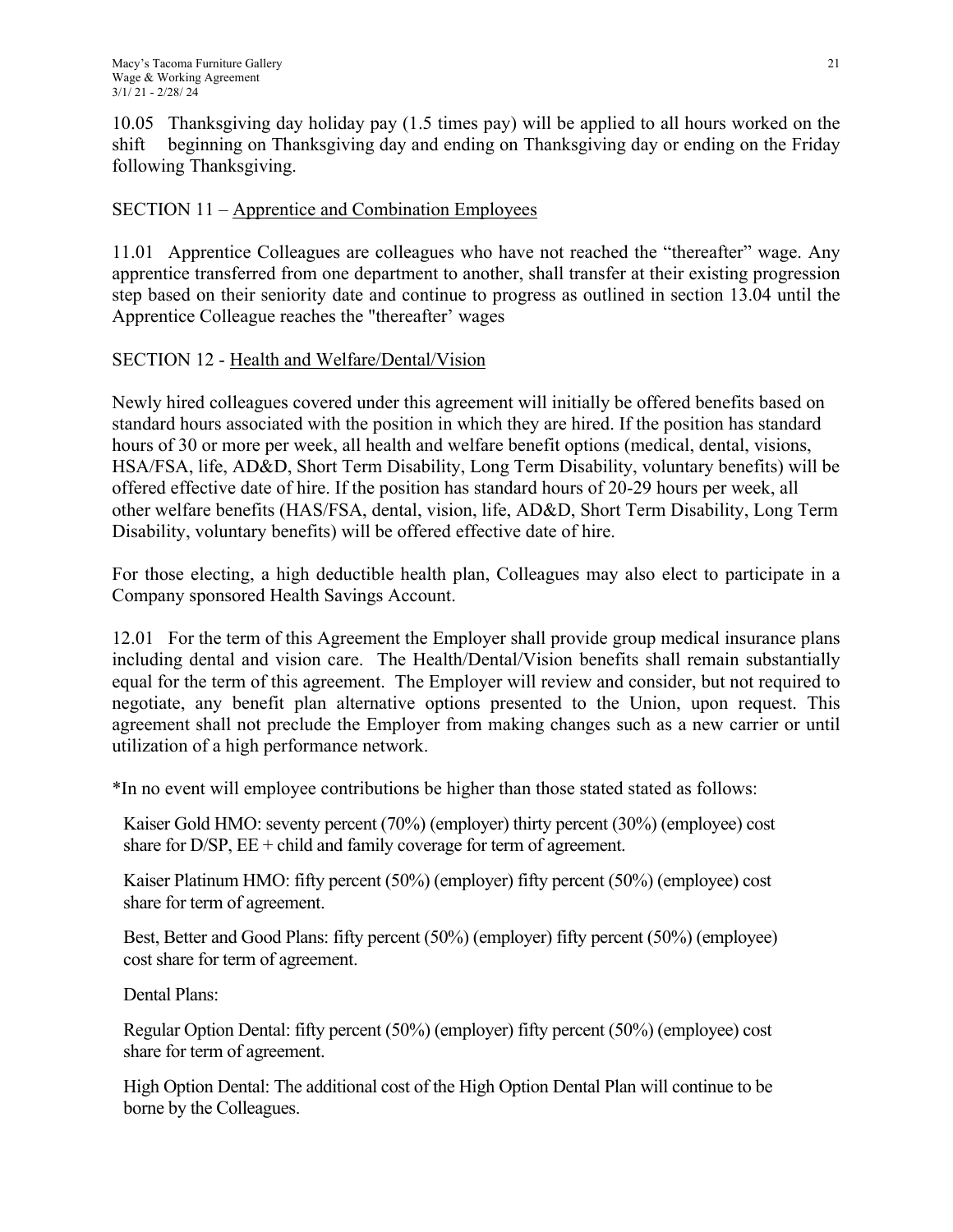Employees who select a Dental Plan and who do not enroll in a Medical Plan will pay one hundred percent (100%) of the cost of the Dental Plan.

12.01(a) For the term of this agreement, the Employer shall provide a new limited benefit employee paid medical plan for part-time employees with six (6) months of service who maintain at least twenty (20) hours paid per week and who otherwise are not eligible to participate in the full-time health care plan.

12.02 Disability Insurance:, Associates shall contribute one hundred (100%) percent of the cost of the plan.

Long-Term Disability:

| <b>Waiting Period</b> | Benefit Level                                            | Duration of Benefit |
|-----------------------|----------------------------------------------------------|---------------------|
| Following Two         | Sixty Percent of Basic Monthly Generally Until Age 65 if |                     |
| Weeks' of Disability. | Earnings. Some offsets may apply.   Disabled.            |                     |

Minimum benefit: \$50.00 per month Maximum benefit: \$5,000 per month

12.02 Coverage under the plan will terminate as of the end of the pay period in which colleague terminates employment.

12.03 Eligibility requirements for ongoing benefits will be based on Affordable Care Act (ACA) lookback guidelines. Full-time Medical, Dental, Vision: Support employees who do not limit their availability shall be eligible for benefits regardless of how many hours they work. Benefits are effective on the first of the month following six (6) months of employment. Selling associates on the MySchedule Plus system are required to maintain no less than thirty (30) hours paid for two (2) consecutive quarters to retain eligibility for full-time benefit plans.

12.04 The Company agrees that should they disband their present Health and Welfare Plan, they will notify the Union ninety (90) days prior to disbanding. The Company further agrees to immediately start negotiations on Health and Welfare to cover the employees under the jurisdiction of the UFCW Union Local No. 367. Any negotiated plan may be subject to the approval of employees under the jurisdiction of UFCW Union Local No. 367.

## SECTION 13 - Wages

13.01 Any employee being paid above the scale provided in this agreement, or enjoying working conditions in excess of the contract schedules at the time this agreement is made shall continue as to pay and working conditions already established during the life of this agreement unless otherwise indicated in this agreement.

13.02 Proposed wage increases are to the classification only and would not automatically apply to over scale employees (Maintenance of employees at over scale rates at management's discretion.) The commission rate for all employees will be 6% for all sales over quota (draw).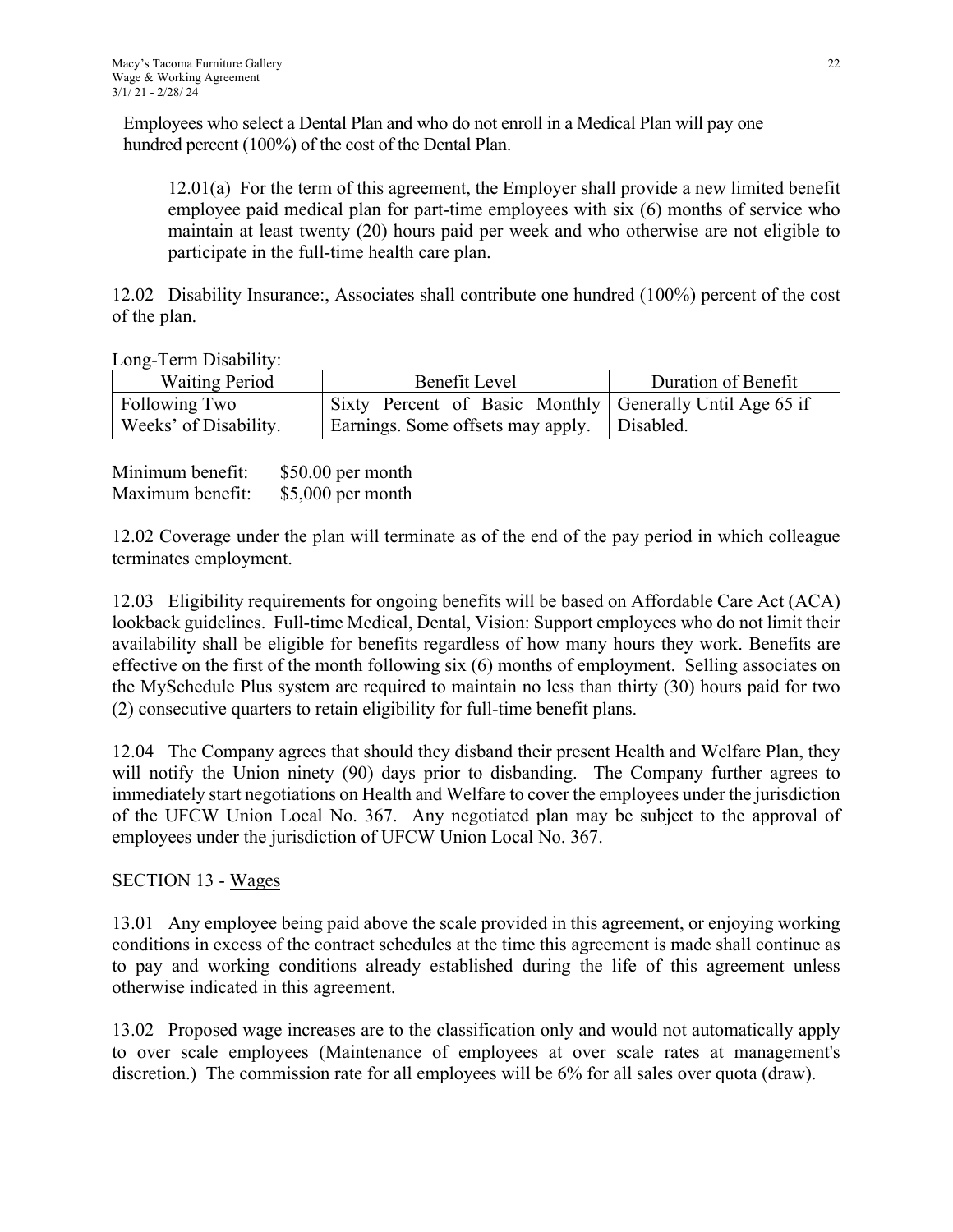13.03 The following shall be the minimum wages paid, and written time and overtime hours worked, hourly rate of pay, gross earnings, deductions and net earnings. For the purposes of Section 14, the term "newly hired associates" means those associates employed later than the ratification date of this agreement; "current associates" means those associates employed on or prior to the date of ratification of this agreement.

13.04 Furniture Gallery Wage Rates. Employees will be placed on the new base rate as follows:

| Effective                      | Current |
|--------------------------------|---------|
| 1st 6 months $(0-1040$ hours)  | \$13.70 |
| 2nd 6 months (1041-2080 hours) | \$13.70 |
| Thereafter                     | \$13.70 |

The base rate will increase each year according to the adjusted Washington State minimum wage.

Lump sum payments apply as follows (this includes anyone that is above scale):

13.04(a) All associates will receive a bonus equal to the respective annual GWI amount X all hours paid the prior fiscal year. Bonus will be paid no later than thirty (30) days after date of ratification.

13.04(b) All associates at the thereafter rate on 3/1/20 will receive a fifty (\$0.50) cent bonus for all hours paid the prior fiscal year.

## SECTION 14 - Commissions and Regulations

14.01 Commission shall be figured and paid weekly on net sales against quotas, as established in this Agreement. Deficits shall be wiped out quarterly (March 31, June 30, September 30 and December 31). Sales quotas shall be computed on the ratio of actual time worked. Associates hired December 15, 2010, and later shall have deficits wiped out on a quarterly basis up to one hundred (\$100) dollars. Sales quotas shall be computed on a ratio of actual time worked.

14.02 In order to avoid unnecessary deficits, newly hired associates at the thereafter rate, will have their draw rates evaluated on an annual basis to insure that their draw rate does not result in deficits. In the event that the prior fiscal year selling rate is below the associate's draw rate, their draw rate will be adjusted to reflect the selling rate. The adjusted draw rate will be effective the first fiscal week in May, beginning 2011.

14.03 Associates hired prior to December 15, 2010, are not subject to a reduction in their draw rate.

14.04 All commission salespeople shall receive the above wage scales, based on the commissions heretofore set forth on net sales, except under the following conditions:

14.04.1 Sales by department head to employees.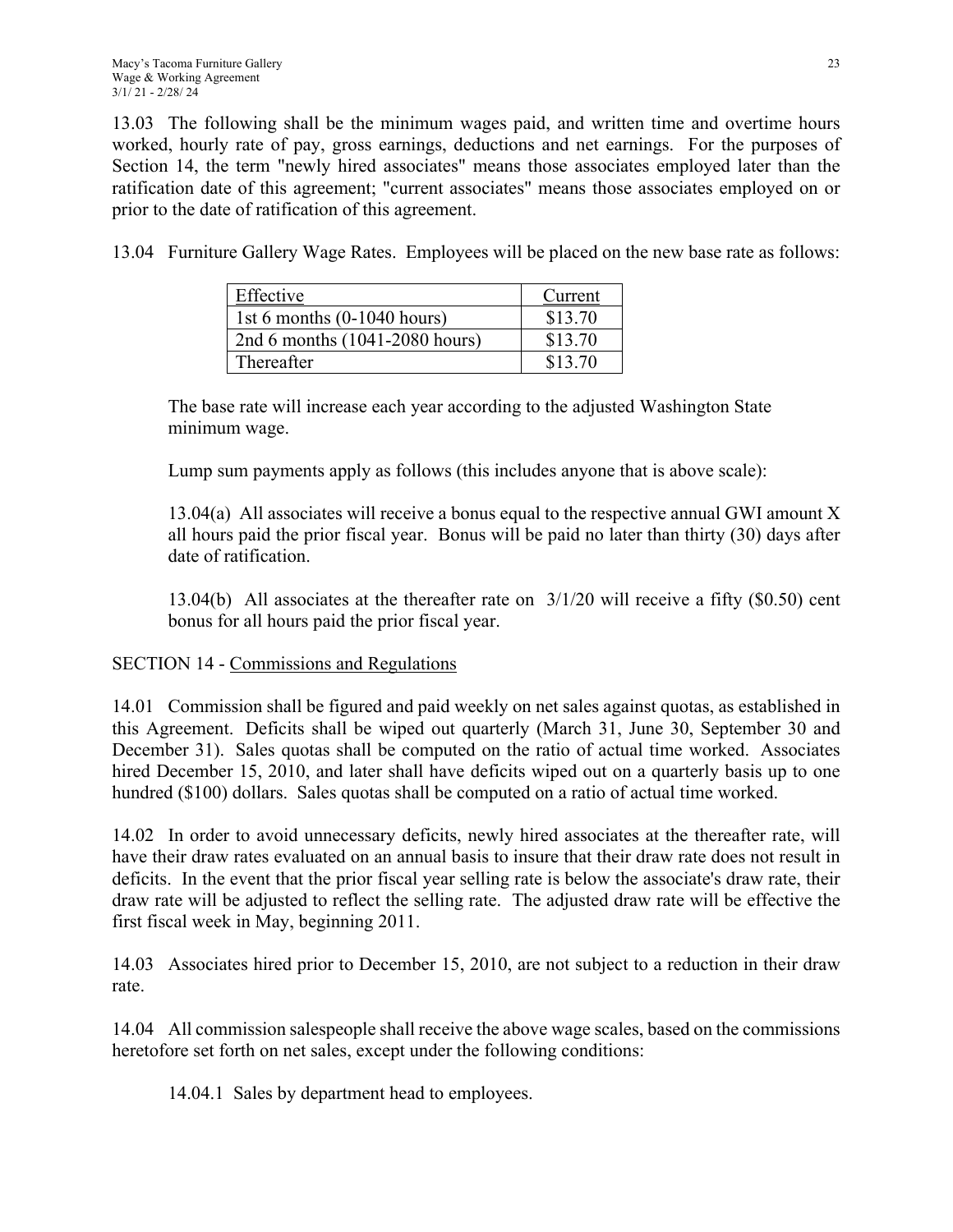14.05 All commission salespeople shall be paid their commission earnings for the previous period on the second pay period following the end of the period and such commission earnings shall be paid separately from their weekly draw.

14.06 Drawing account or guarantees specified in this Agreement shall be considered and calculated as minimum rates of pay for services performed during straight time hours of work on a basic work week of forty (40) hours. The intent herein is to protect the Union against F.L.S.A. possibilities insofar as a basic work week of forty (40) hours is concerned.

14.07 All commission salespeople shall receive their vacation and holiday pay in addition to their monthly earnings. Vacation and holiday compensation for commission employees shall be based upon average earnings, exclusive of P.M.'s spiffs, etc. Average annual earnings shall be based upon the calendar year or a proportionate part thereof immediately preceding the year in which the vacation or holiday was taken, provided that at least one full month was worked in said preceding fiscal year, and shall be calculated on an hourly basis.

14.08 All commission salespeople working overtime on sales work shall be paid at the overtime rate of time and one-half (1-1/2) their average earnings with the straight-time pay charged against commission while the additional one-half time pay shall be paid in addition to commissions.

14.09 All salespeople whose salary is computed on a commission basis, working overtime on other than sales work shall be paid the overtime rate of time and one-half  $(1-1/2)$  their average earnings as required by Federal and State regulations in addition to their earnings and this overtime pay shall not be used to adjust salaries and commissions.

14.10 All factory or manufacturer's P.M.'s which are received by the stores will be paid to the salesman who sells the merchandise.

14.11 Upon request the Employer will furnish Associates in contractual commission departments information on charge backs including transaction number, store, date of return, article, amount, and ringing associate number. This information will be provided no later than two weeks from the date of request. This may be done by means of a monthly departmental list available to all Associates within that department, or, by other reasonable means which will supply the information to the Associates. The purchase date of the original transaction(s) and a photocopy of all credits in excess of one hundred dollars (\$100.00) shall be furnished upon written request. There shall be no charge backs of Macy's Dollars, Holiday Dollars, Opportunity Dollars and the like.

14.12 The Employer will provide associates on a Commission pay plan with weekly reporting on their commission eligible sales and commission calculation, including sales and returns by department and class, and a listing of transactions by day. When an associate enters a commission eligible position, the Employer shall provide him/her with the Understanding Commission document, which outlines how their pay plan works and how to access and read the available reporting.

14.13 Non-Productive time shall be defined as time during store open hours when the Employer restricts the Associates from selling opportunities and will not be charged against commission.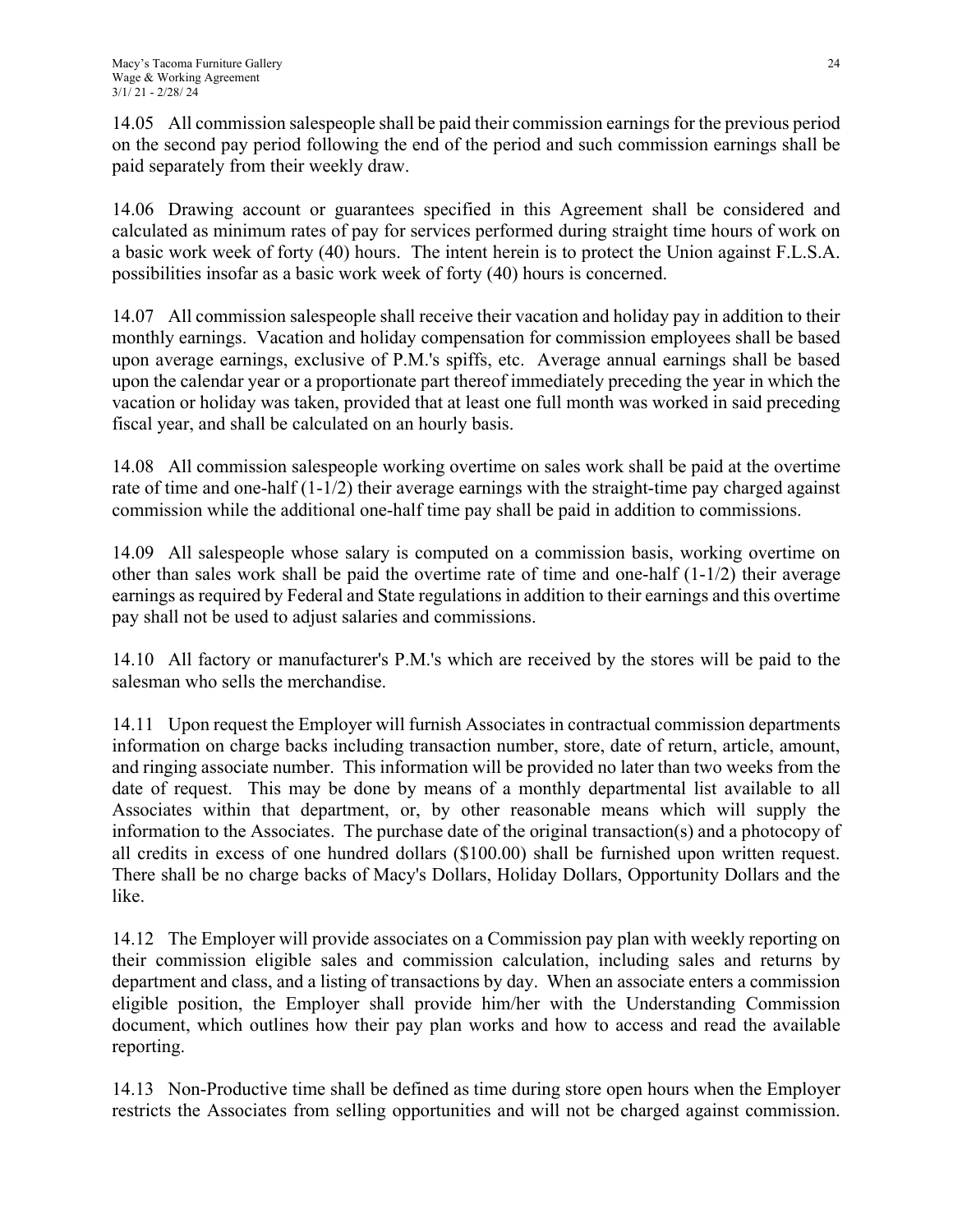Time worked in excess of thirty (30) minutes prior to store opening or thirty (30) minutes after store closing will be considered non-productive time for commission and productivity purposes.

14.14 **Commission Conversion:** The Employer and the Union agree, when the decision is made to convert a department from Draw vs Commission (DVC) to Base (Hourly) rate or a Base Plus Commission rate the following process will apply. The commission pay plan change shall not erode the Colleague's earnings if their sales per hour selling level remains consistent with prior selling levels. The Union shall be notified at minimum thirty (30) days in advance of any decision to implement a commission conversion decision.

#### 14.14.1 Draw vs Commission to Base (Hourly) Rate

- a. At the date of conversion, the Employer will determine the Average Regular and Commission Pay Rate using total regular and commission earnings from either of the previous two (2) fiscal years or the previous fifty-two (52) weeks, whichever is greater divided by productive hours for the same time period.
- b. The Average Regular and Commission Pay Rate will be compared to the Colleague's current wage scale. The new base rate will be the higher of either the Average Regular and Commission Pay Rate or the current wage scale.
- c. Colleagues with less than twelve (12) weeks of experience at the time of the conversion shall have a base rate equal to their draw rate.
- d. Due to the calculation called out above, the new Base (Hourly) rate will provide a pay opportunity greater than or equal to the combined regular and commission earnings they experienced on the prior pay plan.
- e. Big Ticket departments will only convert to a Base (Hourly) rate, if the Employer can demonstrate the Colleagues working in the department will receive an overall increase in earnings. In such a circumstance the above formula shall apply.
- 14.14.2 Draw vs Commission to Base (Plus) Rate
	- a. At the date of conversion, the Employer will calculate the Average Regular and Commission Pay Rate using the method above.
	- b. The Average Regular and Commission Pay Rate will be compared to the Colleague's current wage scale. The wage will be the higher of either the Average Regular and Commission Pay Rate or the current wage scale.
	- c. If the area operates at a Base (Hourly) rate plus commission program, the commission rate shall be no less than two-point zero percent  $(2.0\%)$ on all eligible merchandise department sales.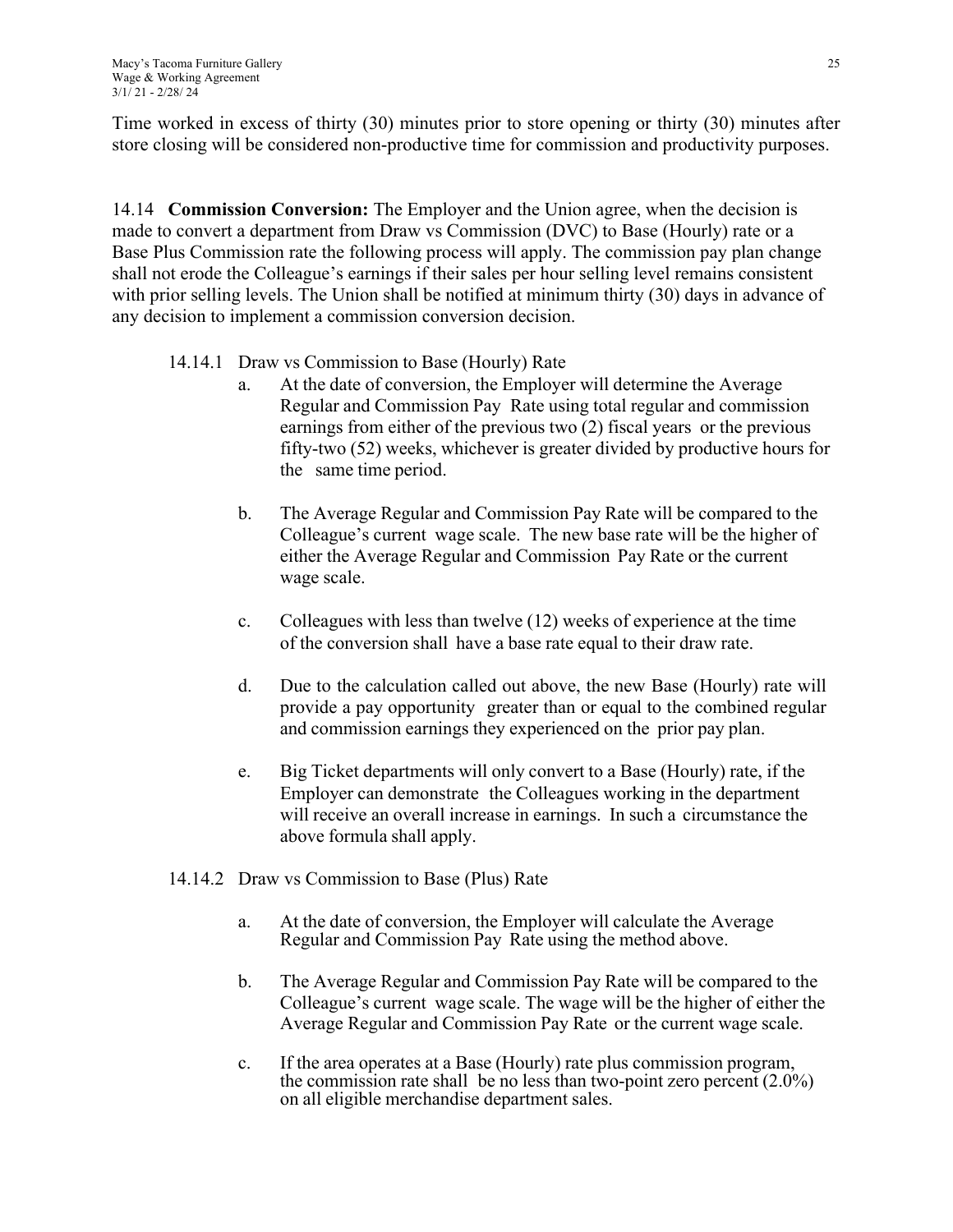- d. If the area operates a Base (Hourly) rate plus tiered commission program, the lowest commission rate shall be no less than one-point five percent (1.5%) on eligible merchandise department sales.
- 14.14.3 Base (Plus) Rate to Base (Hourly) Rate
	- a. At the date of conversion, the Employer will determine the Average Regular and Commission Pay Rate using total regular and commission earnings from either of the previous two (2) fiscal years or the previous fifty-two (52) weeks, whichever is greater divided by productive hours for the same time period.
	- b. The Average Regular and Commission Pay Rate will be compared to the Colleague's current wage scale. The new base rate will be the higher of either the Average Regular and Commission Pay Rate or the current wage scale.
	- c. Colleagues with less than twelve (12) weeks of experience at the time of the conversion shall have a base (hourly) rate equal to their base (plus) rate.
	- d. Due to the calculation called out above, the new Base (Hourly) rate will provide a pay opportunity greater than or equal to the combined regular and commission earnings they experienced on the prior pay plan.
- 14.14.4 Base (Plus) Rate to Draw vs. Commission
	- a. At the date of conversion, the Employer will determine the Average Regular and Commission Pay Rate using total regular and commission earnings from either of the previous two (2) fiscal years or the previous fifty-two (52) weeks, whichever is greater divided by productive hours for the same time period.
	- b. The Average Regular and Commission Pay Rate will be compared to the Colleague's current wage scale. The new draw rate will be the higher of either the Average Regular and Commission Pay Rate or the current wage scale.
	- c. Colleagues with less than twelve (12) weeks of experience at the time of the conversion shall have a draw rate equal to their base rate.
	- d. The draw rate moving forward will be managed through the Draw Rate Management process.
- 14.14.5 Base (Hourly) Rate to Draw vs. Commission
	- a. At the date of conversion, the colleague's current base (hourly) rate will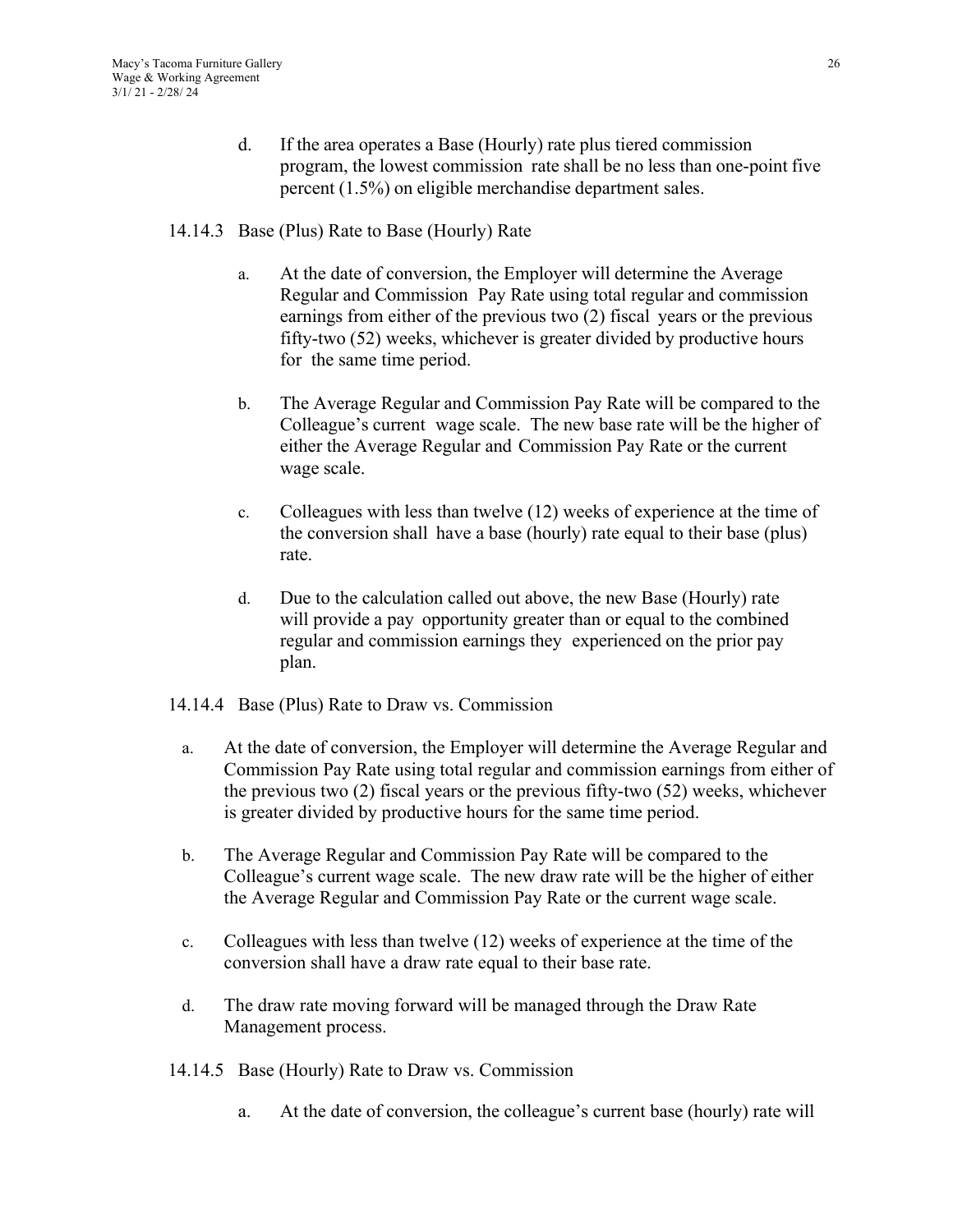become their draw rate.

- b. The draw rate moving forward will be managed through the Draw Rate Management process.
- 14.14.6 Base (Hourly) Rate to Base (Plus) Rate
	- a. At the date of conversion, the colleague's current base (hourly) rate will become their base (plus) rate.

## SECTION 15 - Settlement of Disputes

15.01 Any dispute or grievance arising between the parties to this Agreement as to the proper interpretation or application of the Agreement shall be adjusted by the accredited representative of the Employer and the accredited representative of the Union. If the parties fail to reach an agreement within forty-five (45) days from the date the grievance was responded to, as required by Section 16.05.2, the moving party must request arbitration or the grievance shall be waived. In the event either party requests arbitration, the parties shall select an arbitrator and request hearing dates within fifteen (15) days of the arbitration request.

15.02 All complaints made to the Union and filed with the Employer relative to availability of hours under Section 4 – Seniority and Availability of Hours, shall be the subject of a meeting between the Union and the Employer within seventy-two (72) hours (Monday through Friday) or a mutually agreeable time, from the time the Employer is advised of the complaint by the Union.

15.03 Where an employee is being laid off, terminated, or having his/her work week reduced, the reasons therefor shall be given to him/her immediately in clear and specific terms. If in the employee's opinion, the reasons furnished for being laid off, terminated, or having his/her workweek reduced, are not satisfactory, then he/she shall have recourse to the Grievance Procedure. Such appeal must be filed in writing by the Union within fifteen (15) calendar days from the date of notification of discharge, and unless the appeal is so filed, the right of appeal is lost.

15.04 If arbitration is requested, the arbitrator shall be chosen from the Federal Mediation and Conciliation Service (FMCS). The method of selecting an arbitrator shall be by alternately striking a name from the Federal Mediation and Concilliation Service (FMCS) panel until one (1) name remains as the arbitrator chosen the Employer and the Union.

15.04.1 The losing party shall pay the cost of the arbitrator. The parties agree that the arbitrator has the authority to determine appropriate prorating of this cost in the event of a split decision and award. The arbitrator will be made aware of these requirements at the conclusion of the arbitration hearing.

15.05 The parties shall notify the arbitrator at time of selection of the requirement that he or she must render a final and binding decision within thirty (30) days from the close of the arbitration hearing, or from the arbitrator's receipt of post-hearing briefs, whichever is later. In the event the selected arbitrator is unable to agree to such requirement, the Employer and the Union shall contact FMCS for a new Arbitrator Panel and bein the striking process again. The arbitrator shall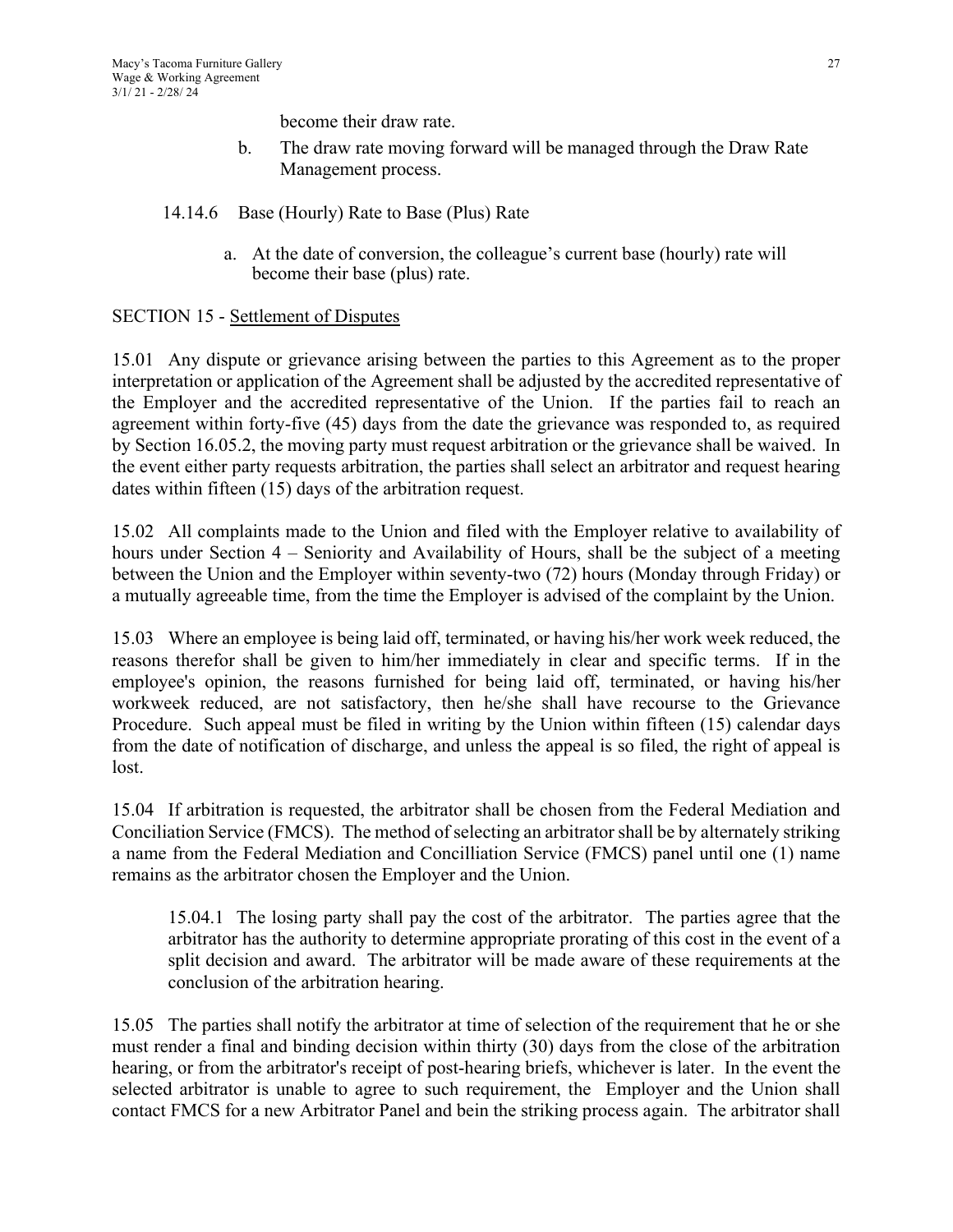not have the power to add to, modify or change any of the provisions of this agreement. Upon proper receipt, the decision of the arbitrator shall be final and binding upon both parties to this agreement.

15.06 Either party may obtain a transcript of the arbitration at the party's expense for its sole use, unless the other party wishes a copy, in which case, the expense of the transcript shall be shared equally. The fees of the arbitrator shall be borne by the losing party. The arbitrator shall have the authority to appropriately apportion costs between the parties in the event of a split decision/award.

15.07 Except in the case of grievances arising from errors in pay calculations or where a grievance has been suppressed, the following time limits shall apply:

15.07.1 Grievances shall not be recognized unless received in writing by email and/or USPS by the accredited representative of either party, describing as fully as possible the matter at issue and the section(s) of the Agreement allegedly violated, within thirty (30) calendar days from the date the grieving party knew or should have known of the occurrence causing the complaint or grievance, except as otherwise provided herein.

15.07.2 The party upon whom the grievance was filed shall respond to the grievance in writing within thirty (30) days. Upon receiving the response from the party upon whom the grievance was filed, the filing party may submit the grievance to a Labor Relations Committee, consisting of the employer's Vice President of Labor Relations or their designee and a representative assigned by the Union. The Labor Relations committee shall meet (in person or telephonically) no later than thirty (30) days from the submission of the grievance to a Labor Relations Committee.

15.07.3 For the purposes of filing and responding to grievances, the postmark on the envelope and/or the date of the email shall be considered the date a grievance is filed or a response is sent.

15.07.4 Following the filing and the response to the grievance, neither party is permitted to add to, subtract from, modify, or change its contractual position, as required by this Section, at any time prior to the final decision by an arbitrator, except where newly acquired evidence is documented. In such case, either party shall have the right to modify its contractual position in writing based upon the newly acquired evidence: provided that in any event, it is prior to requesting arbitration, as provided for under Section 16.01.

15.08 Any grievance not originally filed in accordance with the time limits of Article 16 shall be deemed waived. Any time limitation established herein may be extended only by mutual agreement of the parties. Time constraints are reciprocal for both parties. If the Union does not respond within such time limits, the grievance shall be deemed satisfied and dropped. If the Employer does not respond within such time limits, the grievance shall be deemed sustained.

15.09 The parties to the Agreement have the right to request and receive information needed to investigate grievances. The rights and obligations of the parties shall be governed by Federal law.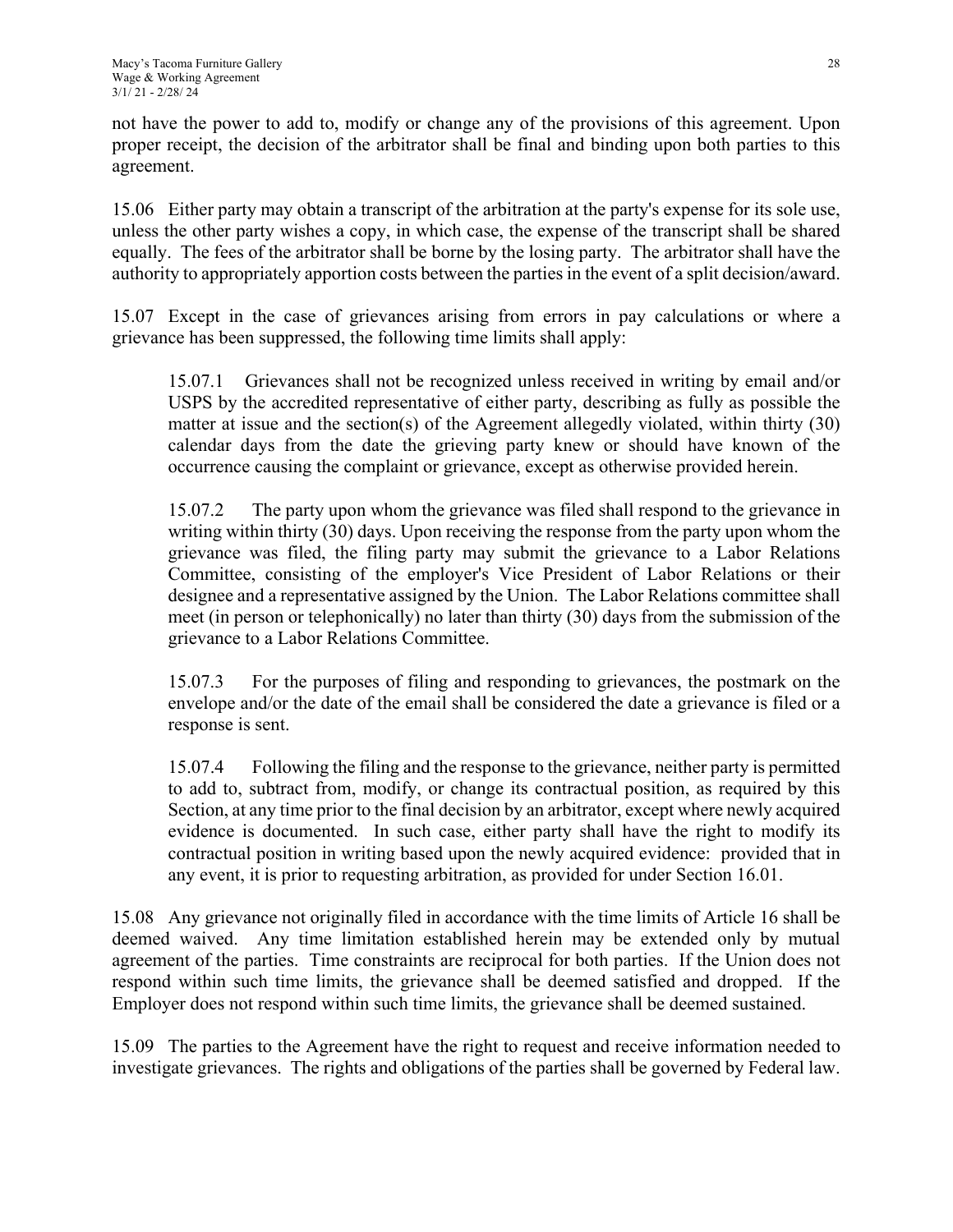#### SECTION 16 - Savings Provision

16.01 It is the intent of the parties of this Agreement to comply with all applicable laws. In the event any provision of this Agreement is held to be invalid, such invalidity shall not affect the remainder of this Agreement. The parties shall promptly meet for the purpose of negotiating a substitute clause in the event any clause is found to be invalid.

## SECTION 17 - Management Rights

17.01 The Union retains all rights given it by the provisions of this Agreement or by law. Management of each store retains all rights except as those rights may be limited by this Agreement or by law.

17.02 The parties recognize that the commission/draw system is an important element to the Company's business and to providing Associates with sale performance incentives. In this spirit, the parties agree that nothing in this agreement shall prevent the Employer from raising departmental commission rates. The Employer will not decrease a commission rate following an increase for at least (6) months. Moreover, if either party believes that a commission/draw rate or a commission's application or lack thereof to a particular department fails to accomplish the intended purposes or is otherwise unacceptable, the parties agree to negotiate any change and the effects of any change to commission or a commission's application to a department. If the parties fail to reach agreement after a good faith effort to do so, the current method of compensation identified in the collective bargaining agreement shall remain in effect.

17.03 The Employer may adopt a policy which regulates and/or precludes the wearing of buttons, insignias, labels, pins or other adornments in customer contact areas. The Employer will allow employees to wear a single small metal (not stamped tin) button type pin or the "Many Faces-One Voice" rectangular enameled pin.

#### SECTION 18 - Retirement Program

18.01 The Company shall continue to cover employees under the terms of Macy's Savings Program, as these plans from time to time provide. The Union will be given notification of any plan modification as soon as practicable after such modification is adopted.

18.02 Under the terms of Article 19.01, the Company is providing Local 367 with notification of the following plan modifications: A. Effective January 1, 2014, a single 401(k) plan will be provided to eligible employees for the purposes of accumulating post-employment retirement income; highlights as follows:

Eligibility: Age 21 and 1 year of service of 1,000 hours paid in the first year, or any calendar year thereafter.

Maximum Employee Contribution: IRS Contribution Limit. Vesting: Employees are 100% vested upon reaching two years of vesting service. Company Match: 100% match of the first 1% [onepercent] of pretax employee contribution; 50% match of the next 5% [five-percent] of pretax employee contribution [as required currently, Associates must have 1,000 hours paid in order to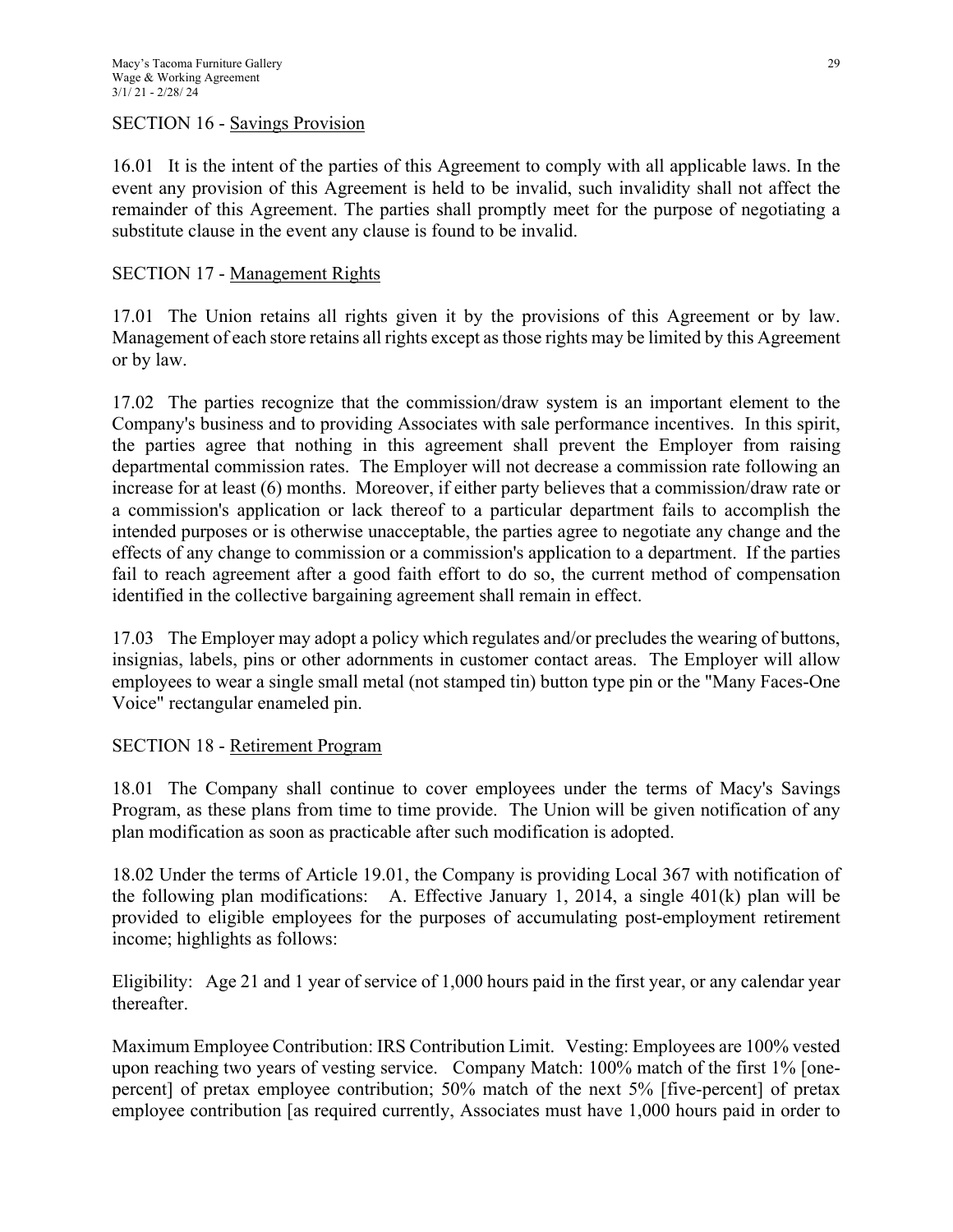receive the Company match]. B. After December 31, 2013, additional benefits in the Macy's Inc., Cash Account Pension Plan are discontinued [this includes the May Department Stores Company Retirement Plan].

- 1. After December 31, 2013, vesting service counts only for the purpose of becoming fully vested.
- 2. Participants retain all benefits earned through December 31, 2013.
- 3. Benefits from the Cash Account Pension Plan will be paid during retirement in accordance with the rules of the plan.

## SECTION 19 - EMERGENCY STORE CLOSURE

In the event, a location may need to close or delay opening in order to accommodate emergency conditions, such as inclement weather (e.g., snow, hurricanes, etc.) or other emergencies (e.g., earthquakes or damage to a facility). In these situations, the Company will provide Reasonable Notice of the closure to Colleagues who are scheduled to work during the day(s) when the location is closed, or delayed opening is required. Reasonable notice is considered 2 hours' notice or more from the time employeeconnection.net is updated with the closure information.

## **Communication Process for All Emergency Situations**

In the event of an emergency closure, there is a communication process in place to provide important information and notice of closure to our Colleague population in a reasonable time frame.

The Macy's, Inc. Business Resiliency Group will post a closure communication on employeeconnection.net, push a text/email to impacted colleagues, and a message on **1-877- INFO-337** (1-877-463-6337). Once this communication is posted, a "Special Emergency" message will appear at the top/center of the employeeconnection.net homepage.

*Initial Closure.* Colleagues will be compensated for their scheduled hours minus any applicable unpaid meal period(s) for the first day of closure if:  $(1)$  they report for work and are unable to complete their full shift due to an emergency location closure; or, (2) due to the nature of the emergency, the Company is unable to provide Reasonable Notice. • If a location follows a scheduling requirement due to state or local law, the guidelines of the scheduling requirement should be reviewed for pay considerations.

*Two-Day Waiting Period.* Upon the Initial Closure, a two-business-day "waiting period" will be instituted during which any Colleagues assigned shifts during the waiting period may take PTO or the time will be unpaid.

*Three-Consecutive-Days-of-Pay Period.* If the company-initiated closure is extended past the two-day "waiting period," any colleagues assigned shifts on the three-consecutive days of pay period, Colleagues will be paid for their assigned shifts minus any applicable unpaid meal  $period(s)$  for up to three consecutive days of closure following the waiting period.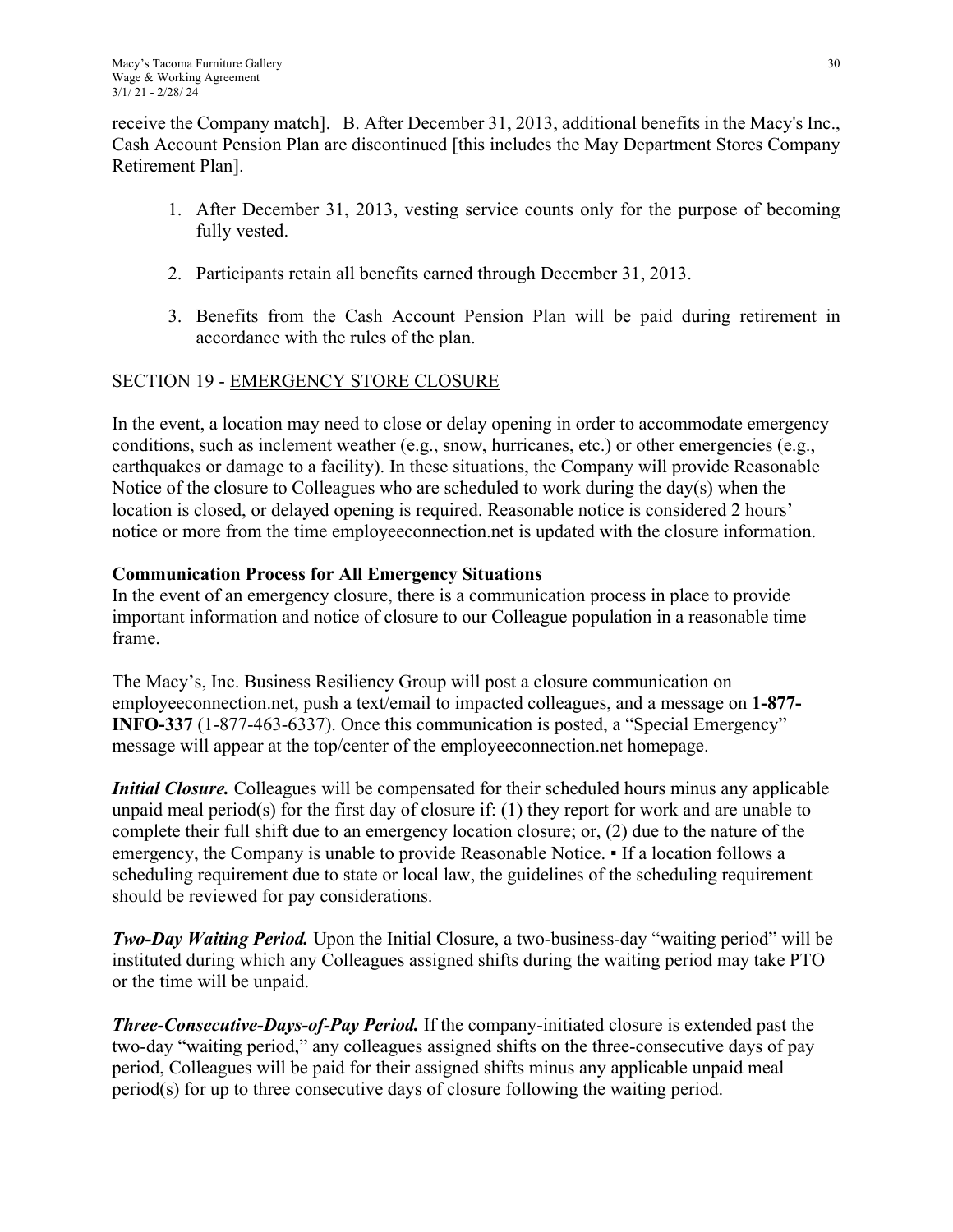Colleagues will be paid at their base hourly rate or average hourly rate, (whichever is applicable) X their scheduled hours minus their applicable meal period.

For commission Colleagues who have an Average Hourly Rate (AHR) on record – Pay will be based on the Colleague's AHR.

For commission Colleagues who do not have an Average Hourly Rate (AHR) on record, the following rates will be used to calculate pay under this policy:

- the hourly base rate for base plus commission Colleagues; or
- the hourly draw rate for draw versus commission Colleagues

## **Location is open during inclement weather or other emergencies**

If a location is open during inclement weather or other emergency (including, but not limited to a federal, state, or local transportation emergency) in the area where the facility is located and/or in surrounding areas as defined by the appropriate HR Business Partner, such as where the Colleague resides:

• Hourly Colleagues unable to work **will NOT have an impact to their attendance** if they do not come to work or arrive late **or leave with management approval.** 

## **• Location Colleagues may choose to take a PTO day if they speak to their People Leader or Executive in Charge before their scheduled shifts, or they may choose to take unpaid time off.**

## SECTION 20 - Pandemic

- 20.01 During COVID-19, Macy's will implement a series of safety measures to ensure the safety of both colleagues and customers and will at all times comply with CDC guidelines which may continue to change. In the event there is a change of CDC guidance that alters anything below the Company will meet with the Union and discuss such changes. These measures will include, but not limited to:
	- 1. Macy's will provide face masks for each colleague on duty who does not have their own mask. The expectation is that the colleagues are responsible to care for the company issued masks. In the event the mask gets damage during the colleagues working shift, the colleague will be able to exchange the damaged mask for a replacement.
	- 2. Distribution of gloves and/or aprons for select colleagues based on the nature of work (i.e. colleagues who are processing multiple goods or interaction with customers at high-traffic registers.)
	- 3. Increased and expanded cleaning protocols which will be the responsibility of all colleagues to some extent.
	- 4. Installations of plexi-glass sneeze guards at cash wrap areas.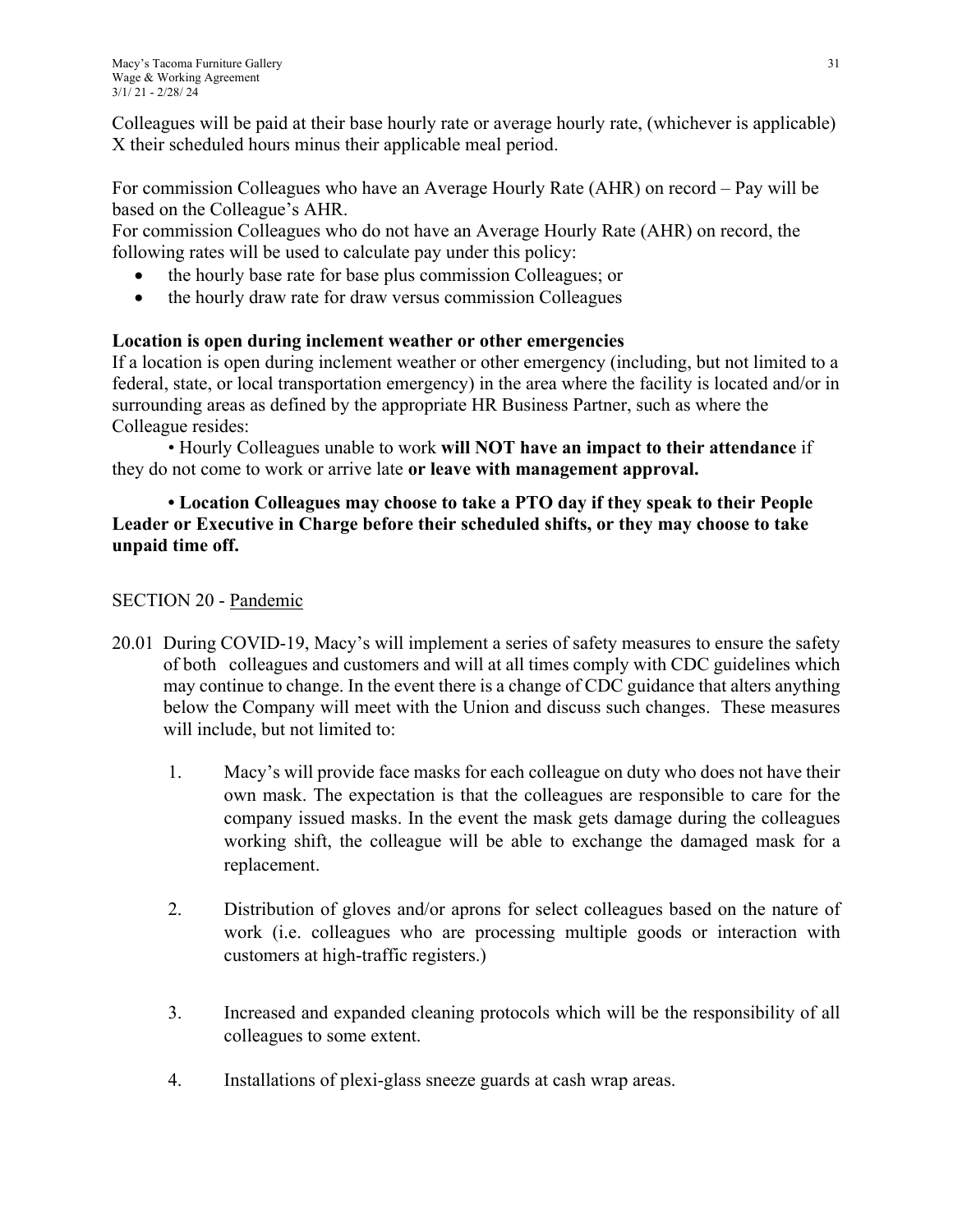- 5. Social distancing indicators will be added as part of store signage.
- 6. Aligned to our current company practice, colleagues can excuse themselves to leave the floor and wash their hands at any time for a reasonable amount of time; the colleague should notify their People Leader in advance to ensure there is adequate coverage to support customer needs.
- 7. All colleagues will be allowed to wipe down and sanitize any equipment that the colleague is being required to use. The Company will provide hand sanitizer at every register, building entrance, lounge, breakroom, or display area for colleague and/or customer use.
- 8. Housekeeping and store leadership teams will ensure all cleaning products and sanitizer are replenished through-out the day. Housekeeping will maintain their typical daily cleaning operations which include disinfecting.
- 9. If a store is subject to closure, upon store reopening, the Company will provide the colleagues with the safety protocols via My Insite prior to returning to their respective store with 1:1 People Leader reinforcement, signage will be posted at all colleague and customer entrances outlining the established safety protocols and practices as per the CDC and local government.
- 10. Our in house Plumbers/Steamfitters will continue to perform necessary maintenance to HVAC systems inclusive of review and changing of filters as needed.
- 11. Macy's will comply with the Tacoma and Washington state government guidance regarding customers wearing masks when visiting the store. The Company will have visual signage and placard that encourages personal protection equipment (PPE). Macy's will comply with all additional government and CDC guidelines as required. This policy requiring masks will be jointly reviewed by the Company and the Union on an ongoing basis to determine the need for the length of such policy however the final decision is the company.
- 12. In the event a colleague is uncomfortable with servicing a customer who is not wearing a mask, as per our established practice, the colleague should politely step away and contact the appropriate people leader for customer assistance such colleague will not be disciplined for politely stepping away and contacting the appropriate People Leader to service the customer.
- 13. Before and after handling the phone for Macy's Credit Services, colleagues should wipe down the phone with the appropriate disinfectant wipes and upon return of the phone the colleague should wipe the phone down before placing on the receiver.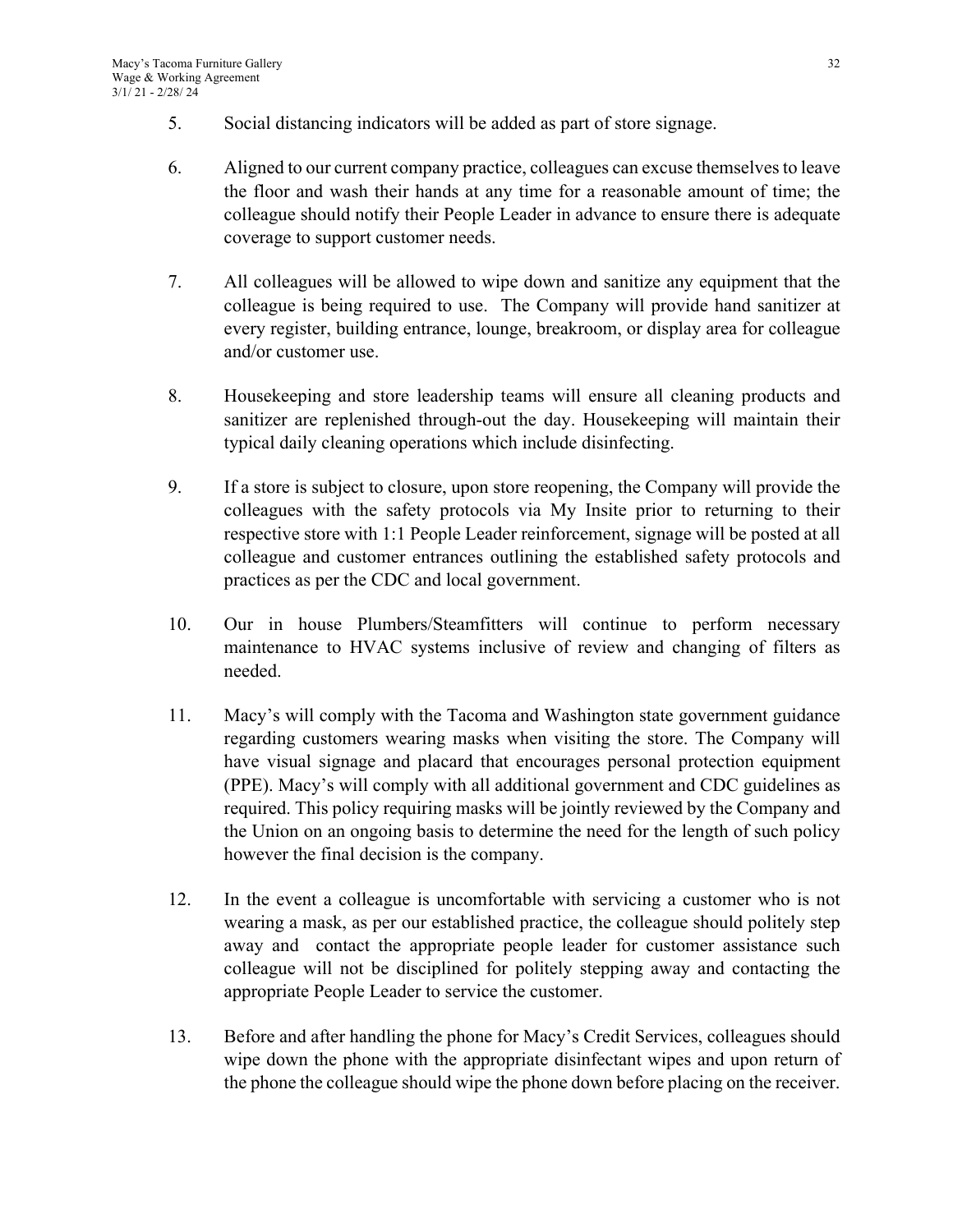Wellness Checks during COVID 19

During COVID 19, Macy's colleagues must complete wellness checks before each shift.

Colleagues must take their temperature at home. If the temperature is 100.4°F or higher or if the colleague is experiencing flu-like symptoms or otherwise feeling unwell, the Colleague may not work their shift. The Colleagues may use paid time off or in certain locations, available sick/safe time and may reach out to Colleague Support for assistance. The colleague's attendance will not be adversely affected.

- Colleagues will be required to complete temperature checks at home and self-report during their wellness check. In the event, a colleague forgets to take their temperature check at home they will have their temperature check completed at the store in an effort to allow the colleague to work that particular shift. Such colleague will be reminded of the expectations so they can work their assigned shift.
- When colleague arrives to work, a wellness check will be conducted and recorded.
- The questionnaire portion of the wellness check will be completed while the colleague is on the "on the clock".
- Colleagues will be required to respond to a series of questions known as Wellness  $Check(s) - to ensure the safety of everyone in the store:$ 
	- 1. Did you take your temperature before you left for work today?
	- 2. Was your temperature below 100.4°F/38°C?
	- 3. Are you free from all of the following symptoms: new or worsening cough, shortness of breath, sore throat, new loss of taste or smell, chills, muscle pain, headache, or runny nose?
	- 4. Can you confirm that you have NOT had close and prolonged contact with a person who was lab-confirmed to have COVID-19 to your best knowledge? (The CDC defines close contact as being within 6 feet of someone with a confirmed case of COVID-19 for a prolonged period of time, 10 minutes or more, within the last 14 days)
	- 5. Can you confirm that you have NOT tested positive for COVID-19 in the past 14 days?

If the colleague answers "yes" to all five questions, they should immediately wash or sanitize their hands, ensure they have a face mask on, and proceed to their work area. If the colleague answers no to any one of the four (#2- #5) questions, they are to be sent home and should be paid for the time it took to conduct the wellness check. If a colleague is sent home due to the outcome of the four questions (#2 - #5) wellness check, the colleague's attendance will not be adversely affected.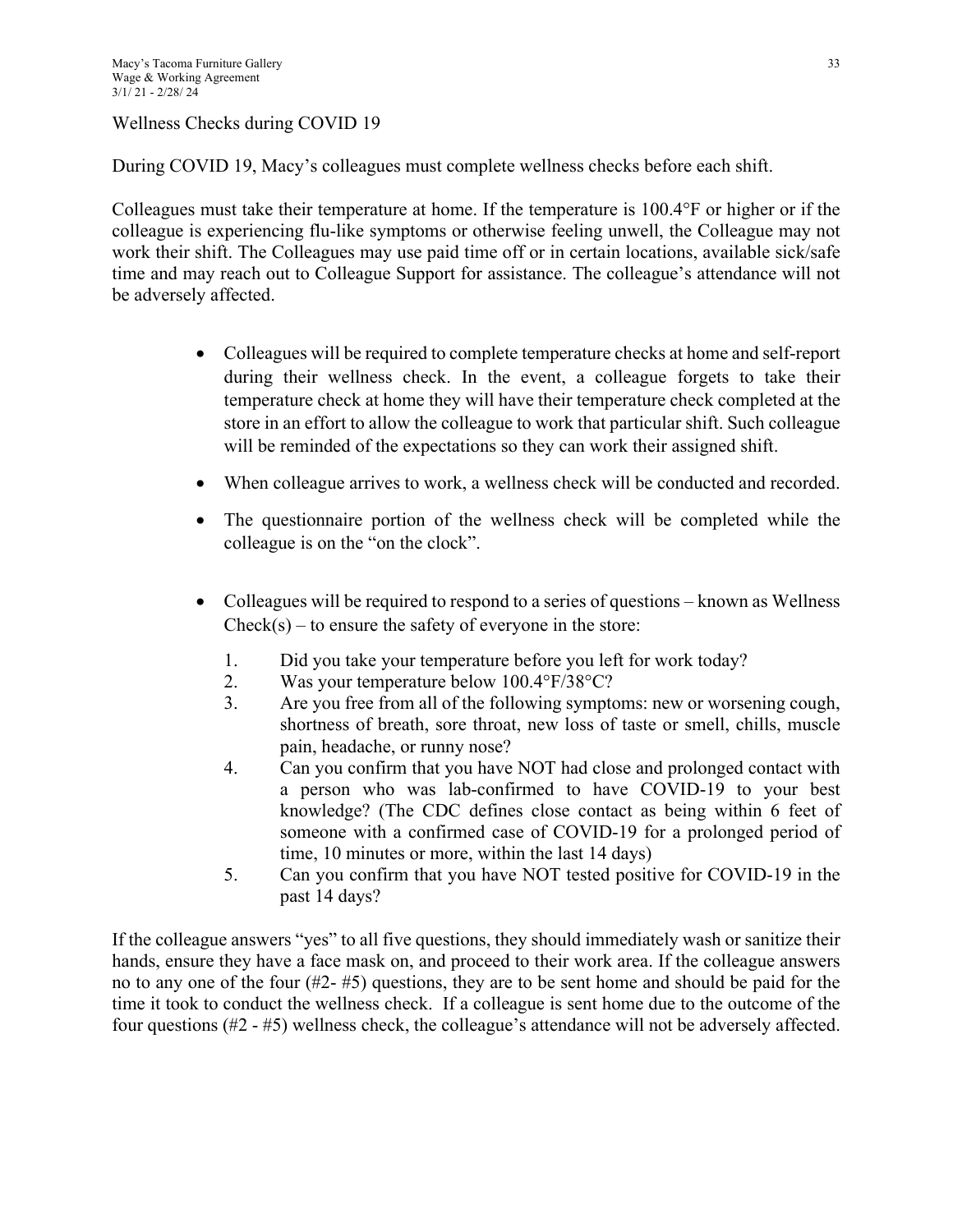#### Other Safety Measures

 Macy's will provide face masks for each colleague on duty who does not have their own mask. As noted above, in the event the colleague's mask gets damage during the colleague's working shift, the colleague will be able to exchange the damaged mask for a replacement. Distributed masks will meet the CDC guidelines and are to be worn at all times while at work. The colleague is expected to retain, clean and reuse the masks. This process will continue until further notice. The Company will advise the Union prior to implementing the change.

During the period of an emergency, catastrophe, or severe economic crisis which so affects the Company's operation as to result in extraordinary decrease of gross sales affecting the employment of such employee. No act or event within the Company's control shall be considered an emergency or catastrophe. A labor dispute to which the Company is not a party, and in which the Company has no control, or the adoption of any law or regulation, which is the cause of an extraordinary decrease in gross sales shall be considered an emergency. The Company will effects bargain the impact of the emergency, catastrophe, or severe economic crisis with the Union.

In order to address the current COVID-19 Pandemic, or in order to address any future Pandemic emergency where the City, State, or Federal Government deems it a pandemic, issues a stay at home order, or recommends a stay at home order the agreed to conditions will apply as follows:

- A. If an employee has contracted COVID 19 illness and is required to quarantine as per the state, local government or CDC or any future pandemic emergency that requires quarantine they shall be entitled to pay at their paid time off rate of pay x their weekly scheduled hours for the week(s) they are required to quarantine, up to two weeks of the Quarantine period. Quarantine periods will adhere to CDC, state, or local government requirements.
- B. In the event that the employee has not fully recovered, after the two week period, during COVID-19 pandemic or any future pandemic the employee may apply for a Leave of Absence, utilize any sick pay, or earned PTO time that they are entitled to under the collective bargaining agreement.
- C. In the event the employee has to care for a family member who is required to quarantine, during COVID-19 pandemic or any future pandemic, the employee can apply for a Leave of Absence.
- D. The employee is required to immediately notify the Company of the need for leave for either A , B or C above through their supervisor.
- E. Any employee who is required to quarantine as per the state, local government or CDC or on a Leave of Absence, during COVID-19 pandemic or any future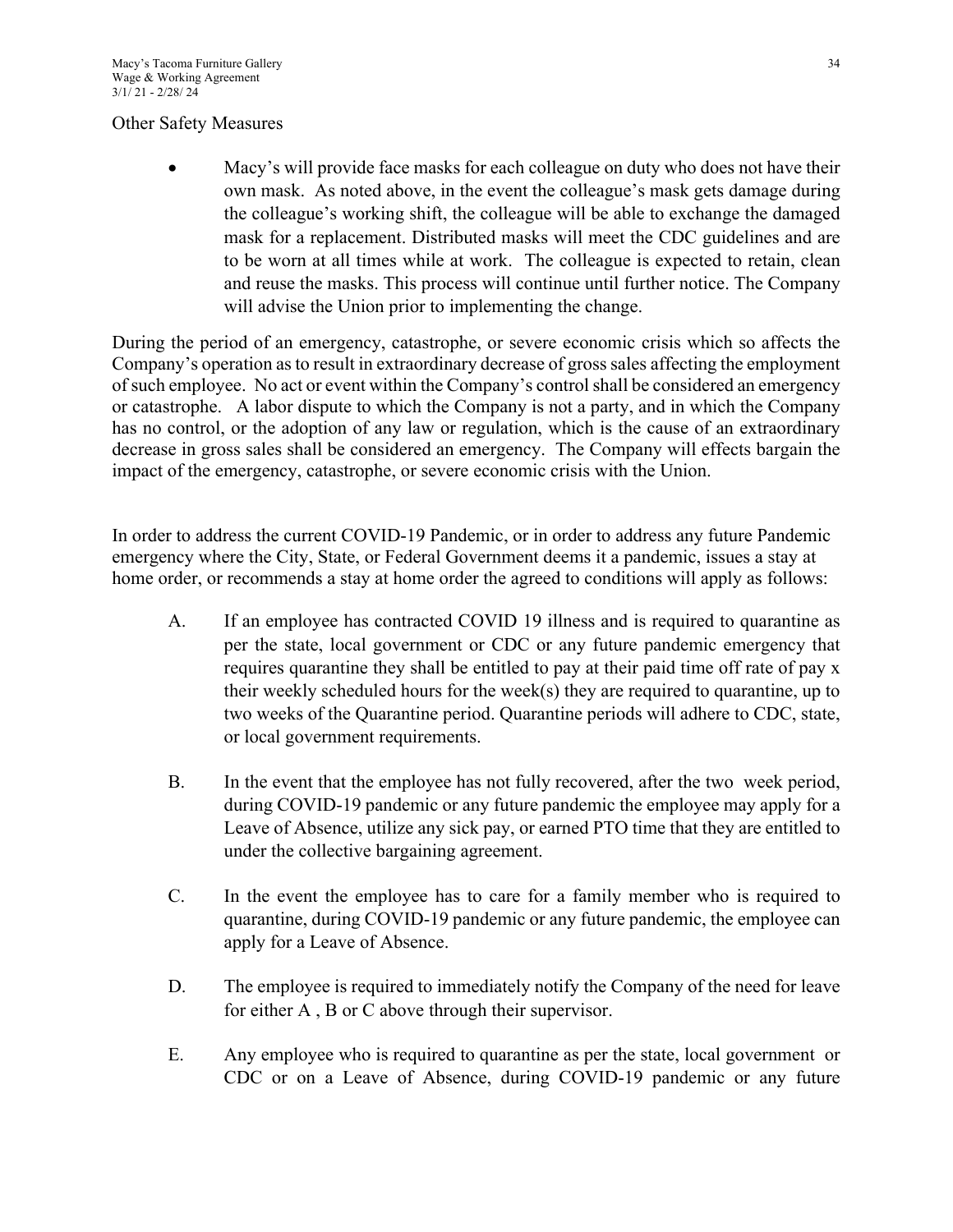pandemic emergencies, the Company's Reliability and/or Attendance policies will be suspended for the duration of that time.

- F. For employees who are quarantined, during COVID-19 pandemic or future pandemic emergencies, medical benefits eligibility requirements and PTO eligibility requirements will be reviewed to support continued eligibility for impacted employees.
- G. During the current COVID-19 Pandemic or any future pandemic emergency the Company agrees to meet and confer with the Union on safety, cleaning, or any other discussion item to address the emergency on an as needed basis.

## SECTION 21 - Workplace Safety

21.01 The Company will provide and maintain sanitary, safe and healthful conditions in all places in which Regular Colleagues perform services, in accordance with applicable law. In the event the Union notifies the Company that it believes a hazardous condition exists, the Company will investigate without delay; and if such condition exists, the Company will promptly remedy it.

21.02 Safety concerns shall be addressed in the Joint Labor Management Committee (JLMC) meetings; per LOU #7.

21.03 Colleagues are to follow company policies and procedures regarding shop lifters and like matters in safety, shortage and related policies. The colleague and customer's safety is the Employer's priority. The Company shall clearly outline and People Leaders shall regularly orient Colleagues on how to respond if the colleague suspects someone of shoplifting, or being in an unauthorized area in the stores. Each colleague should continue to access such policies vis AskHR (or equivalent) self-service tool. Any colleague who feels a threat to their safety, should immediately remove themselves and contact their People Leader or Asset Protection for assistance and support.

## SECTION 22 - No Strike, No Lockout

22.01 There shall be no strike or lockout during the term of this agreement. The Union must notify the Employer six (6) working days excluding Sat., Sun., and Holidays prior to observing any lawful primary picket line. The refusal of any Associates covered by this agreement to pass through a picket line after the above-mentioned notice is given shall not constitute a violation of this understanding.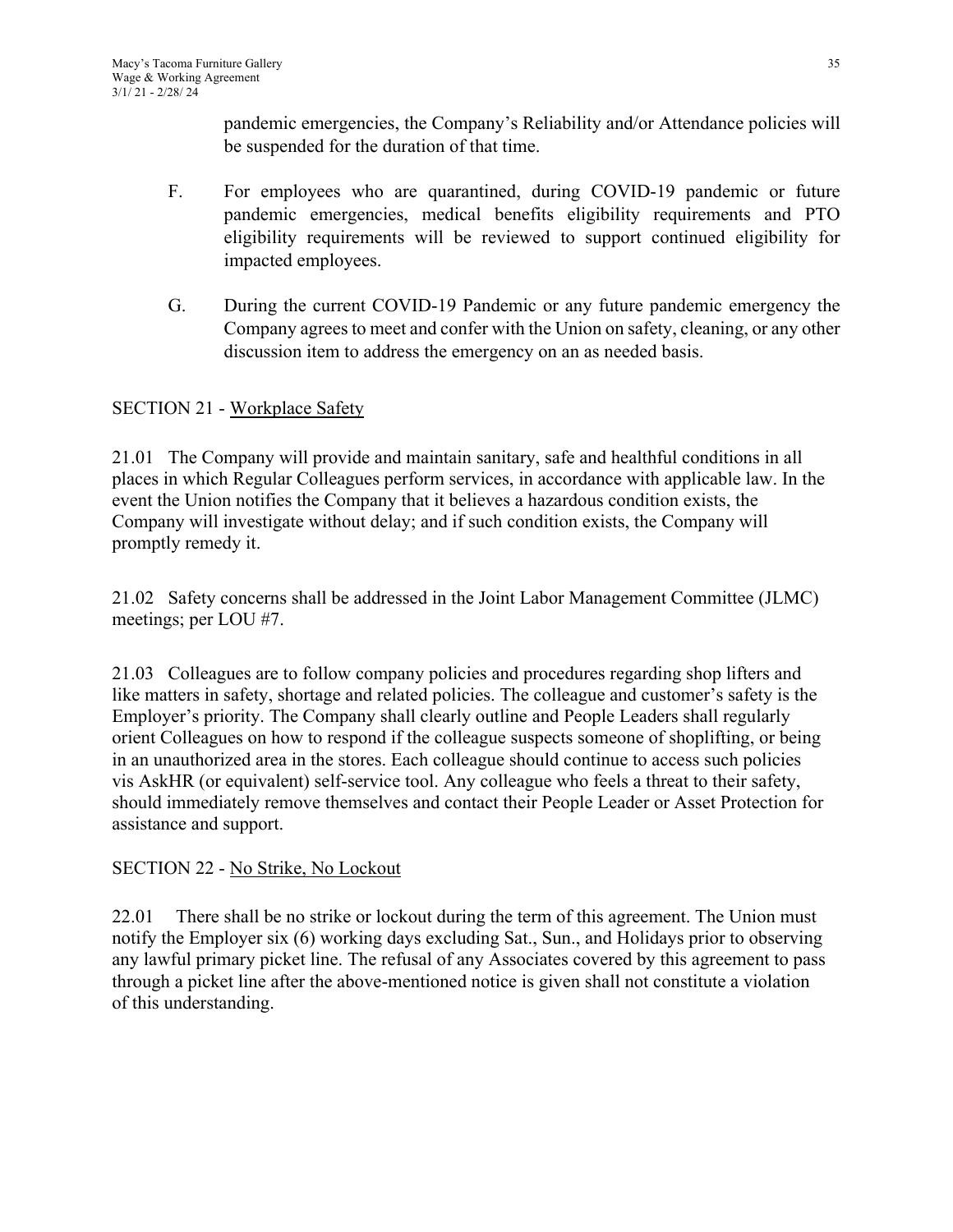Macy's Tacoma Furniture Gallery Wage & Working Agreement  $3/1/21 - 2/28/24$ 

# SECTION 23 - Effect and Duration of this Agreement

23.01 This Agreement shall be in full force and effect from and March 1, 2021, through February 28, 20 24, and each year thereafter unless either party shall serve written notice at least sixty (60) days prior to expiration or anniversary thereof, of desire to change or terminate this Agreement.

In Witness Whereof, the parties hereto have through their duly authorized representatives, set their hand and seals as of the day and year first above written.

Macy's Tacoma Furniture Gallery

UFCW Union Local No. 367

Chanell Bracey-Davis Principal, Labor Strategy

Have

Michael Hines Secretary/Treasurer

8/05/2021

Date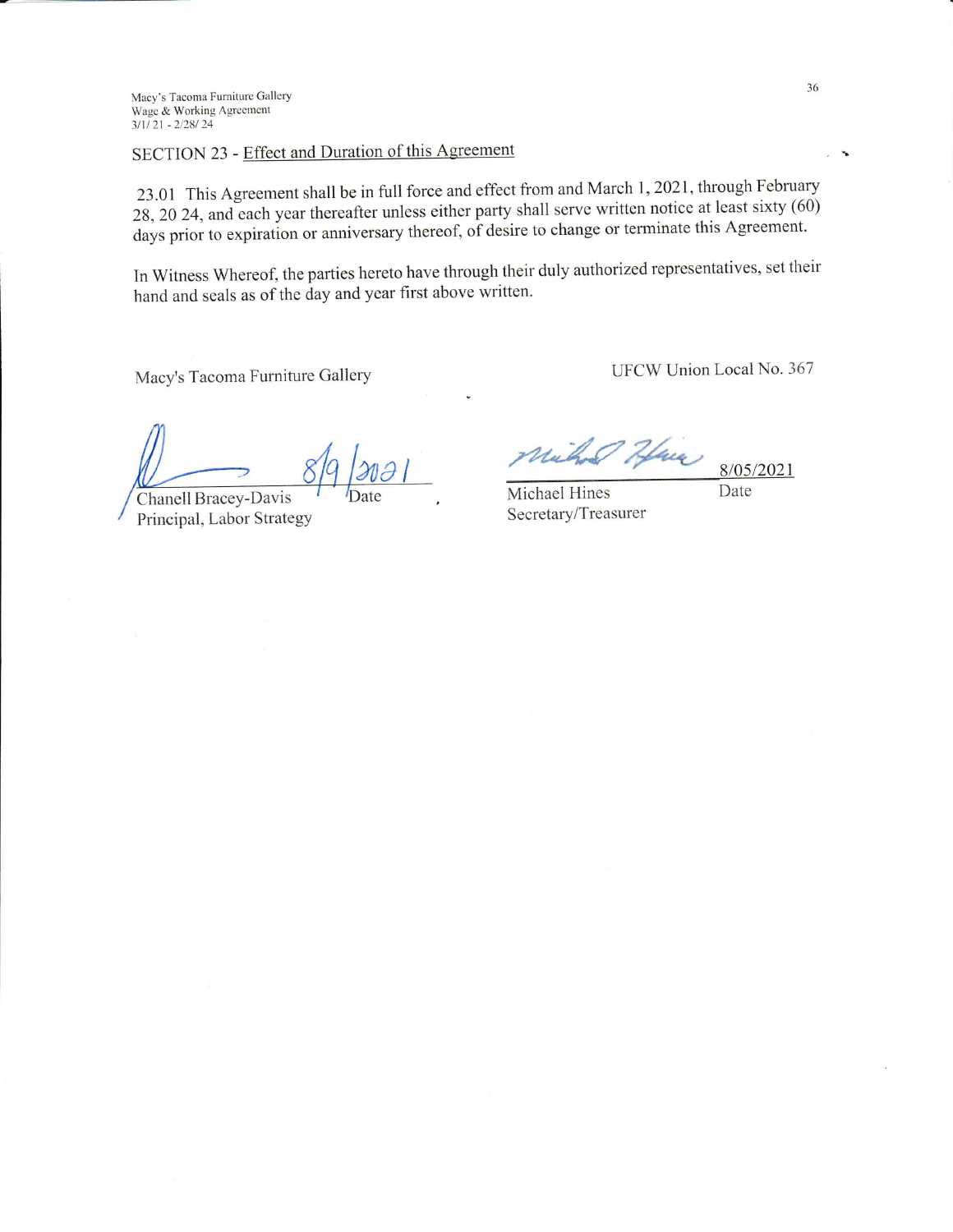Macy's Tacoma Furniture Gallery<br>Wage & Working Agreement<br>3/1/21 - 2/28/24

The parties hereby agree to the following Letters of Understanding:

| Letter of Understanding #1    | <b>Regarding Attendance</b>                            |
|-------------------------------|--------------------------------------------------------|
| Letter of Understanding #2    | <b>Regarding Disciplinary Action</b>                   |
| Letter of Understanding #3    | Full-Time Healthcare                                   |
| Letter of Understanding #4    | Regarding Associate Discount and Dress Standards       |
| Letter of Understanding #5    | Joint Labor Management Committee                       |
| Letter of Understanding #6    | <b>Selling Department Managers</b>                     |
| Letter of Understanding #7    | Regarding Grandfathered Employees                      |
| Letter of Understanding #8    | Holiday - Section 11                                   |
| Letter of Understanding #     | <b>Regarding Mattress Bonus Incentive</b>              |
| Letter of Understanding $#10$ | Mattress SPIFF Program                                 |
| Letter of Understanding #11   | Non-Public Personal Information and Security Agreement |
| Letter of Understanding #12   | Contract Clean-Up                                      |
| Letter of Understanding #13   | <b>Tiered Commission Program</b>                       |

Macy's Tacoma Furniture Gallery

Date

Chanell Bracey-Davis Principal, Labor Strategy UFCW Union Local No. 367

Michael Hine

Michael Hines Secretary/Treasurer 8/05/2021 Date

37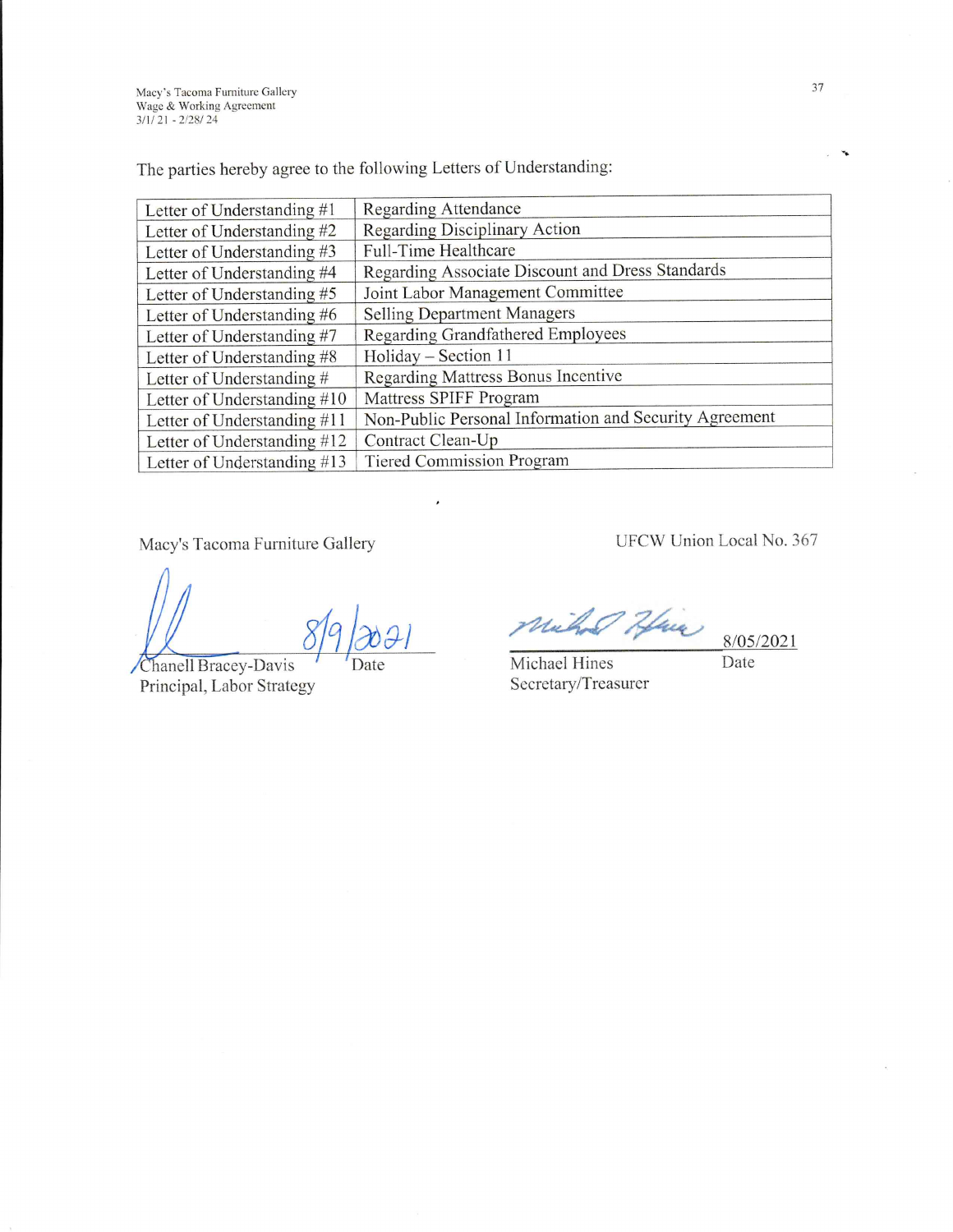By and Between UFCW Local No. 367 and Macy's Tacoma Furniture Gallery

## Regarding: Attendance

Until the implementation of the Company Attendance Policy, it is understood that the provisions of the 2013-2016 collective bargaining agreement apply.

## MY DAY, MY WAY

As an hourly employee (full time, part time, flex time & seasonal), you receive a "bank" of Attendance Credits to use as desired and needed to help you take ownership of your day-to-day schedule, as well as to cover any unexpected last-minute absences and late arrivals. Attendance Credits, MySchedulePlus ("MSP" – our electronic scheduling system), and our Paid Time Off program, are all designed to give you flexibility while serving the customer best.

Lateness and absenteeism impact not only service to our customers, but your coworkers as well. Managing your time well is critical to everyone's success and your employment with Macy's. Macy's also recognizes that certain absences and late arrivals are protected by company policy or law. This means you don't have to use credits for pre-approved PTO, an approved leave of absence, or absences protected under federal, state of local laws (see Section II, below).

#### I. Earning Credits

Attendance credits are continuously earned and used and provide you the flexibility to take control of your schedule. Building your bank of credits through perfect attendance lets you build a "savings account" for when life events happen.

- *Initial Bank of Credits.* New Hires and Seasonal Employees are awarded nine (9) Attendance Credits at time of hire.
- *Accumulating Credits.* You can start earning extra credits during the first thirty (30) days of employment. For every two weeks of perfect attendance (i.e., no attendance credits used), a half  $(\frac{1}{2})$  credit will be added to your bank.
- *Carryover:* You can carry over unused Attendance Credits from one fiscal year to the next.
- Associates who do not lose an attendance credit or any portion thereof at any point during one fiscal year shall be rewarded with an additional PTO for the next fiscal year.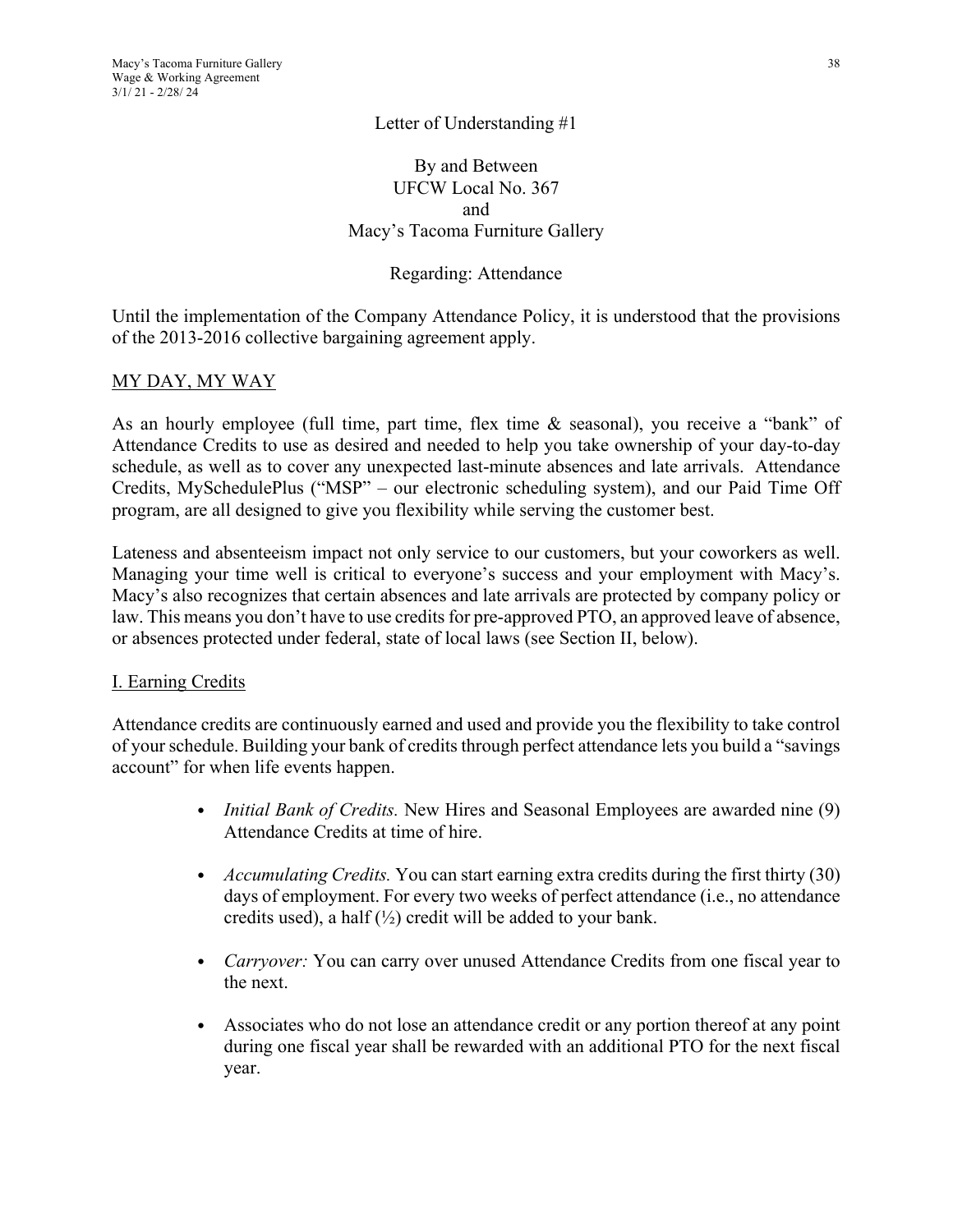#### II. Using Credits

You can use your credits when life's events happen. Here are some examples of how attendance occurrences (e.g., absences, late arrivals) impact your Attendance Credits:

| USING ATTENDANCE CREDITS  |                                                               |  |  |  |
|---------------------------|---------------------------------------------------------------|--|--|--|
| $\frac{1}{2}$ credit used | Arriving 10 Minutes or More Late                              |  |  |  |
| 1 Credit Used             | $\cdot$ Absent (Monday – Friday)                              |  |  |  |
|                           | $\cdot$ Consecutive Absences during the Week (Monday – Friday |  |  |  |
| 2 Credits Used            | · Absent (Saturday or Sunday)                                 |  |  |  |
|                           | · Consecutive Absences (including a Saturday or Sunday)       |  |  |  |

## III. YOU MAY NOT HAVE TO USE CREDITS IF THE ABSENCE OR LATE ARRIVAL IS:

- 1. Note that if you use vacation to cover the absence, but the absence was not pre-approved, an Attendance Credit will be used UNLESS the absence is also covered by #2 or #3 below.
- 2. Related to a company-approved leave of absence
- 3. *Protected under the Family and Medical Leave Act (FMLA), Americans with Disabilities Act (ADA)* or any other federal, state or local law that provides an employee the legal right to take time off without a negative impact on employment. (This may include situations when the employee is entitled to and receives FMLA and also chooses to use PTO to receive pay for the absence.)

Make sure you're aware of your responsibilities under any leave policy. In general, you must be on an approved leave of absence to have your time off excused. This requires more than just bringing in a doctor's note. You must comply with the leave of absence application and approval process. And if you are on an intermittent leave of absence you must promptly report your related absences or late arrivals, or they will be subject to the attendance policy (i.e., appropriate deduction(s) will be made from your bank of credits for each late arrival or absence). Schedule accommodations granted under the FMLA, ADA or other applicable laws will have no impact on your attendance, but make sure you have the proper approval by working with your Human Resources Manager.

If you are on an approved intermittent leave you must report your missed work time —if it is related to your leave—within two (2) business days of your return to work. Failure to report this time to HR Services via IN-SITE can result in having to use attendance credits.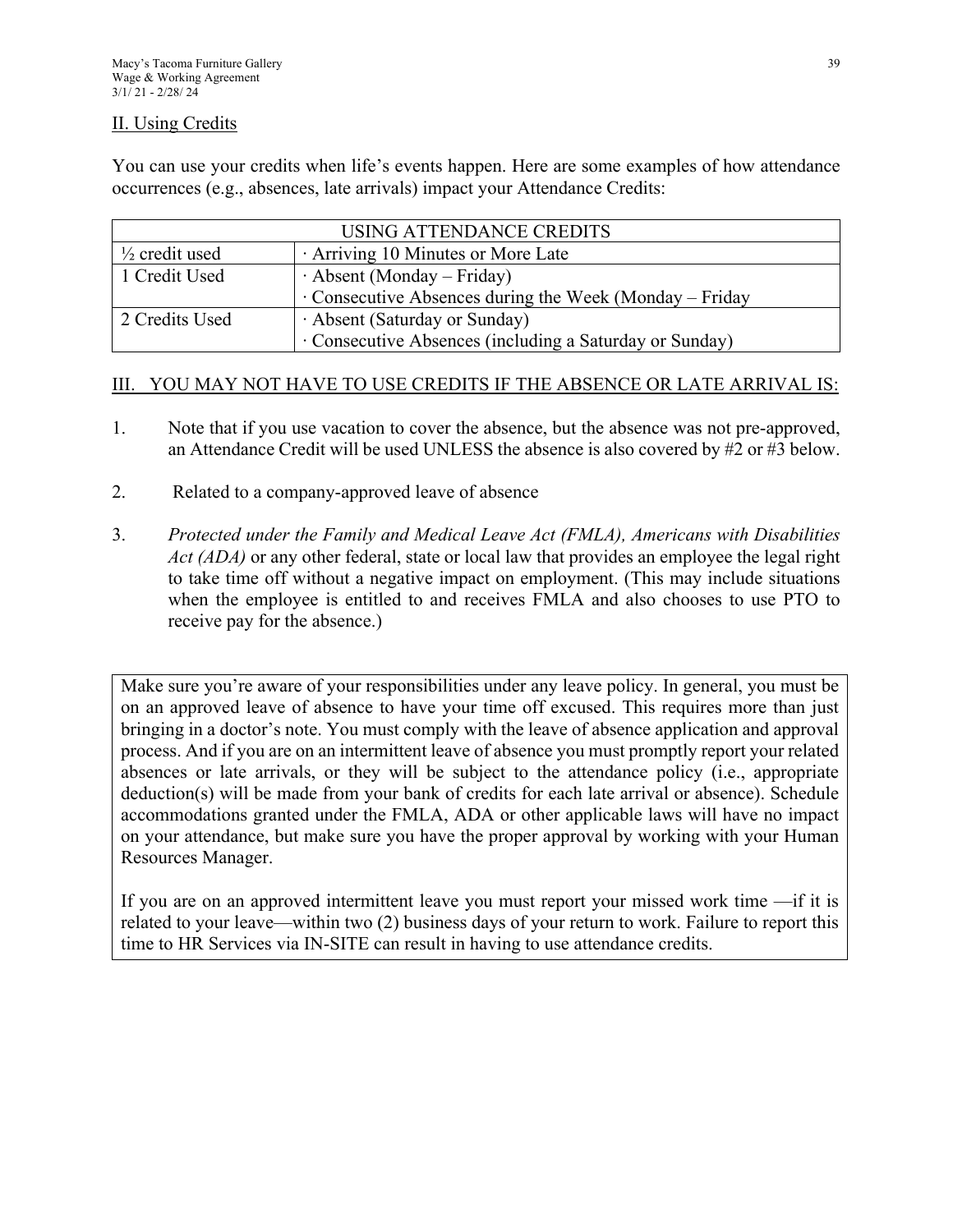What are some situations where Attendance Credits are not used?

You don't need to use Attendance Credits for certain absences like these:

- Certified under the Family and Medical Leave Act.
- Resulting from health emergency where you are taken from work in an emergency vehicle.
- Certified as a work related illness or injury.
- Due to a death in the family as defined by the Bereavement Policy.
- Resulting from responding to a subpoena to testify at a trial, hearing or other court process.
- $\bullet$  In the case of hazardous weather conditions, if an Associate can demonstrate that he or she cannot safely report to work due to the weather.

In all these cases, these absences will not impact your ability to continue to earn Attendance Credits.

## III. When You Can't Work a Shift

Reach out to one of your co-workers using the "Self Service Tools" of MSP. You'll have up to two (2) hours before your shift to "advertise" or "swap" the shift. You'll be responsible for your shift until you confirm someone has picked it up.

## IV. Termination Based on Zero Credits

Your manager may periodically remind you of your attendance credit balance. However, it is your responsibility to manage your credit bank, so you don't run out of credits. Reaching a credit balance of zero (0) will result in termination.

## V. Your Responsibility to Monitor Your Attendance Credit Balance

It's your responsibility to monitor your attendance credits both to make sure you don't run out, and to make sure the balance is correct. If you believe your balance is incorrect, it's your responsibly to use your self-service tools and/or immediately let your manager know so your record may be reviewed and, if necessary, corrected.

Creating an Everyday Magic Workplace.

Remember… Absences and late arrivals that are potentially covered by federal, state or local laws may not require use of attendance credits. When absent or late for a legally protected reason, you must fully comply with the leave of absence/time off procedures and call-out/reporting procedures so credits are not used for the missed work time.

Remember… you will use attendance credits when you are late for or absent from a shift and you call out via phone (instead of using the "Call Out" feature on My Page) since telephoning doesn't give another employee the option to pick up your shift via My Page.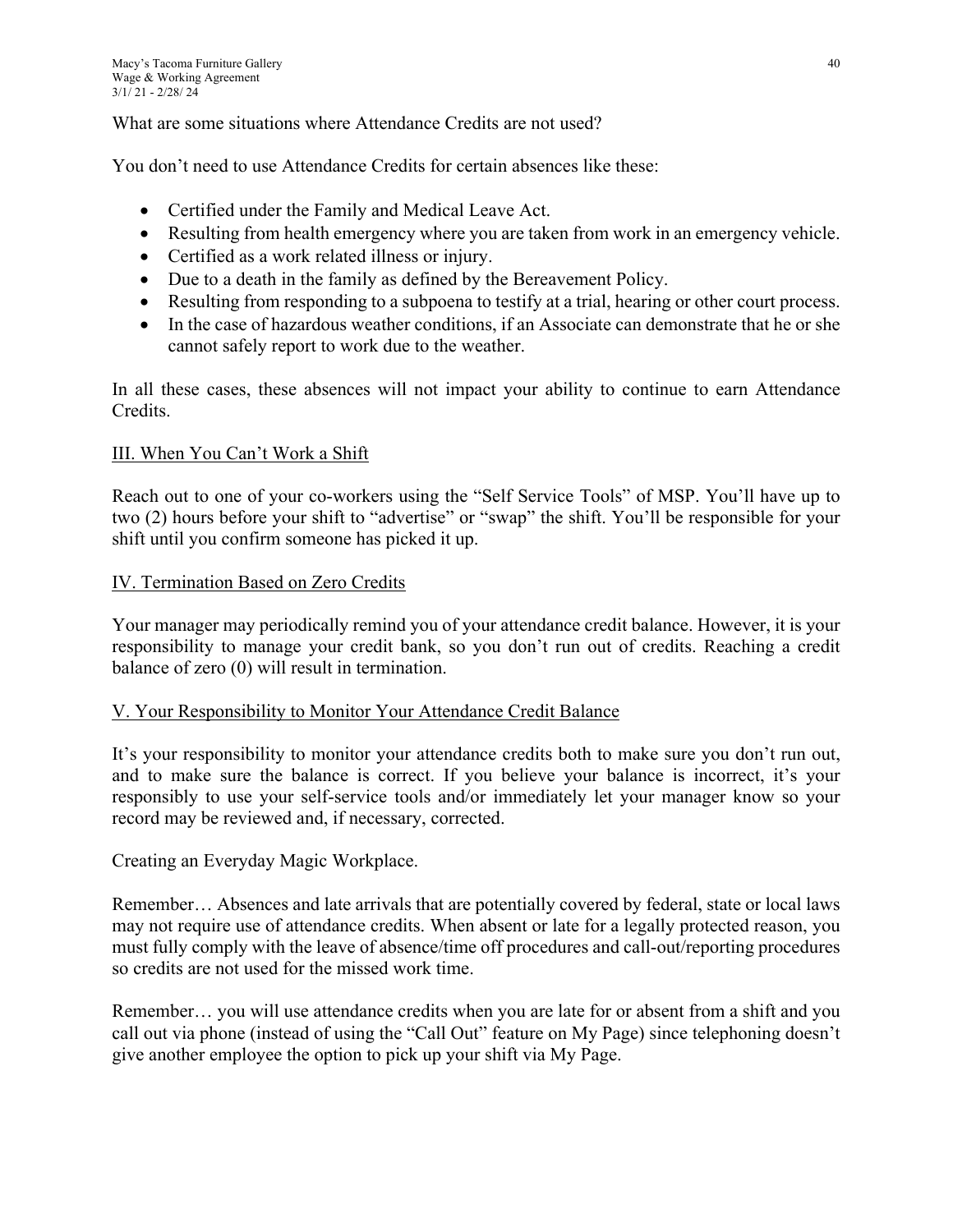## VI. Chronic Absenteeism or Lateness

You may use your bank of credits for unexpected occurrences. However, when the occasional lateness or absenteeism becomes more frequent, your supervisor will discuss the situation with you and remind you of your commitment to Macy's using the Responsibility Based Performance Process. Here are some examples of recurring situations your supervisor may discuss with you:

- Repeatedly calling out for scheduled weekend shifts;
- Coming in late on multiple occasions during a short time period;
- Repeatedly calling out for holiday shifts;
- Repeatedly leaving early without manager approval;
- Repeatedly taking a longer meal period than your schedule allows; or
- Not taking your meal periods as scheduled.

## VII. It's Your Responsibility to Let Us Know if You Will Be Late or Absent

If you are unable to come to work or are running late, use the "Call Out" self-service feature on your schedule on MyPage for the shift you won't be working, and the shift will automatically be advertised for other employees to view and pick-up. The Store management team gets a report of this activity, so you don't have to telephone the store to call out. If another employee picks up your shift, you won't have to use an attendance credit.

If you are running late or if you need to call out and do not have access to the online features on MyPage, you should call your location's "call out line" (if applicable) before the shift begins. If no call out line exists, personally call your manager before your shift begins to let your manager know you will not be reporting to work. If your manager is not working that day, call the Executive in Charge ("EIC").

If you cannot reach your manager or the EIC, leave a voicemail for the EIC and your manager. Text messages and emails to a manager are not acceptable call out methods.

If you are absent for three (3) consecutive scheduled work days without notifying the Company, this is considered job abandonment and will result in termination (unless state or local law prescribes a longer period) regardless of any remaining attendance credits in your bank.

## TRANSITION TO THE COMPANY ATTENDANCE POLICY.

At the point this bargaining unit transitions to the Company Attendance Policy, employees will start with 18 credits, with the following exceptions: Employees on a Reminder 2 for attendance at point of transition to the new policy will start with 9 credits; and employees who are on DML for attendance at point of transition to the new policy will start with 6 credits.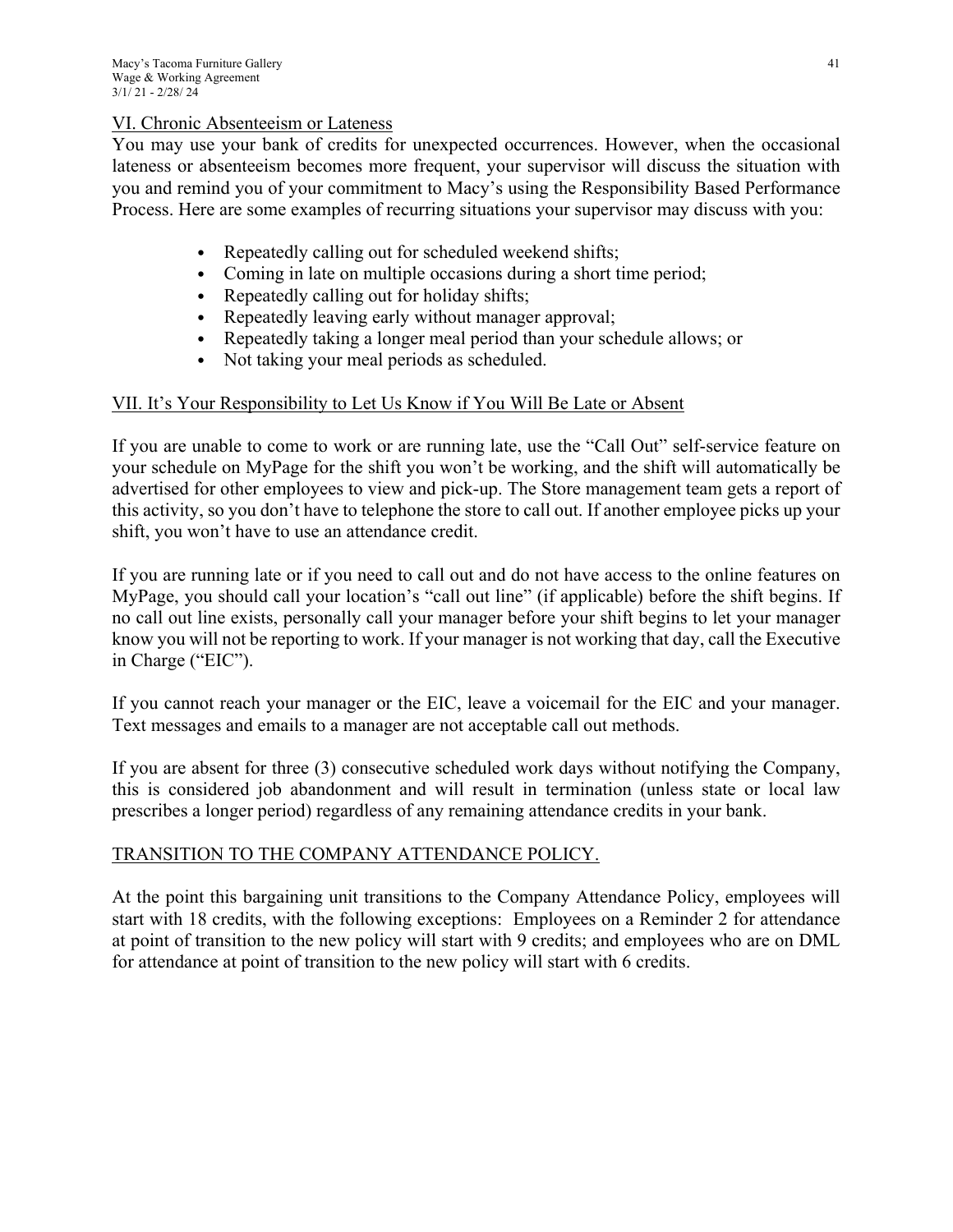Letter of Understanding # 2 By and Between UFCW Local No. 367 and Macy's Tacoma Furniture Gallery Regarding: Disciplinary Action

#### Coaching conversation

If your performance or conduct falls short, your People Leader will meet with you and talk with you about what is needed to meet expectations - that is the difference between the desired performance or conduct and the actual performance or conduct. For most associates, hopefully this will be all that's needed in meeting expectations of successful job performance. Associates are required to acknowledge receipt of the coaching conversation with their signature. This Coaching Conversation document will be placed in your file and remains active for six months.

#### Formal Warning

If after your Coaching Conversation your performance or conduct doesn't improve to the expected level, you and your People Leader may revisit your earlier conversation about performance expectations. Hopefully, this will help you better understand what your focus should be to improve your performance or conduct. During this step you will be reminded that it is your responsibility to bring your performance up to expectations and to maintain that level. Associates are required to acknowledge receipt of the Formal Warning with their signature. This Formal Warning will be placed in your file and remains active for six (6) months.

#### Final Warning

Finally, if after the Coaching Conversation and Formal Warning you don't meet expectations; your People Leader may meet with you again and talk with you about your responsibility to meet all of Macy's expectations as earlier discussed. If the warning is administered during the first half of the scheduled shift the Colleague may request to take the remainder of their shift off with pay as a "cool off" period not to exceed four (4) hours. If the Final Warning is administered during the second half of the scheduled shift, the Colleague may request to take the first half of their next scheduled shift off with pay as a "cool off" period, not to exceed four (4) hours. If the Colleague is scheduled off the following day after the administration of a Final Warning, this will serve as the "cool off" period.

If the Colleague demonstrates improvement, has met the Employer's expectations and meets objectives outlined in the Final Warning for a period of six (6) months, they will be considered in good standing.

If the Colleague's performance or conduct initially improves after the Final Warning but subsequently falls below expectations at a later point in the six (6) months period following the Final Warning, the People Leader will partner with a Colleague Support Advisor to determine if termination is warranted.

Your People Leader may not necessarily use all of these steps and under certain circumstances immediate termination may be appropriate if your behavior is considered a significant disregard of your commitment to the expectations of the Employer's values.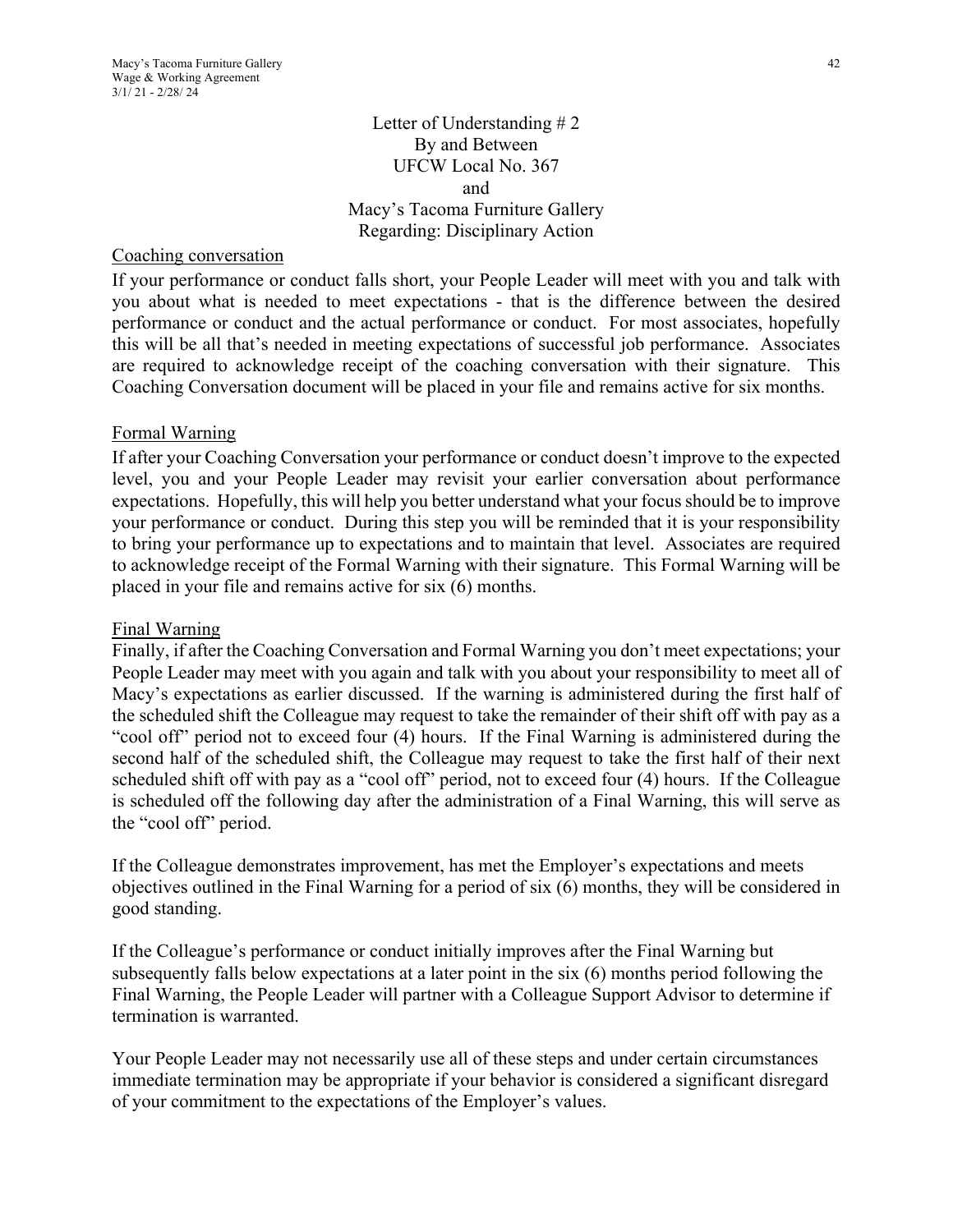By and Between UFCW Local No. 367 And Macy's Tacoma Furniture Gallery

#### Regarding: Full-Time Healthcare

In the event that, prior to the expiration of this agreement, Local 21 UFCW and Macy's agree to changes governing Full-Time Healthcare plan design and cost share, the parties agree that those changes will be incorporated into the Local 367 UFCW collective bargaining agreement prior to this agreements expiration, following review and discussion with Local 367.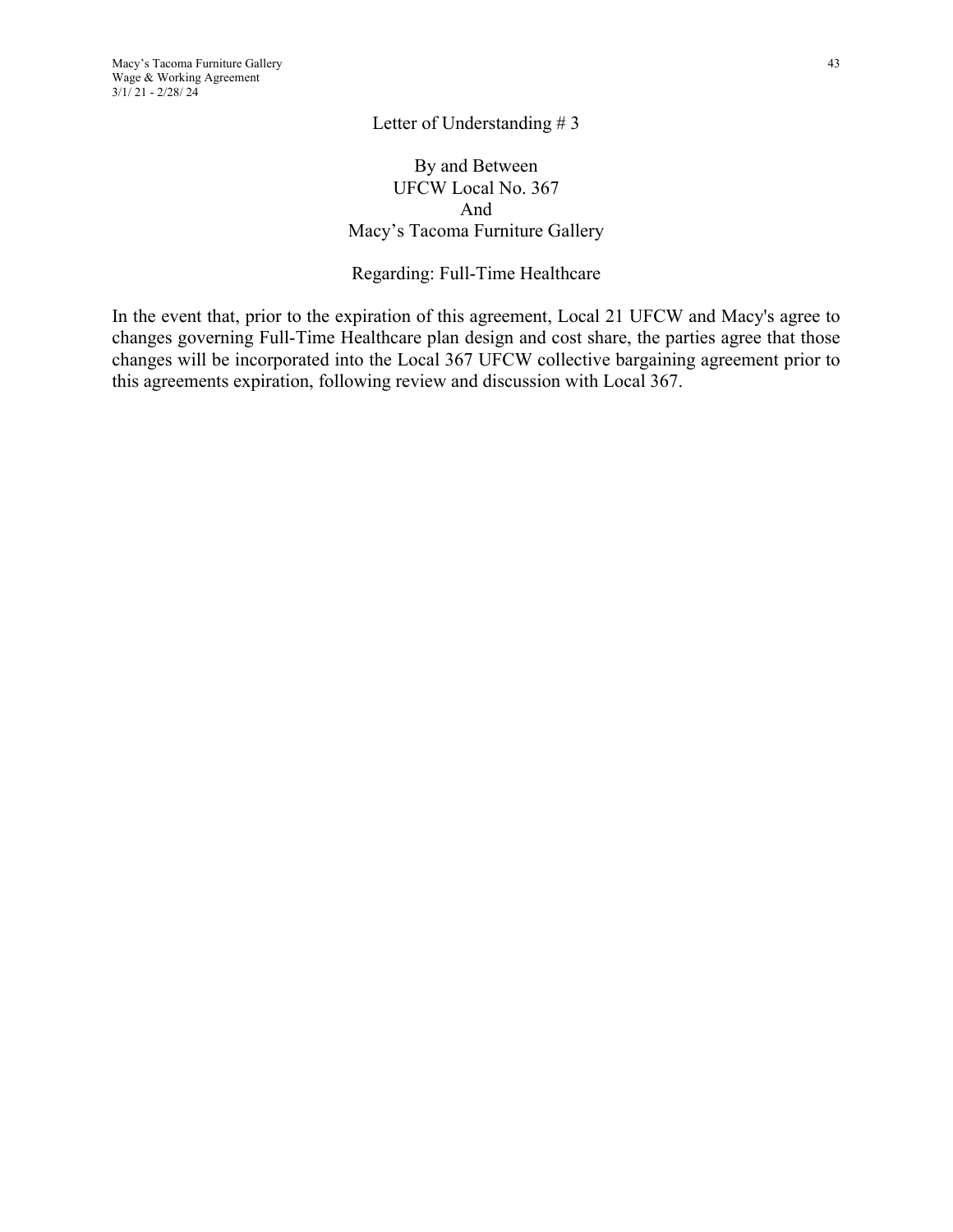## By and Between UFCW Local 367 and Macy's Tacoma Furniture Gallery

#### Regarding: Associate Discount & Dress Standards

Active associates and eligible dependents will receive an employee discount on merchandise. In most departments, the associate discount is twenty percent (20%). Certain departments may have a discount level below twenty percent (20%). In addition, periodic "Extra Discount Events" will be made available to associates and their eligible dependents, including additional discount events that coincide with any modifications to dress standards, which are determined by the company.

Regarding: Dress Standards

It is agreed and understood that for the term of this agreement Macy's Style at Work Policy will be followed. Macy's will provide reasonable notice to the union regarding any updates or enhancements to this program.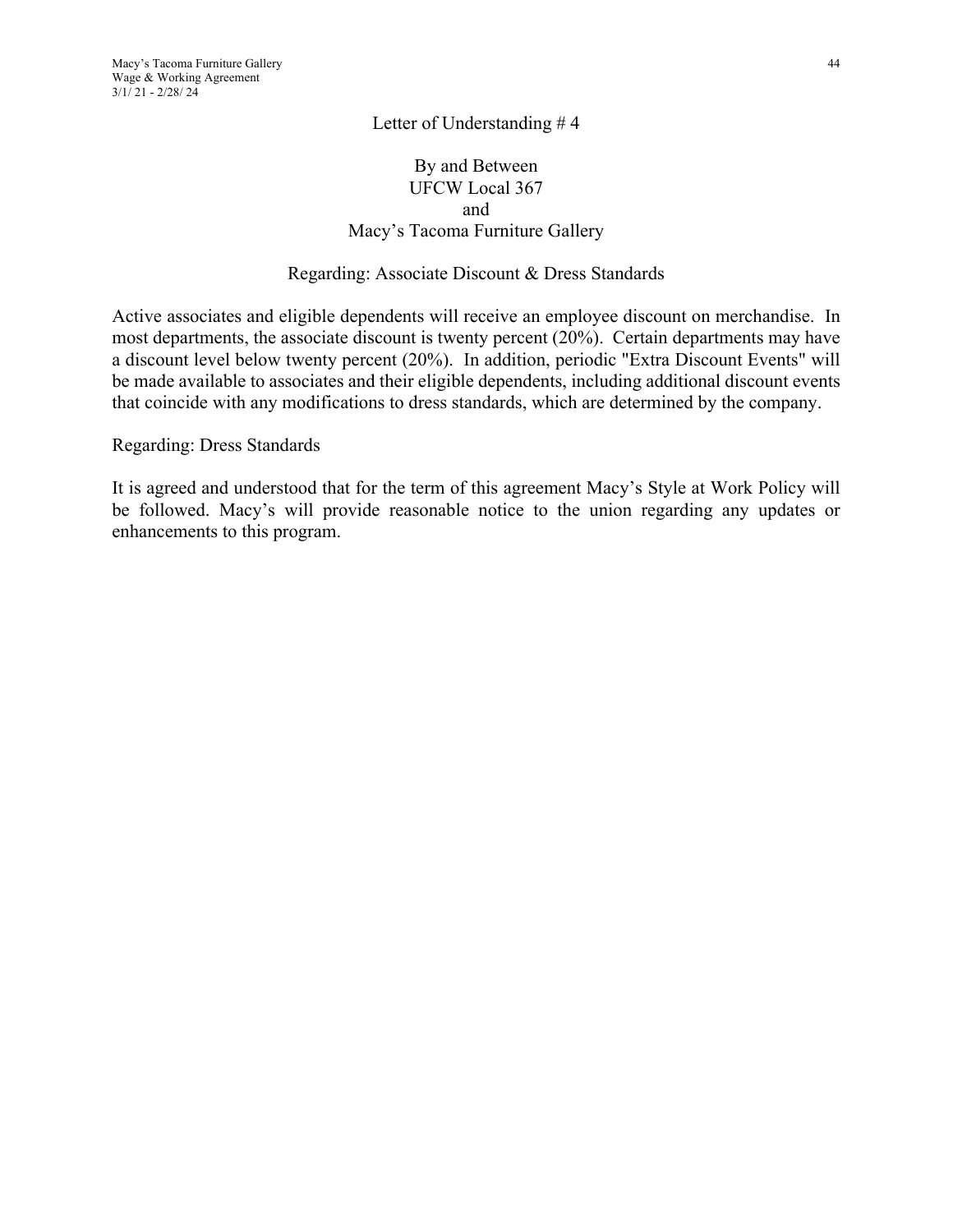## Letter of Understanding # 5 By and Between UFCW Local No. 367 and Macy's Tacoma Furniture Gallery

## Regarding: Joint Labor Management Committee

A Joint Labor Management Committee (JLMC) will be established for the purpose of discussing operational issues not covered by this Agreement, which impact the working conditions of the bargaining unit Colleague. Such meetings will take place on the last month of the Employer's fiscal quarter, at a date and time agreed upon by the Employer and the Union.

The Joint Labor Management Committee will consist of the Union and no more than two (2) Colleagues and two (2) members of management selected by the Employer and the Union, although individual members may change upon the needs of either party.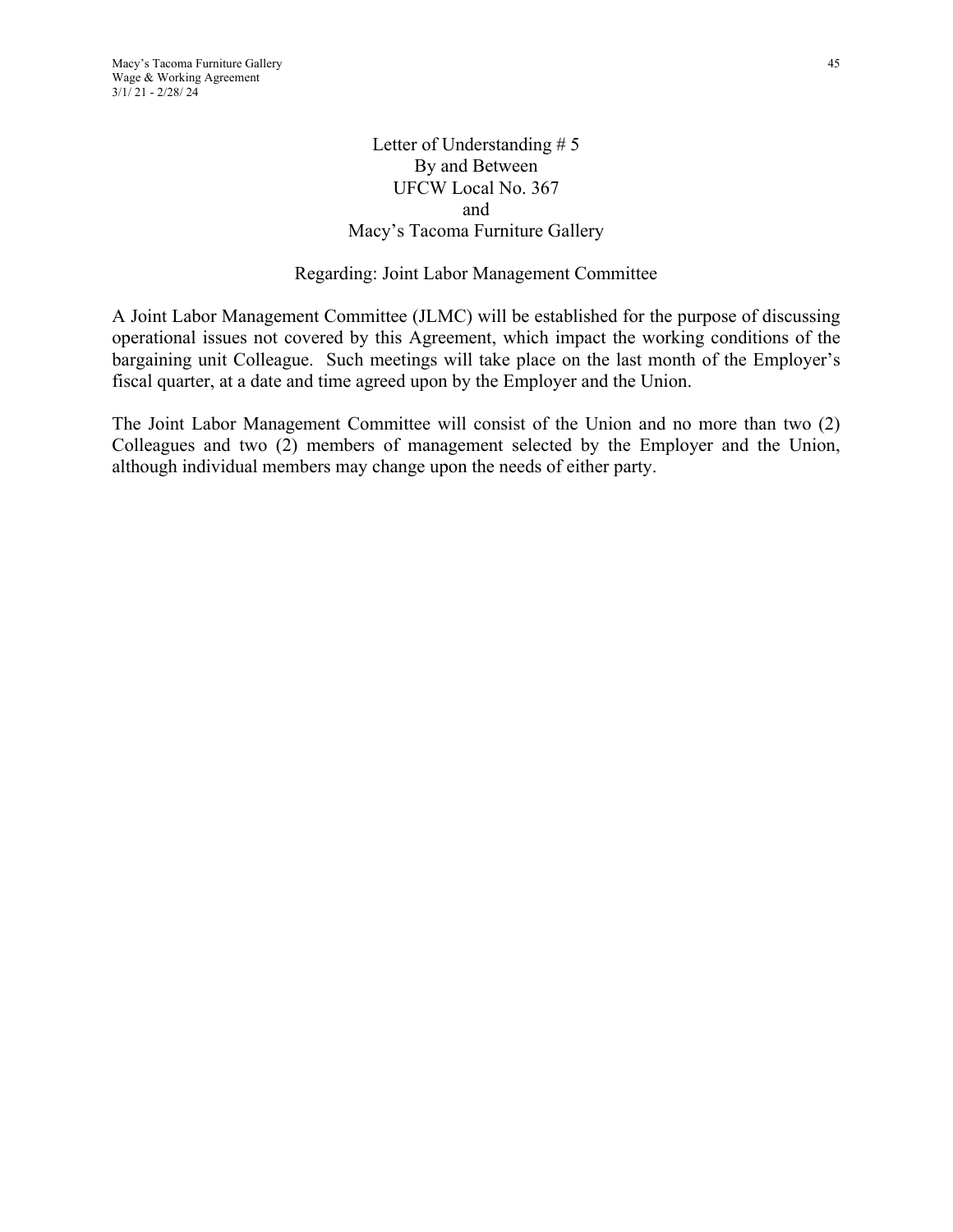## By and Between UFCW Local No. 367 and Macy's Tacoma Furniture Gallery

## Regarding: Selling Department Managers

It is agreed and understood that for the duration of this Agreement (2016 - 2019), the following terms and conditions will apply to Selling Department Managers:

1. Managers, unless they were previously members of the Union, will be excluded from Union membership.

2. Managers will be scheduled separately from Sales Associates, and their hours are not to exceed twenty (20) hours per week, excluding major sales.

3. Managers and trainees will not be scheduled to replace regular employees, except for absenteeism or emergencies and are not to be scheduled alone in a department except on an occasional or sporadic basis.

4. Managers' sales will not be used in production or performance reviews of Sales Associates for the purpose of discipline or termination.

5. Managers and trainees will not be scheduled in the same department on the same day, except on an occasional or sporadic basis.

6. All mail order (PSMO) and telephone order transactions which come into the department will be handled as outlined in this letter.

7. Department sales managers shall not intentionally take sales from any Sales Associate in order to increase their personal sales nor shall Department Managers be on any walk up list.

8. Department Sales Managers shall not direct Sales Associates to perform tasks; i.e., stock, merchandising, change runs, paperwork, etc., so that the Department Sales Manager would be the primary person on the selling floor ringing personal sales.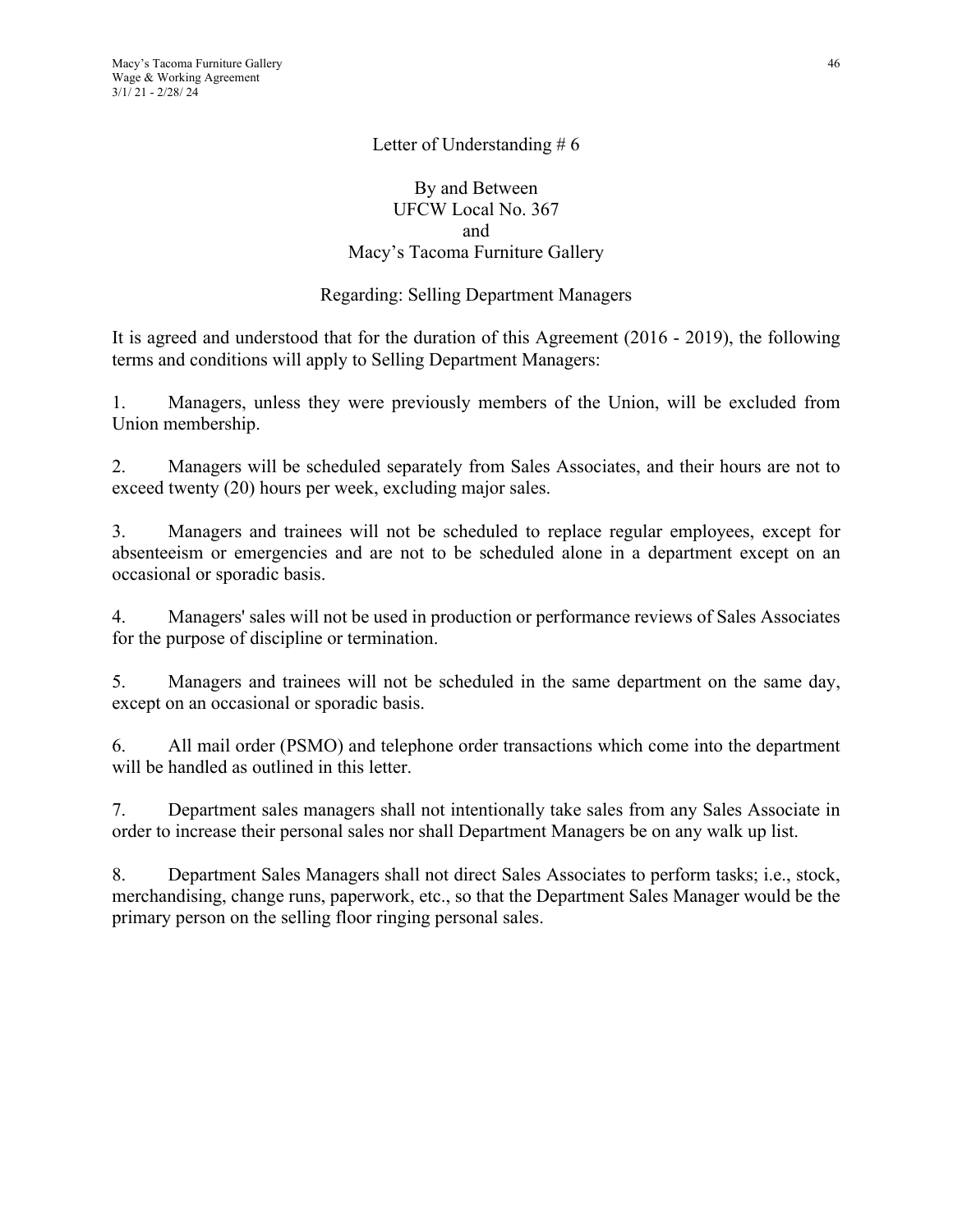## By and Between UFCW Local No. 367 and Macy's Tacoma Furniture Gallery

## (Regarding: Grandfathered Employees)

The employer agrees to continue to observe the following grandfather examples discussed by the parties during bargaining.

1. Employees currently paid at a commission rate(s) that is higher than the rate set forth in this Agreement;

2. Employees currently receiving B&I's as of the date this Agreement is ratified;

3. Employees opting to remain under the existing Tacoma Mall Macy's holiday Section 11 provisions.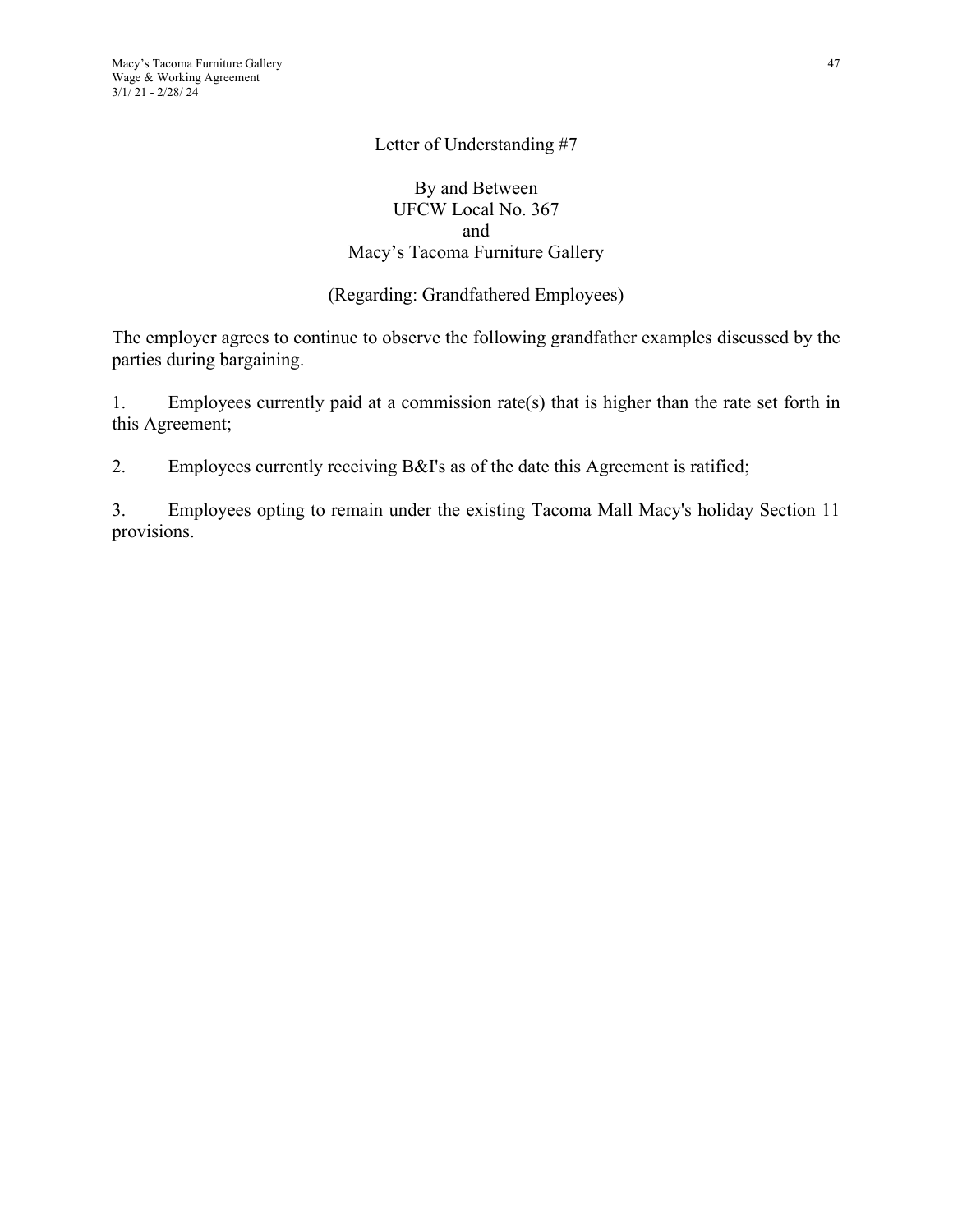By and Between UFCW Local No. 367 and Macy's Tacoma Furniture Gallery

Regarding: Holidays - Section 11

Effective January 1, 2004, (all Tacoma Furniture Gallery employees on the payroll effective 11/1/03) will be given a one-time choice to continue to receive holidays and compensation as provided in the 2013 - 2016 Macy's Tacoma Mall agreement or the holiday provisions in this agreement (Section 11, Page 11).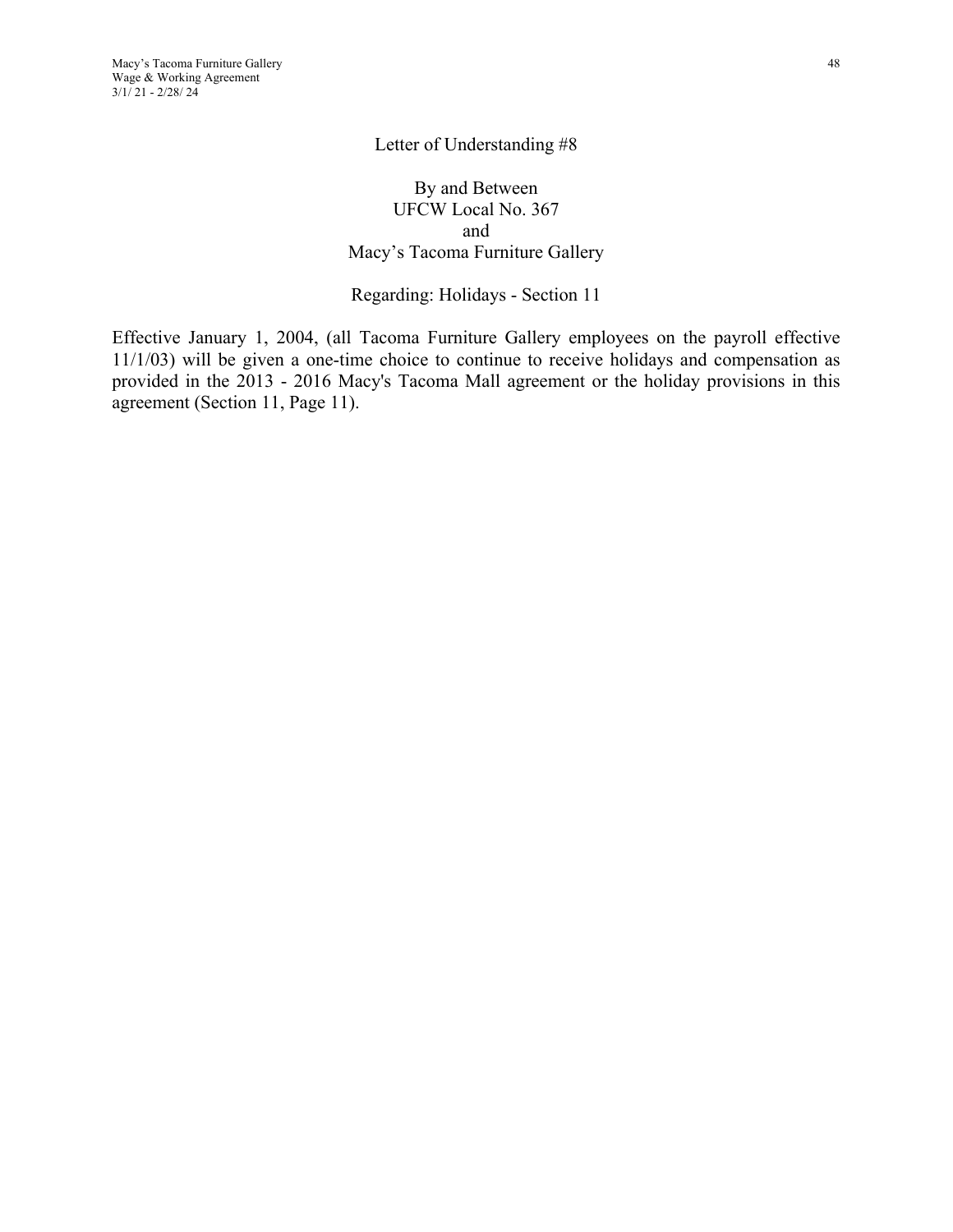## By and Between UFCW Local 367 and Macy's Tacoma Furniture Gallery

#### Regarding: Mattress Bonus Incentive

The Employer agrees to grandfather, effective September 1, 1993, the Mattress Bonus Incentive program for Associates receiving Mattress Bonus Incentive prior to that date. Associates placed in the Mattress Department after September 1, 1993, will not receive Mattress Bonus Incentive payments.

All other Bonus Incentive programs will be at the sole discretion of management to implement or terminate.

| Additionally, incentives will only be paid to Associates with return rates below 15% of sales. |  |  |  |  |  |  |
|------------------------------------------------------------------------------------------------|--|--|--|--|--|--|
|------------------------------------------------------------------------------------------------|--|--|--|--|--|--|

| <b>Twin Sets</b> |         | Full & TXL Sets |         | Queen Sets   |         | King Sets   |         |
|------------------|---------|-----------------|---------|--------------|---------|-------------|---------|
| 499 - 599        | \$5.00  | 649-749         | \$5.00  | 699-799      | \$5.00  | 899-999     | \$5.00  |
| $600 - 699$      | \$8.00  | 750-949         | \$10.00 | 800-899      | \$10.00 | 1,000-1,299 | \$15.00 |
| $700 - 799$      | \$12.00 | 950-1,449       | \$20.00 | 1,000-1,499  | \$25.00 | 1,300-1,799 | \$30.00 |
| $800 - up$       | \$20.00 | $1,450$ -up     | \$30.00 | 1,500-1,999  | \$40.00 | 1,800-2,229 | \$50.00 |
|                  |         |                 |         | $$2,000$ -up | \$50.00 | $2,300$ -up | \$70.00 |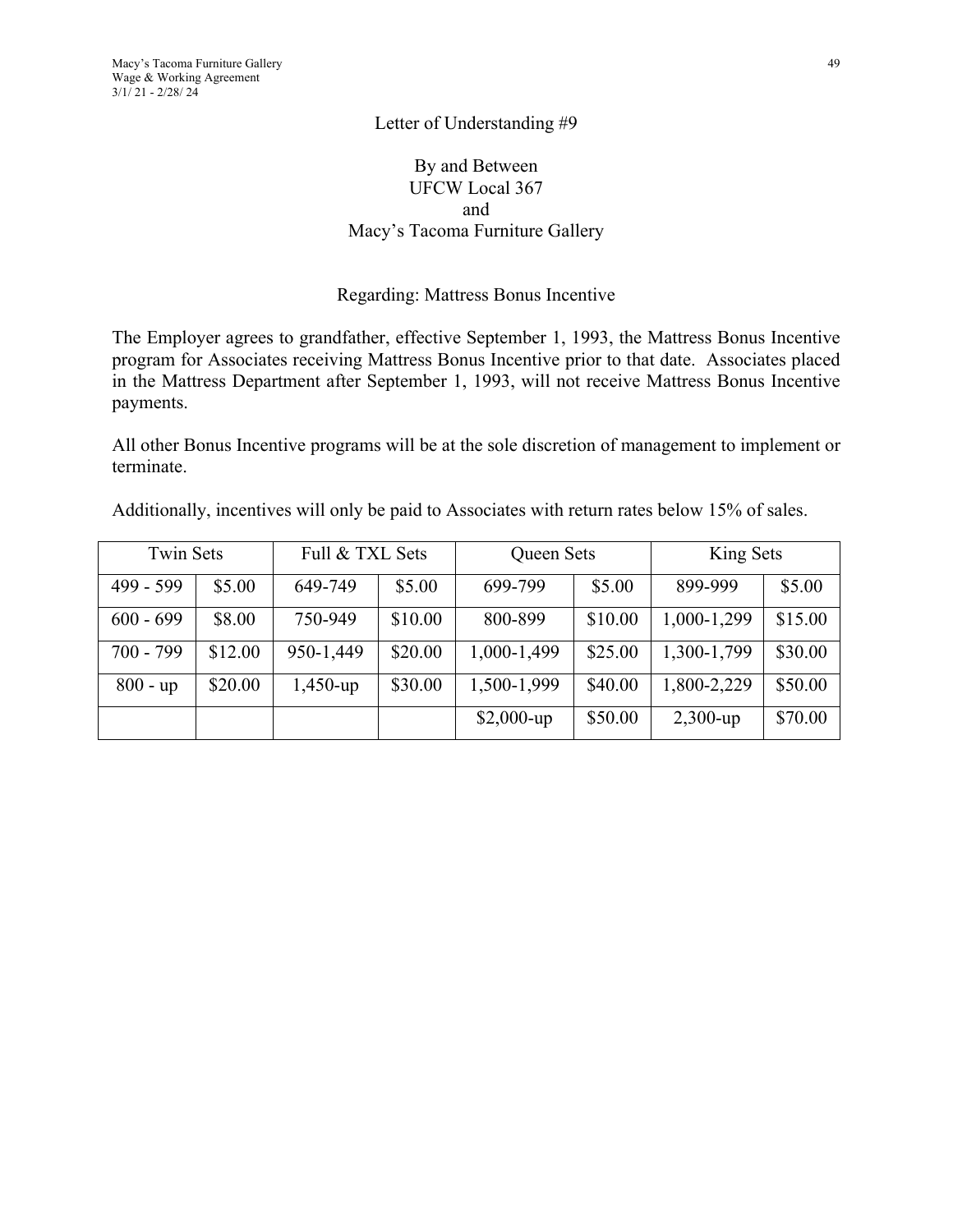## By and Between UFCW Local No. 367 and Macy's Tacoma Furniture Gallery

#### Regarding: Mattress SPIFF Program

Mattress Spiff Program: Associates will be eligible to participate in the SPIFF program under the same terms and conditions as the majority of Mattress Associates in Washington State. Current program provides for a 1.0% to 3.7% SPIFF paid on mattresses, varying by product and class (SPIFF pay averages \$.95 to \$2.10 per hour depending on product and class - these are provided for illustrative purposes only, actual SPIFF earnings will be based on individual performance). SPIFF program subject to change at the discretion of the company.

Current grandfathered associates shall have the one-time option to select, by May 31, 2013, to continue to participate in the Mattress Bonus Incentive, as outlined in the Letter of Understanding #5 or the new Mattress SPIFF Program that applies to all other associates.

Worry No-More: The current Worry No-More Program will remain unless changed for associates represented by Local 21, at which time it will be modified for Local 367 represented associates in the same manner.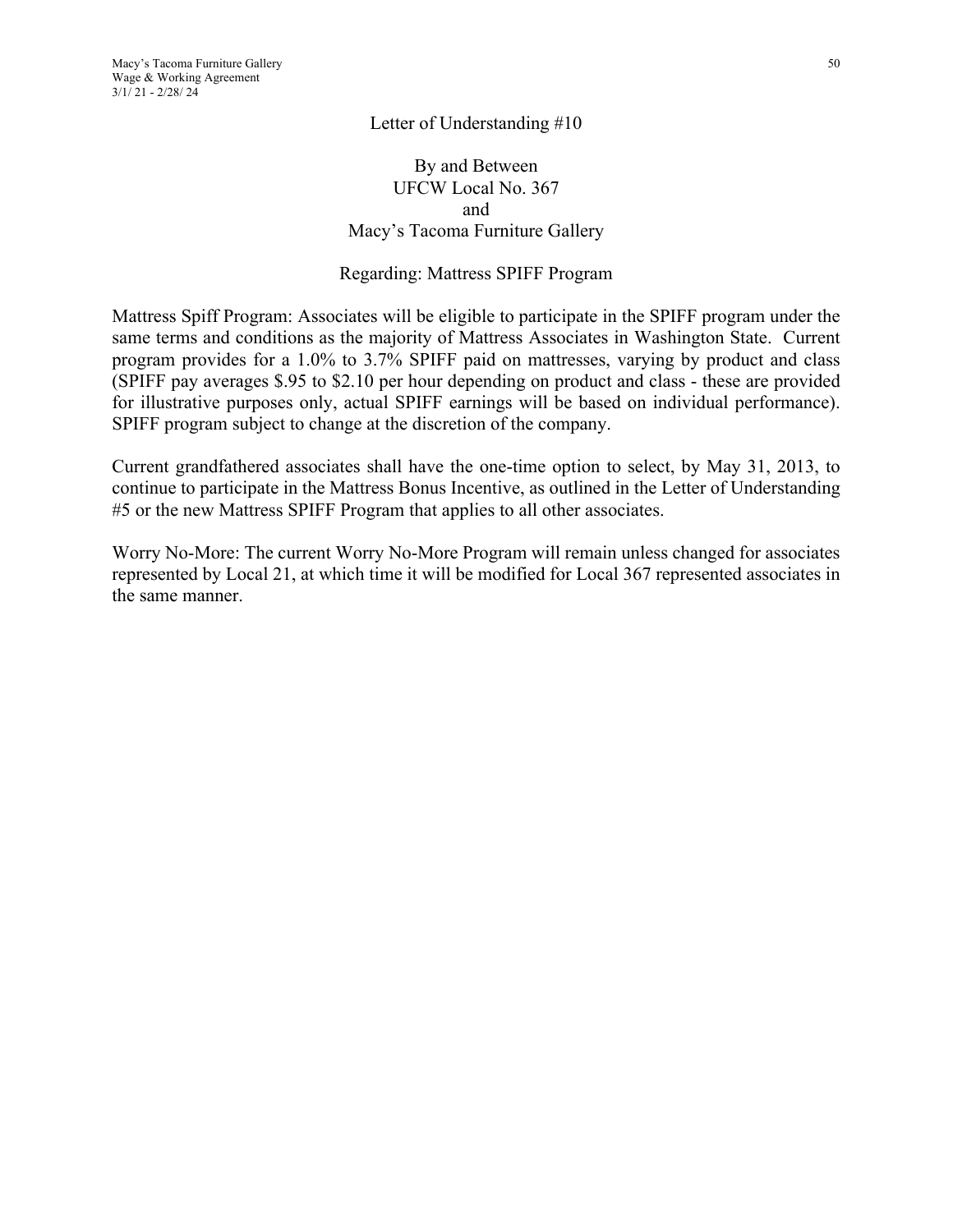## Letter of Understanding #11 By and Between UFCW Local No. 367 and Macy's Tacoma Furniture Gallery

## Regarding: Non-Public Personal Information and Security Agreement

The Union agrees to the following with regard to all Non-Public Personal Information the Employer provides to the Union pursuant to Section 1 and this Agreement generally:

- (a) Non-Public Personal Information, or "PII" means personal information or data the Employer provides to the Union which identifies, relates to, describes or could be reasonably used to identify, relate to or describe any natural person, including without limitation, a person's first and last name, home or other physical address, telephone number, fax number, email address, Colleague number, financial account information, signature, driver's license information, government issued identification card information, photographic image, dates of birth, and mother's maiden name provided by the Employer to the Union pursuant to the requirements of this Agreement.
- (b)(i) The Union will use any PII it receives from the Employer (i) solely to fulfill its obligations under this Agreement, or (ii) for other Union business, solely as authorized in writing by each of the Employer's Colleague whose PII has been transmitted to the Union.
	- (c)(i) The Union will use commercially reasonable security measures and controls to ensure the PII is protected from unauthorized disclosure. Further, destruction of PII will be conducted in a secure manner which ensures PII will not be disclosed to third parties or others in an unauthorized manner. For purposes of this paragraph, "Commercially reasonable" shall mean by a comparable nonprofit organization (with handsets of an amount similar to the financial and other assets of the Union) in support of the organization's activities.
	- (ii) Notwithstanding paragraph (c)(i), immediately above, the Union represents and warrants it has taken and will continue to take certain measures to ensure the security of the PII. The Union will provide the Employer with a description of threat protection strategies upon request.
	- (iii) In addition, the Union represents that, should any of the forgoing measures set forth in paragraph  $(c)(ii)$  become insufficient to protect the PII, it will take additional reasonable measures to ensure the PII is protected from unauthorized use or disclosure.
- (d) The Union will ensure its collection, access, storage, use, disclosure, and destruction of PII complies with all applicable federal, state, and local laws, rules and regulations. Furthermore, the Union will not use or disclose the PII in violation of any law.
- (e) The Union will maintain a written information security program, with administrative,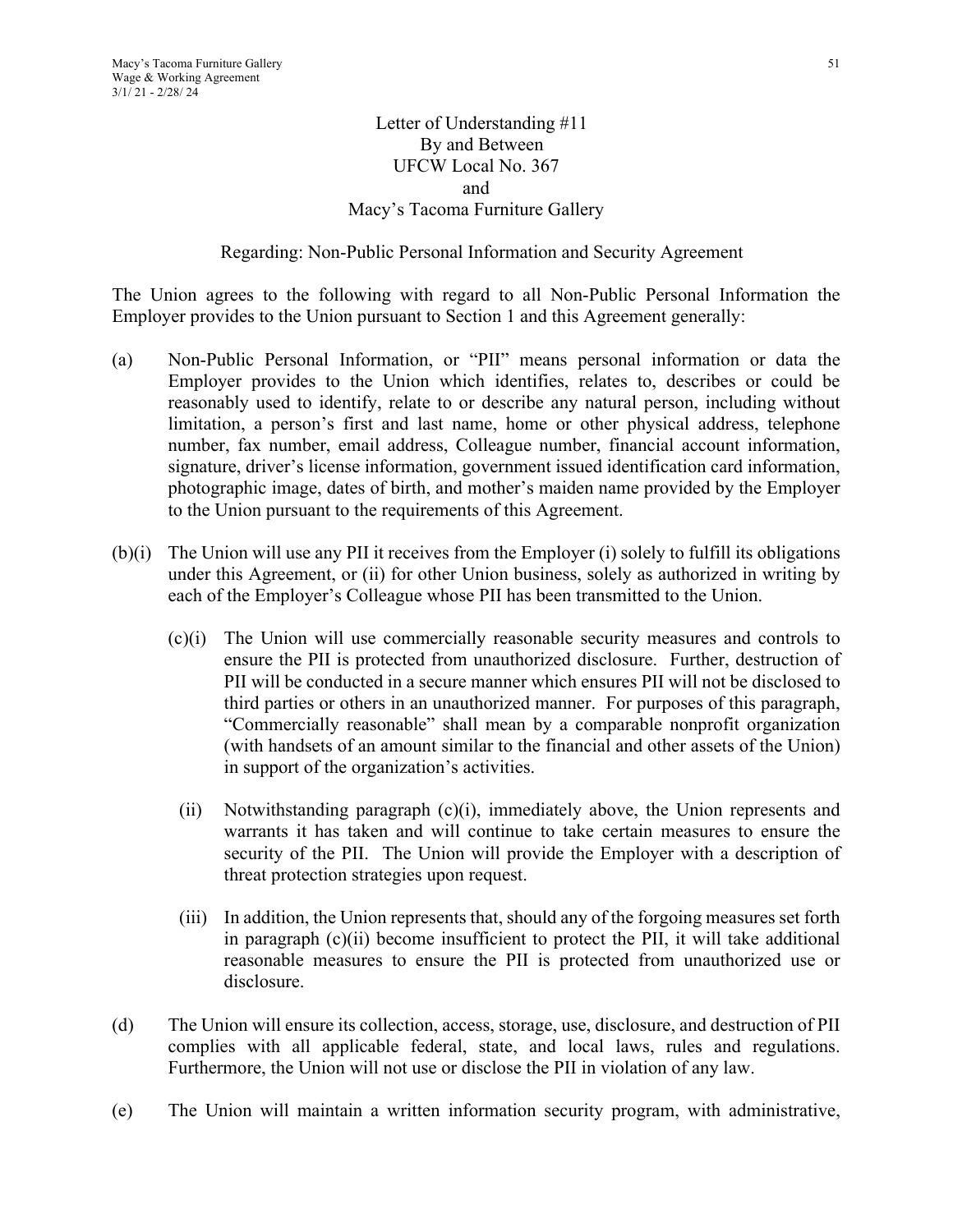technical, and physical safeguards designed to reasonably ensure the security, confidentiality, and integrity of PII and other data.

(f) The Union shall provide the Employer written notice of any actual unauthorized access, disclosure, or material modification of the Employer provided PII within ninety-six (96) hours. Such notice shall include the number and type of data compromised and the steps taken to remediate the cause(s) of the unauthorized activity.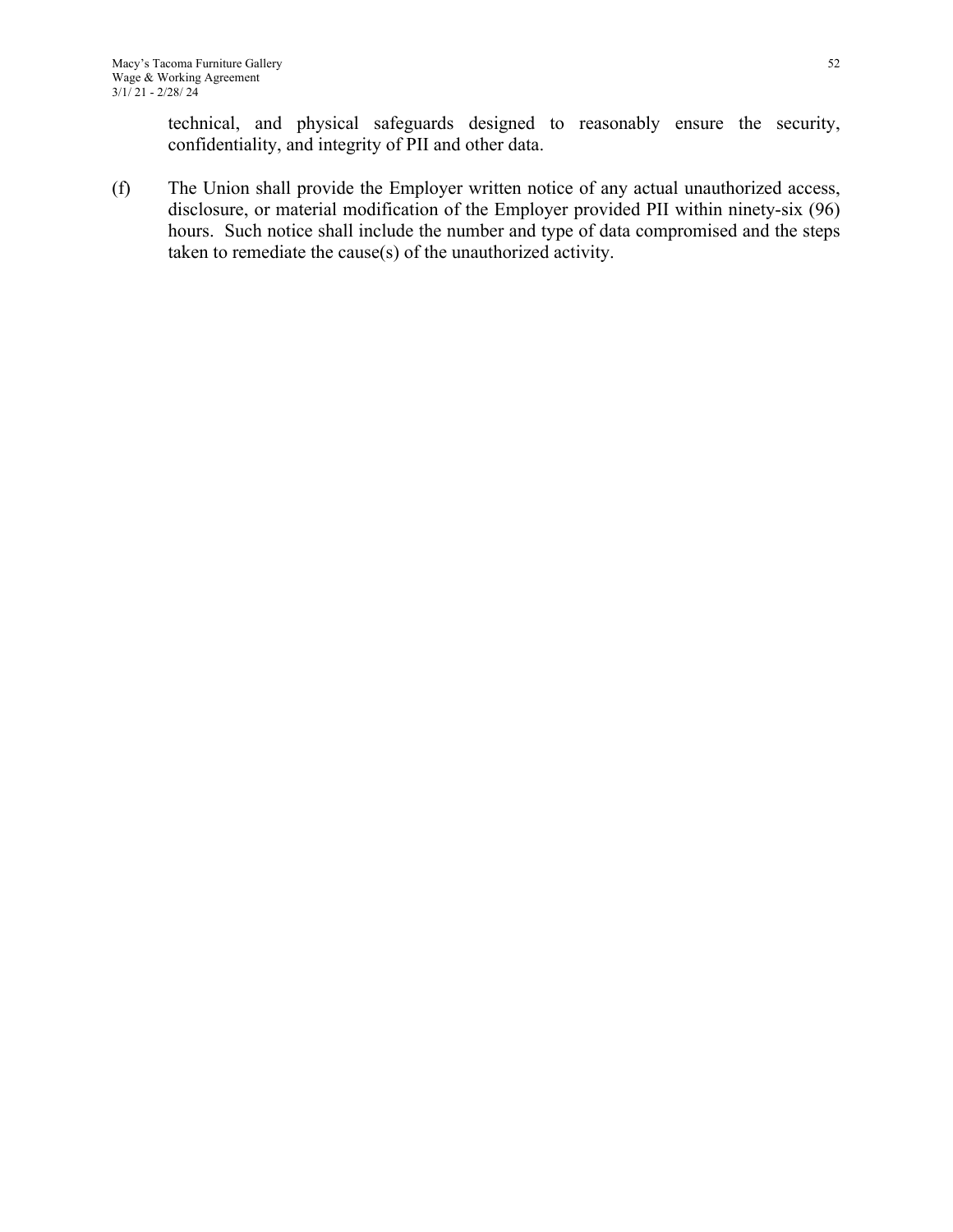Letter of Understanding #12 By and Between UFCW Local No. 367 and Macy's Tacoma Furniture Gallery

#### Regarding: Contract Language Clean-up

During the course of negotiations, the Union demanded and the Employer agreed, in respect to the format and structure of the current Agreement, "…to explore changes which preserve the spirit of the rights bargained…" and improve readability of the Agreement. The Employer and the Union agree to a committee consisting of one (1) Employer management representative and one (1) Union official to evaluate and propose structural changes which will improve the utility and use of this Agreement. This committee does not have the authority to make any changes to the principle articles and Letters of Understanding, which were subject to and are exclusive rights to the negotiation process. Any agreed upon changes to improve the clarity of the collective bargaining Agreement must be agreed to by both the Employer and the Union. Any errors, mistakes or omissions are purely accidental and the Employer nor the Union cannot be held liable. This Letter of Understanding is without precedent or prejudice and may not be used in any dispute, grievance or future negotiations.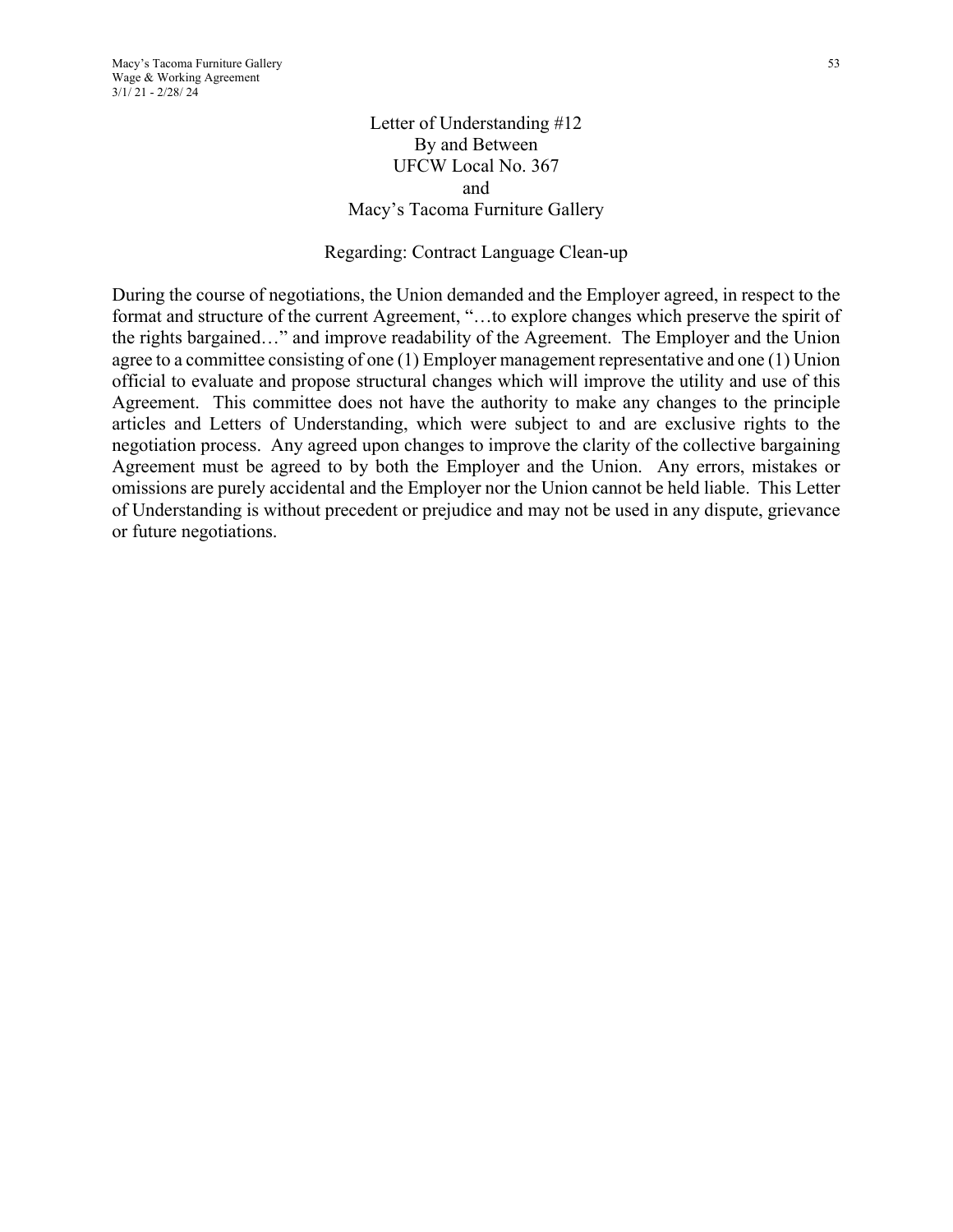## By and Between UFCW Local 367 and Macy's Tacoma Furniture Gallery

## Regarding: Tiered Commission Program

#### OVERVIEW OF PROGRAM

To offer a competitive compensation program that supports growth and drives the Big Ticket businesses in large volume locations located in select locations in the Northwest Region. Associates hired 12/10/2015 or before receive a quarterly deficit wipe, while associates hired after 12/15/2010 receive deficit forgiveness up to \$100 quarterly. Newly hired associates will have a full deficit wipe off 60 days following hire.

#### ASSOCIATE ELIGIBLITY

Associates in a Big Ticket sales job code that work in the following areas in select locations are eligible to participate:

- a. Area Area Suffix 1401, 1407, 1499 (Furniture)
- b. Area Area Suffix 1412 (Mattresses)
- c. Area Area Suffix 1201 (Floor Coverings)

#### PERFORMANCE AND GOALING

- a. Associates are expected to cover their draw rate consistently with commissions
- b. Failure to consistently maintain this may result in corrective action
- c. The Tiered Draw Commission percentages are as follows:
	- 1) Elite 7.00%\*
	- 2) Premier 6.25%\*
	- 3) Standard 6.00%\*

\*Commission for Floor Coverings will be 1.0% greater than listed (i.e. Elite % will be 8.0%) d. The following criteria determines the commission tier for the upcoming fiscal year

Furniture - 80% or more of associate's total net sales are Div 86 Merchandise Departments (\*Area 14-01, 14-07, 14-99)

| Level    | <b>Fiscal Net Sales</b> | Fiscal WorryNoMore                | New Commission |
|----------|-------------------------|-----------------------------------|----------------|
|          |                         |                                   | $\frac{0}{0}$  |
| Elite    | $1000k +$               | Achieve 45% total conversion rate | $7.0\%*$       |
| Premier  | $500k - 999.9k$         | Achieve 37% total conversion rate | $6.25\%$ *     |
| Standard | Less than 500k          | None                              | $6.0\%*$       |

\*Commission for Floor Coverings will be 1.0% greater than listed (i.e. Elite % will be 8.0%)